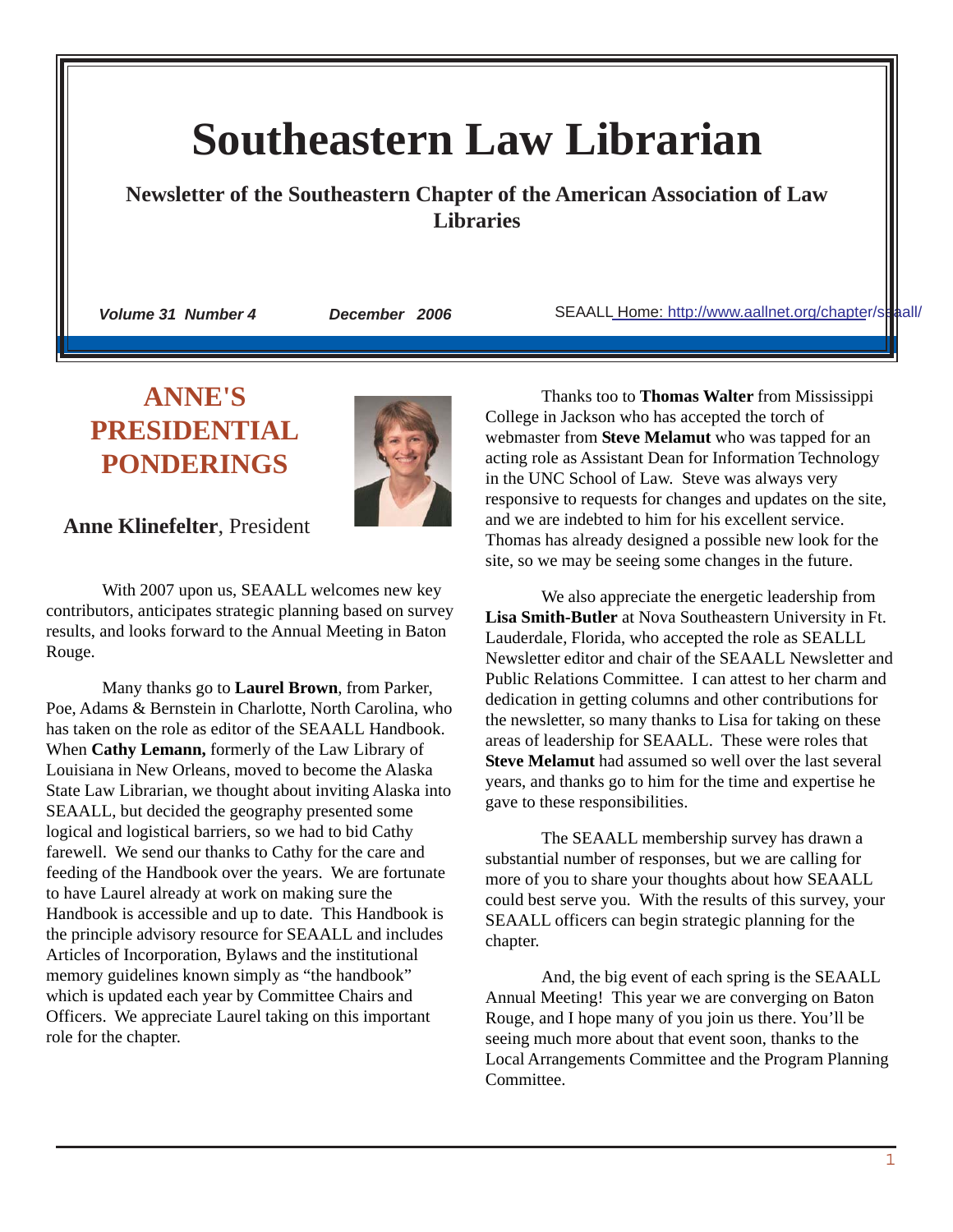# nutheastern

# **SOUTHEASTERN LAW LIBRARIAN**

The Southeastern Law Librarian (ISSN 0272- 7560) is the official publication of the Southeastern Chapter of the American Association of Law Libraries. It is published quarterly and is distributed free to all SEAALL members. Editorial comments or submissions should be sent to:

Lisa Smith-Butler, Assistant Dean & Director & Assistant Professor Law Library & Technology Center Nova Southeastern University, Shepard Broad Law Center 3305 College Ave. Ft. Lauderdale, FL 33314 (954) 262-6211 (954) 262-3839 (F) smith-butlerl@nsu.law.nova.edu

Submissions may be sent in hardcopy or electronic format. Direct transmission via electronic mail is preferred, but all standard size diskettes are acceptable, if delivered in IBM-based Wordperfect, Word, or plain ASCII format.

Newsletter Submission Deadlines are:

| Winter | January 30, 2007  |
|--------|-------------------|
| Spring | April 30, 2007    |
| Summer | July 31, 2007     |
| Fall   | November 30, 2007 |

The opinions in the columns are those of the authors and do not necessarily represent those of SEAALL. The Southeastern Law Librarian is not copyrighted; however, permission should be sought from the authors and credit given when quoting or photocopying materials from the publication.

## **CONTENTS**

- 1. Anne's Presidential Ponderings
- 2. Southeastern Law Librarian
- 3. SEAALL Officers
- 4. SEAALL Briefs
- 5. SEAALL 2007 Slate of Candidates & Their Biographies
- 6. SEAALL 2007 Election:

Amendments to Articles of Incorporation & By\_Laws

- 7. SEAALL Financial Statement
- 8. Who is Lucile Elliott and How Do You Spell Her Name?
- 9. From the Editor
- 10. Make Plans to Attend SEAALL 2007
- 11. SEAALL Program Committee Notes
- 12. Introducing BRAALL
- 13. SEAALL Government Relations Committee: SEAALL Takes Action
- 14. Request for SEAALL Volunteers
- 15. Law Library Marketing: The Fundamentals

16. SEAALL Business Meeting Minutes, St. Louis, July 2006

17. Staying on Top: Some Electronic Current Awareness Resources for New Law Professors

18. SEAALL Committees 2006-2007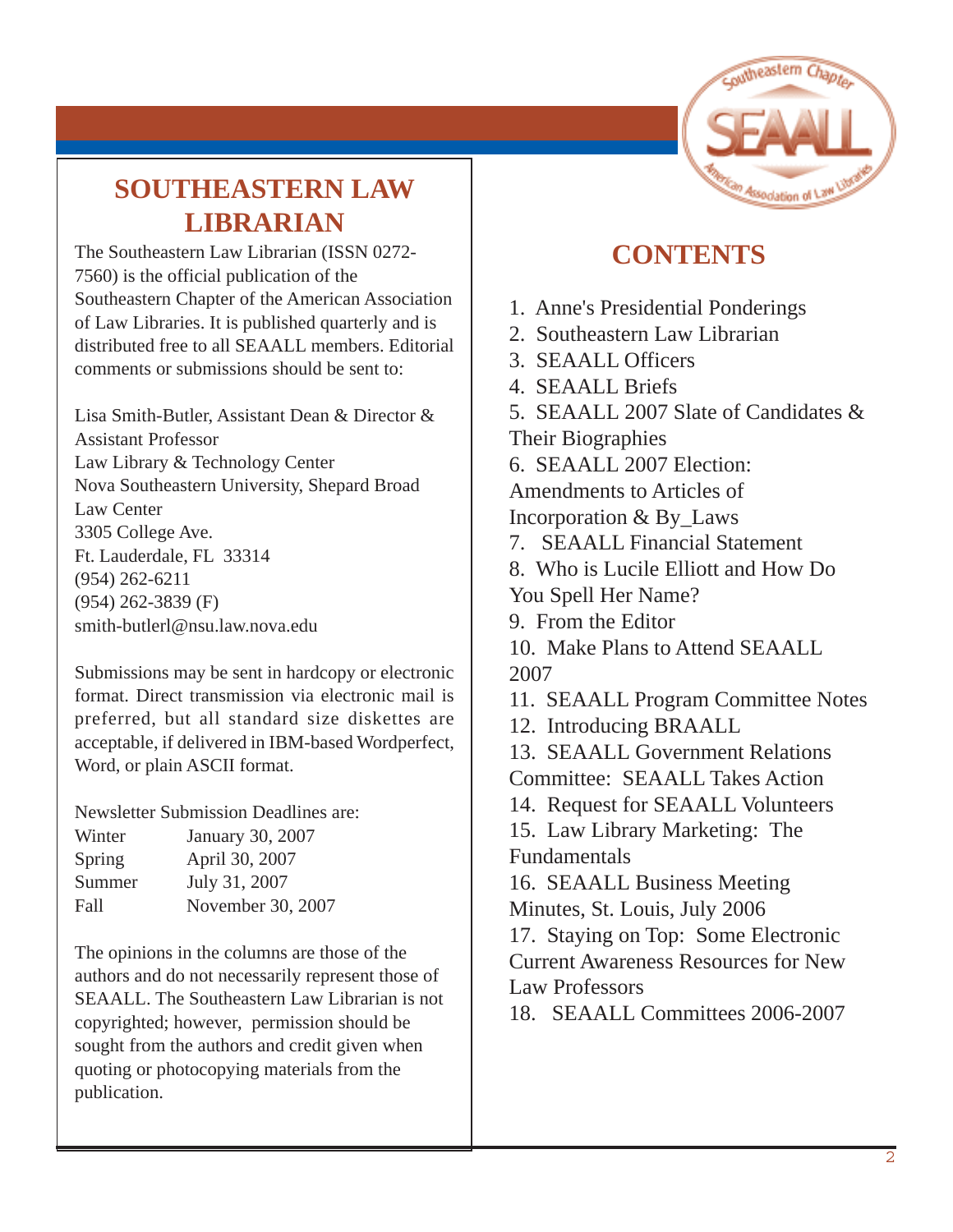## S**EAALL OFFICERS**

#### **PRESIDENT Anne Klinefelter**

Associate Director and Clinical Professor of Law Kathrine R. Everett Law Library University of North Carolina at Chapel Hill Campus Box #3385 Chapel Hill, NC 27599 Telephone: (919) 962-6202 Fax: (919) 962-1193 [E-mail: klinefel@email.unc.edu](mailto:klinefel@email.unc.edu)

#### **VICE-PRESIDENT/PRESIDENT-ELECT Kenneth J. Hirsh**

Director of Computing Services Duke University School of Law Box 90366 Durham, NC 27708-0366 Telephone: (919) 613-7155 Fax: (919) 613-7231 Email: [ken@law.duke.edu](mailto:ken@law.duke.edu)

## **SECRETARY**

**Sally Wambold**

Technical Services Librarian Law School Library University of Richmond Richmond, VA 23173 Telephone: (804) 289-8226 Fax: (804) 287-1845 [Email: swambold@richmond.edu](mailto:swambold@richmond.edu)

## **TREASURER John P. Bissett**

Catalog Librarian Washington and Lee University Lewis Hall Lexington, Va. 24450 Phone: (540) 458-8546 Fax: (540) 458-8967 [Email: bissettj@wlu.edu](mailto:bissettj@wlu.edu)

#### **IMMEDIATE PAST PRESIDENT Pamela E. Deemer**

Assistant Law Librarian, Cataloging & Acquisitions Services Emory University Hugh F. MacMillan Law Library 1301 Clifton Road Atlanta, GA 30322-2780 Phone: (404) 727-0850 [Email: libped@law.emory.edu](mailto:libped@law.emory.edu)

## **MEMBERS-AT-LARGE**

**Grace M. Mills**

**Director** Florida A & M University, College of Law Library One North Orange Avenue Orlando, FL 32801 Telephone: (407) 254-3271 Fax: (407) 254-3273 Email: [grace.mills@famu.edu](mailto:grace.mills@famu.edu)

### **Virginia L. Smith**

Director of Information Resources Womble Carlyle Sandridge & Rice One West Fourth Street Winston-Salem, NC 27101 Phone: (336) 721-3794 Fax: (336) 726-9015 [Email: vsmith@wcsr.com](mailto:vsmith@wcsr.com)

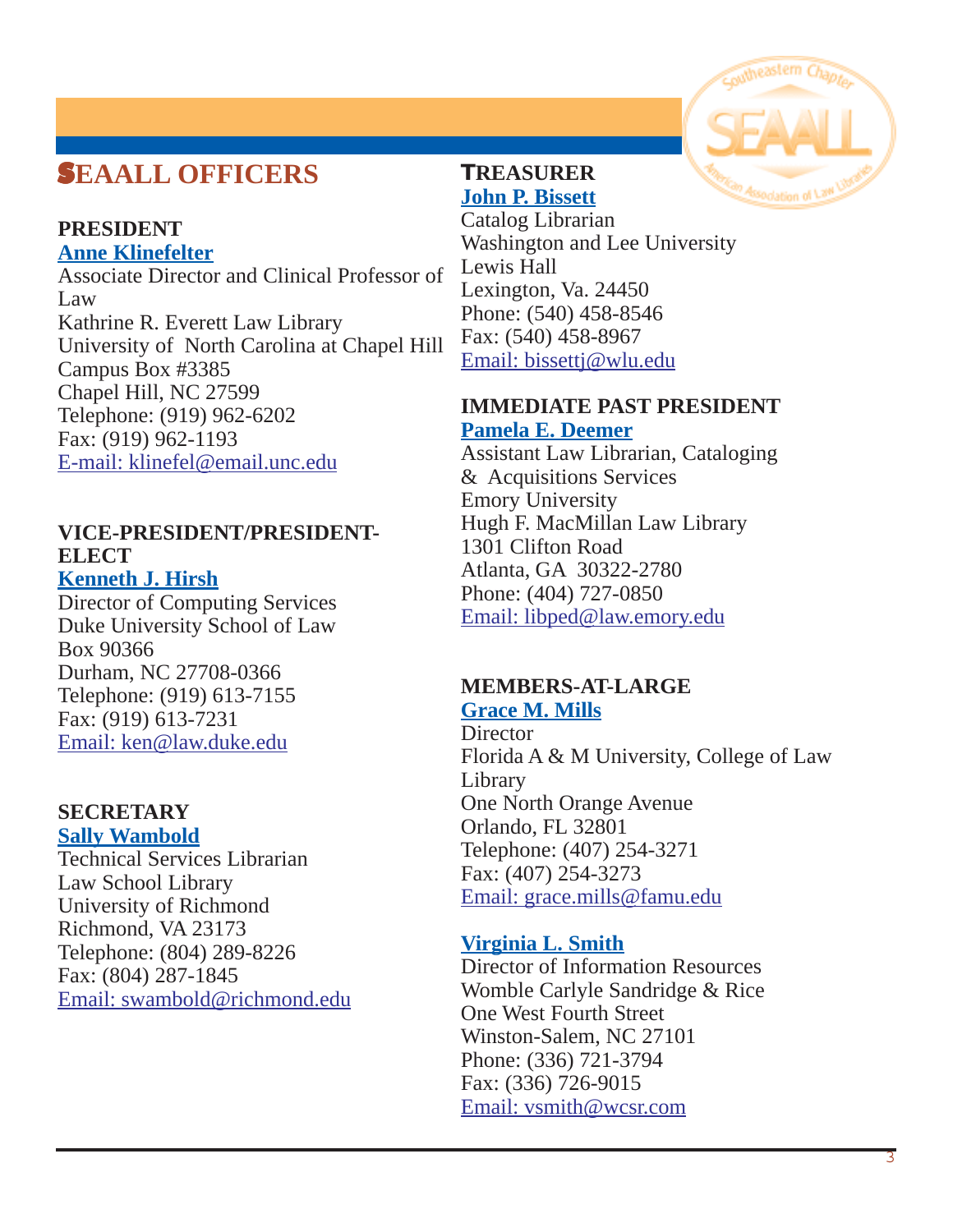## **SEAALL BRIEFS**

compiled by **Karin Den Bleyker**

#### **Florida**

#### **University of Miami**

**Michelle Cosby** joined the library staff this semester as the Reference/Information Services Librarian. Michelle graduated from Indiana University (Bloomington) with a joint J.D./M.L.S. in May 2006. In January, **Whitney Curtis** will take over the position of Reference/Instructional Services Librarian. Whitney expects her M.L.S. in December from the University of South Florida, and she received her J.D. from Roger Williams University School of Law.

#### **St. Thomas University**

**Kathleen Brown,** of Seattle, WA, joined the staff as the Faculty and Student Services Librarian while **John Beatty**, of Syracuse, NY, became the Multimedia/Public Services Librarian.

#### **Georgia**

#### **Georgia State University**

In early August, **Ron Wheeler** began working for the Georgia State University College of Law Library as the Associate Director for Public Services. Ron spent the previous 5 years at the University of New Mexico School of Law where he held various titles including assistant director for faculty, research, and instructional services. Ron was recently featured in the Law Librarian Blog's Spotlight on Law Librarians http://lawprofessors.typepad.com/ law\_librarian\_blog/2006/08/spotlight\_on\_la.html

#### **Chamberlain, Hrdlicka, White, Williams & Martin in Atlanta**

Welcome to **Sarah Mauldin** who wrote: "I'm a new member. I just moved home to



Atlanta to work for Chamberlain, Hrdlicka, White, Williams & Martin. I was previously the Director of Library Services at Lionel Sawyer & Collins in Las Vegas."

#### **Kentucky**

#### **University of Kentucky**

**Karen A. Nuckolls**, Head of Technical Services (University of Kentucky) has been chosen to participate in the ACRL Dr. E. J. Josey Spectrum Mentor Program, to be held at ALA Midwinter in Seattle in January. **Helane Davis**, Director of the Evans Law Library (University of Kentucky) has an article published in the fall issue of *Law Library Journal*, entitled, "Keeping Validity in Cite: Web Resources Cited in Select Washington Law Reviews,  $2001-03$ ."

#### **Louisiana**

#### **Law Library of Louisiana**

**Georgia Chadwick** is the new Associate Director of the Law Library of Louisiana, having assumed the position formerly held by Catherine Lemann, who became Director of the Alaska State Law Library in September. **Miriam Childs** is now the library's Head of Technical Services. Joining Miriam in the Technical Services Department is new law librarian **Charles Gaudin**, who previously worked at the Jefferson Parish Public Library and Northwestern Louisiana State University. In early December **Katie Nachod**, formerly of Tulane Law School, became the library's new Reference/Electronic Resources Librarian.

#### **North Carolina**

#### **Duke University School of Law Library**

Duke Law Library is pleased to welcome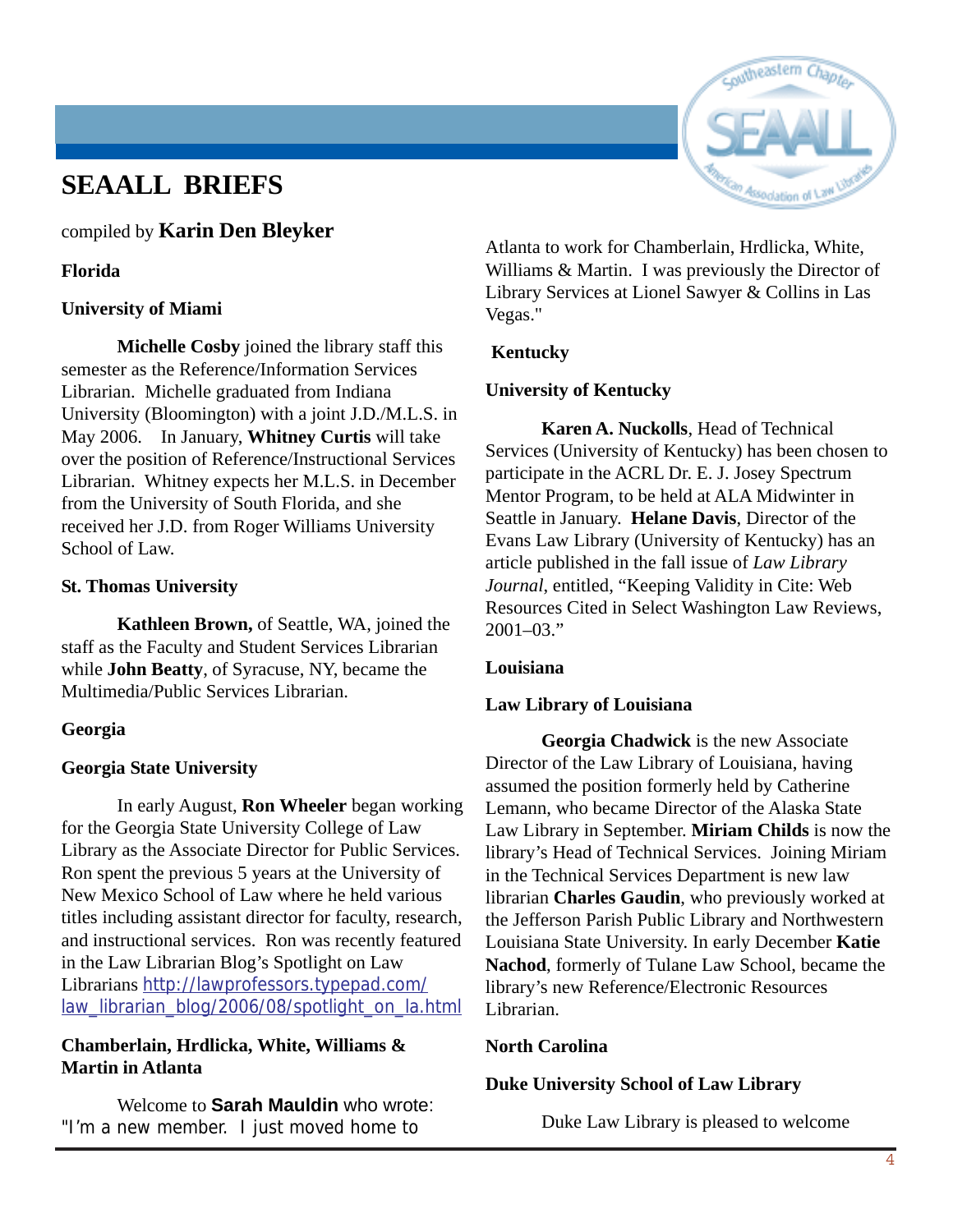

**Jennifer Behrens**, our newest reference librarian. Jennifer joined our staff as a reference librarian in August. She received a J.D. and an M.L.S. from the University at Buffalo, and holds a B.A. in English from Daemen College. Prior to joining Duke, she worked for several years in public and academic libraries, most recently serving as the Graduate Assistant at the University at Buffalo Law Library, where she provided reference assistance, conducted library and research orientations, and coordinated the faculty document delivery service. In addition to teaching first-year research, serving as liaison for several faculty, and assisting reference patrons, Jennifer will be editing the library newsletter and coordinating library displays. Welcome, Jennifer.

It is with a mixture of sadness and pride that Duke Law Library writes to let you know that **Joy Hanson**, Reference Librarian at the Law Library, will be leaving Duke at the end of November to begin a new position as a reference librarian at the U.S. Supreme Court library. Joy worked as a summer intern at the Court during library school and obviously impressed them as much as she has us. Joy joined our reference staff in July 2004 and since that time has been a valuable and skilled member of our reference team, especially in managing the Library Research Assistants program. She has been a creative spark for DLSIS, and a wonderful colleague. I know that you will all join us in wishing her congratulations and success in this new position.

#### **University of North Carolina at Chapel Hill**

**Megan Garton**, Reference/Electronic Services Librarian, is moving to Tulane Law Library in the role of Evening Reference Librarian/Instruction Coordinator. Librarians at UNC are sad to see Megan and her Mardi Gras bead collection go, but we wish her well and are glad she's still in SEAALL. Thanks to Megan for her role in starting Instant Messenger Reference service at UNC and for her many contributions to managing and improving access to resources and for finding many ways to teach students

how to do legal research. **Teresa Stanton,** the University of North Carolina Law Library's first Reference/Foreign and International Law Librarian, is moving across the country to become Reference Librarian for Foreign and Comparative Law at the G.W. McEnerney Law Library at the University of California Berkeley School of Law. Thanks go to Teresa for shaping the foreign and international position at UNC, for special contributions to collection assessment and management, and for teaching both Advanced Legal Research and Introduction to American Law. We look forward to seeing you at AALL.

#### **Washington, D.C.**

#### **American University**

**John Smith** has joined the Library Faculty at the Pence Law Library, Washington College of Law as Access Services Librarian. Formerly, John was Serials and Technical Systems Coordinator. He recently completed his MLS degree at Catholic University of America's School of Library & Information Science.

#### **Virginia**

#### **University of Richmond**

**Timothy L. Coggins**, Associate Dean for Library & Information Services and Professor of Law at the University of Richmond School of Law, received the "Distinguished Alumni Award" from North Carolina Wesleyan College in Rocky Mount, NC at its alumni reception and banquet on October 14, 2006. Tim also recently presented two programs, "Internet Research – Part I: What's New and Exciting?" and "Internet Research – Part II: Finding Gems (of Information) Online', at the fifth statewide conference of the Virginia Alliance of Paralegal Associations on October 6, 2006.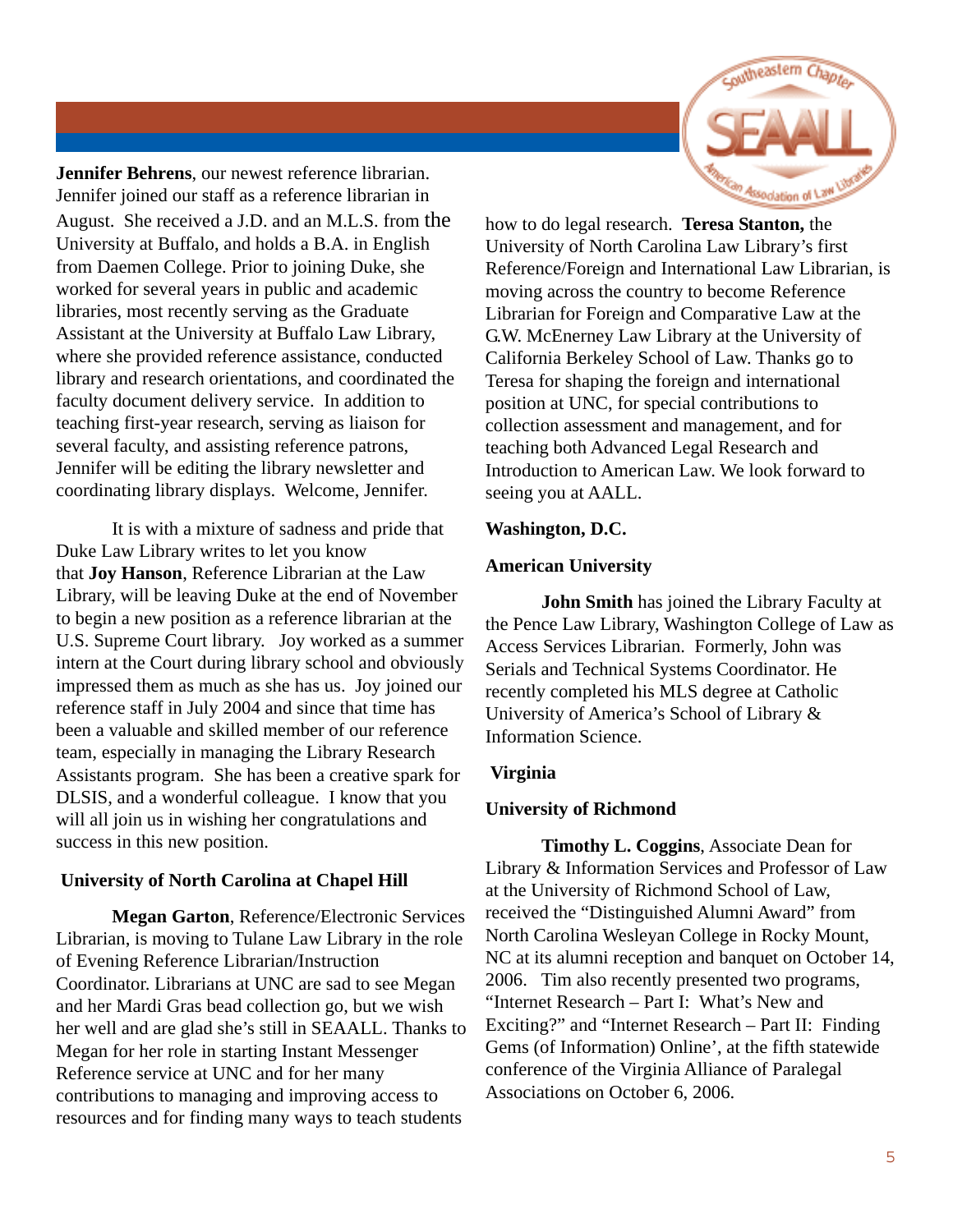## **SEAALL 2007 Slate of Candidates and Their Biographies**

Submitted by Carol Avery Nicolson

#### **For Vice-President/President-Elect:**

Carol Bredmeyer, Assistant Director for Faculty Services Northern Kentucky University Salmon P. Chase College of Law Library Highland Heights, KY

Amy B. Osborne, Head of Public Services University of Kentucky Law Library Lexington, KY

#### **For Treasurer:**

Timothy Alan Lewis, Director & State Law Librarian Alabama Supreme Court & State Law Library Montgomery, AL

Paula Tejeda, Associate Law Librarian/Head of Technical **Services** Charleston School of Law Charleston, SC

#### **For Member at Large:**

Nancy J. Adams, Librarian U.S. District Court Library Atlanta, GA

Jennifer E. Sekula, Senior Reference Librarian Law Library College of William & Mary School of Law

#### **Biographies of Candidates**

**Nancy J. Adams**

**Current Position:** Librarian, U.S. District Court, Northern District of Georgia, Atlanta, GA

**Education:** MLS, Simmons College (Boston), 1986; BA, Emory & Henry College (Va), 1983.

#### **Professional Association Membership and Service:**

#### **AALL**

Chair, Scholarship Committee

Program Moderator/Coordinator AExpanding Reference Services Using the Internet@

Program Moderator/Co-Coordinator AAdministrative Decisions in the Electronic Environment@

#### ALL-SIS

Committees: Nominations, Scholarship, Faculty Services, Centennial Celebration

GD-SIS

CS-SIS

SCCLL-SIS

#### **SEAALL**

Program Speaker, AGeorgia Case Law,@ at Basic Legal Research for the Non-law Librarian

Program Speaker, AE-Mail is for U: Internet for Beginners@

Committees: Membership, Placement, Scholarship, Nominations, Government Relations,

Local Arrangements (2001)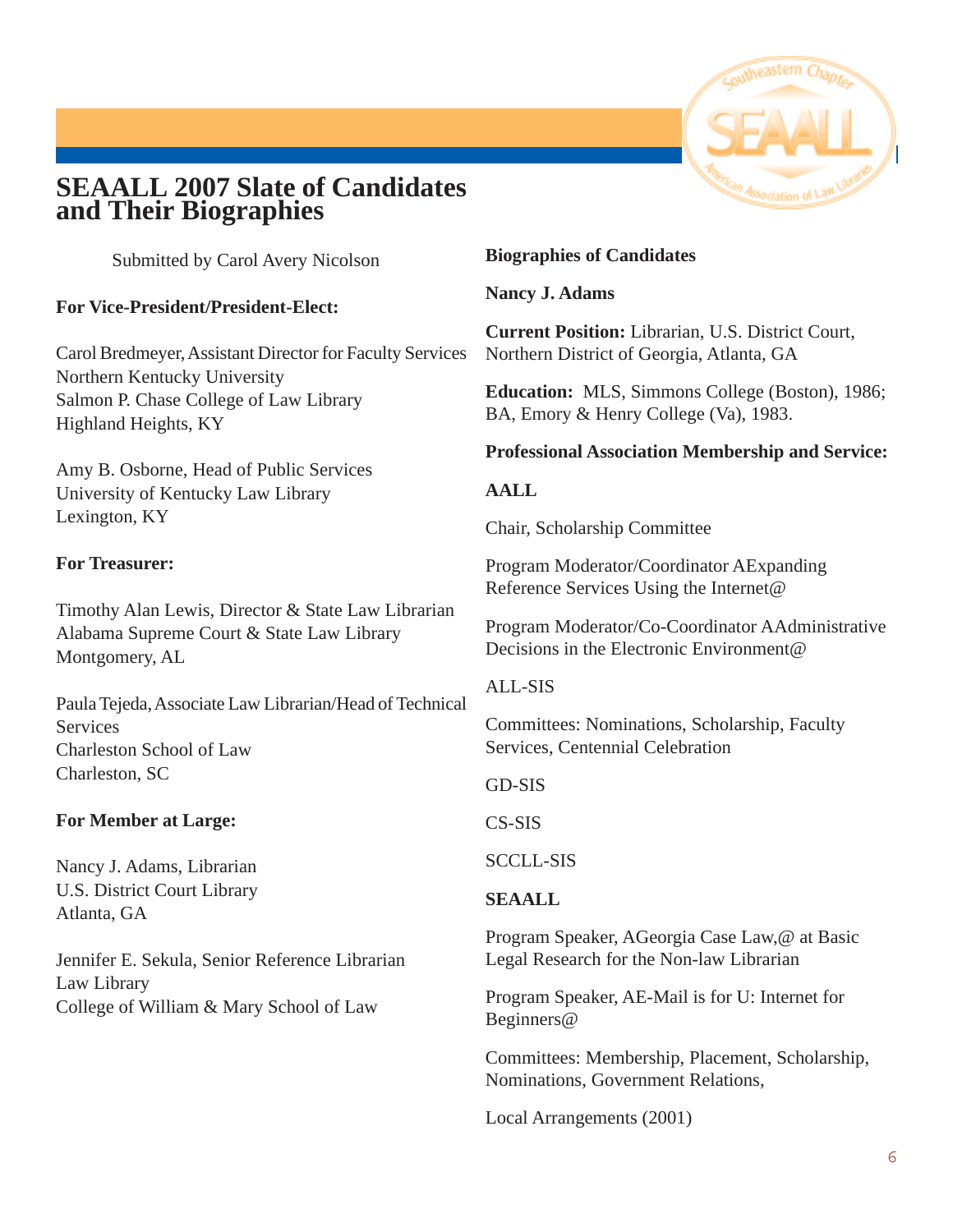

#### **ALLA (Atlanta Law Libraries Association)**

Chapter President, Vice-President, Secretary, Newsletter Editor, Listserv Administrator

Committees: Legal Research, Nominations, Newsletter, Placement, Bylaws, Technology, Scholarships, Government Relations, Programs

#### **Presentations:**

 Computer-Assisted Legal Research@ and Legal Research on the Internet@ Institute for Paralegal Education (IPE) 2003.

Faculty member in ICLE program Cost Effective Legal Research@ 1997.

#### **Publications:**

*Researching Georgia Law* (2006 Edition),@ 22 Georgia State University Law Review 381. 1998 Edition: 14 Georgia State University Law Review 545. 1993 Edition: 9 Georgia State University Law Review 585.

*Georgia Primary Research Materials*@ CALI lesson, 2004.

*An Annotated Bibliography of State Legal Research Guides*,@ 14 Legal Reference Services Quarterly 23- 77 (1994)

\_\_\_\_\_\_\_\_\_\_\_\_\_\_\_\_\_\_\_\_\_\_\_\_\_\_\_\_\_\_\_\_\_\_\_\_\_\_\_\_\_\_\_\_\_\_\_\_\_\_\_\_\_\_\_\_\_\_\_\_\_\_\_\_\_\_\_\_\_\_\_\_\_\_\_\_\_\_\_\_\_\_\_\_\_\_\_\_\_\_\_\_\_\_\_\_\_\_\_\_\_\_\_\_\_\_\_\_\_\_\_\_\_

#### **Carol Bredemeyer**

**Current Position:** Assistant Director for Faculty Services and Associate Professor for Library Services, Salmon P. Chase College of Law Library, Northern Kentucky University

**Education:** M.S.L.S., University of Kentucky, 1981, B.A. (History), Morehead State University, 1978

#### **Professional Association Memberships and Service:**

American Association of Law Libraries

- Awards Committee, 2005- Present; Currently Chair
- Academic Law Libraries SIS, Currently Executive Board Member
	- o Member, Marketing Toolkit Task Force, 2003-2004
	- o CONALL Committee, 2002-2003
- Mentoring Committee, 2003-2005
- · *Law Library Journal* Editorial Board/*AALL Spectrum* Advisory Committee, 1999-2002, Chair, 2001-2002
- Public Relations Committee, 1995-1999; Chair, 1998-1999
- · Nominations Committee, 1992-1994
- · Publications Policy Committee, 1998-1991, Chair, 1990-1991
- Education Committee, 1983-1987
- Reader Services SIS: Chair, 1987-88, Secretary-Treasurer, 1983-1984

#### SEAALL

- Member, Scholarship Committee, 2003-2004, 2005-2007
	- Member, Program Committee, 2002-2003
		- o Co-Coordinator, SEAALL Institute, "Project Management", 2003
	- Recipient, Lucile Elliot Scholarship, 1998

#### Ohio Regional Association of Law Libraries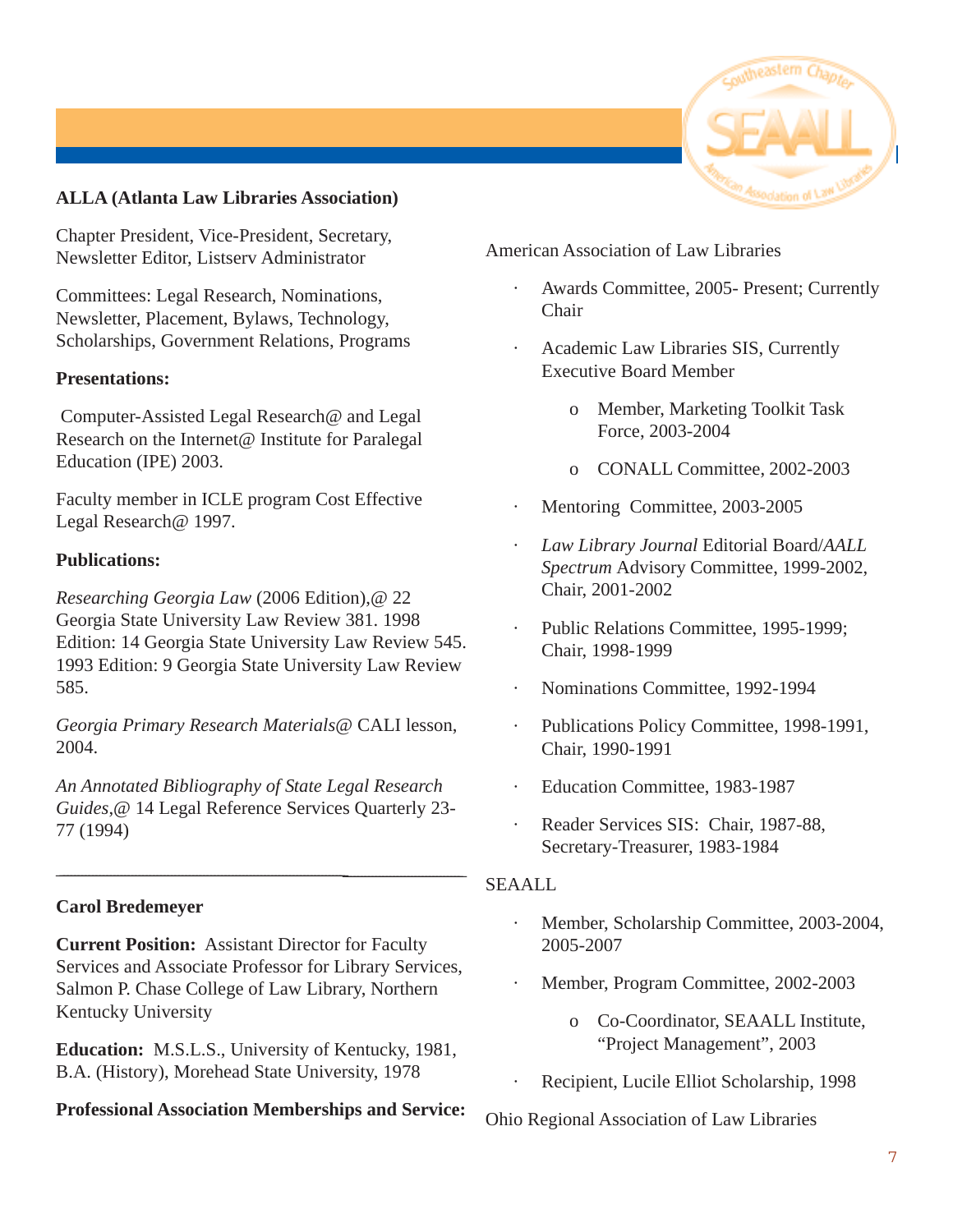

- · Member, Program Committee, 2001-2002, 2005-2006
- Local Arrangements Committee, 1986, 1991, Co-Chair, 1997, 2004
- Member, 50<sup>th</sup> Anniversary Committee, 1997-1999
- · Vice-President, President, Immediate Past President, 1991-1994
- · Chair, Nominating Committee, 1994-1995
- Member, Newsletter Committee, 1987-1990

Cincinnati Bar Association (Associate Member); Member, Legal Research & Information Resources **Committee** 

Have served on numerous College of Law and University Committees, including two terms as Faculty Senate President

Coalition of Senate and Faculty Leadership (an organization of faculty leaders from Kentucky's public universities): President, 2004-2006

#### **Presentations:**

- Moderator/Coordinator, "Rising to the Leadership Challenge Outside Your Library" for AALL 2007 Annual Meeting
- Panelist, "Collegial Governance", KY Council on Postsecondary Education Governor's Trusteeship Conference, 2004, 2006
- Panelist, "Keep on Keepin' On", KY Council on Postsecondary Education Governor's Trusteeship Conference, 2003
- · "Citation Form", Kentucky Court Reporters Association, 1998.
- Speaker, "Subject Headings and OPACS", 1997 SEAALL Annual Meeting

Moderator/Coordinator, "The Law School Computer Lab: What Is the Library's Role?", AALL 1987Annual Meeting

#### **Publications:**

· "*What Do Directors Do?*", 96 Law Library Journal 317 (2004).

Book review, 92 Law Library Journal 475 (2000) (reviewing J. Moore, Elections A to Z (1999).

Book review, 15 Legal Information Alert 15 (February 1996) (reviewing R. Berring, Finding the Law, 10th ed. (1995).

Book review, 8 Legal Information Alert 7 (January, 1989) (reviewing W. Hodes, Legal Research: A Self-Teaching Guide to the Law Library, 2d ed. (1988).

· "*Serving the Evening Law Student*", 80 Law Library Journal 619 (1988).

#### **Awards:**

Youngs Library Faculty Service Award, Chase College of Law, 2000

\_\_\_\_\_\_\_\_\_\_\_\_\_\_\_\_\_\_\_\_\_\_\_\_\_\_\_\_\_\_\_\_\_\_\_\_\_\_\_\_\_\_\_\_\_\_\_\_\_\_\_\_\_\_\_\_\_\_\_\_\_\_\_\_\_\_\_\_\_\_\_\_\_\_\_\_\_\_\_\_\_\_\_\_\_\_\_\_\_\_\_\_\_\_\_\_\_\_\_\_\_\_\_\_\_\_\_\_\_\_

NKU Faculty Senate Service Award, 1998

#### **Paula Tejeda**

**Education:** M.L.S., University of Puerto Rico, 1974, B.S. University of Puerto Rico, 1969

**Current Position:** July 2004 to present: Associate Law Librarian/Head Technical Services, Charleston School of Law, Charleston, South Carolina.

#### **Previous work experience:**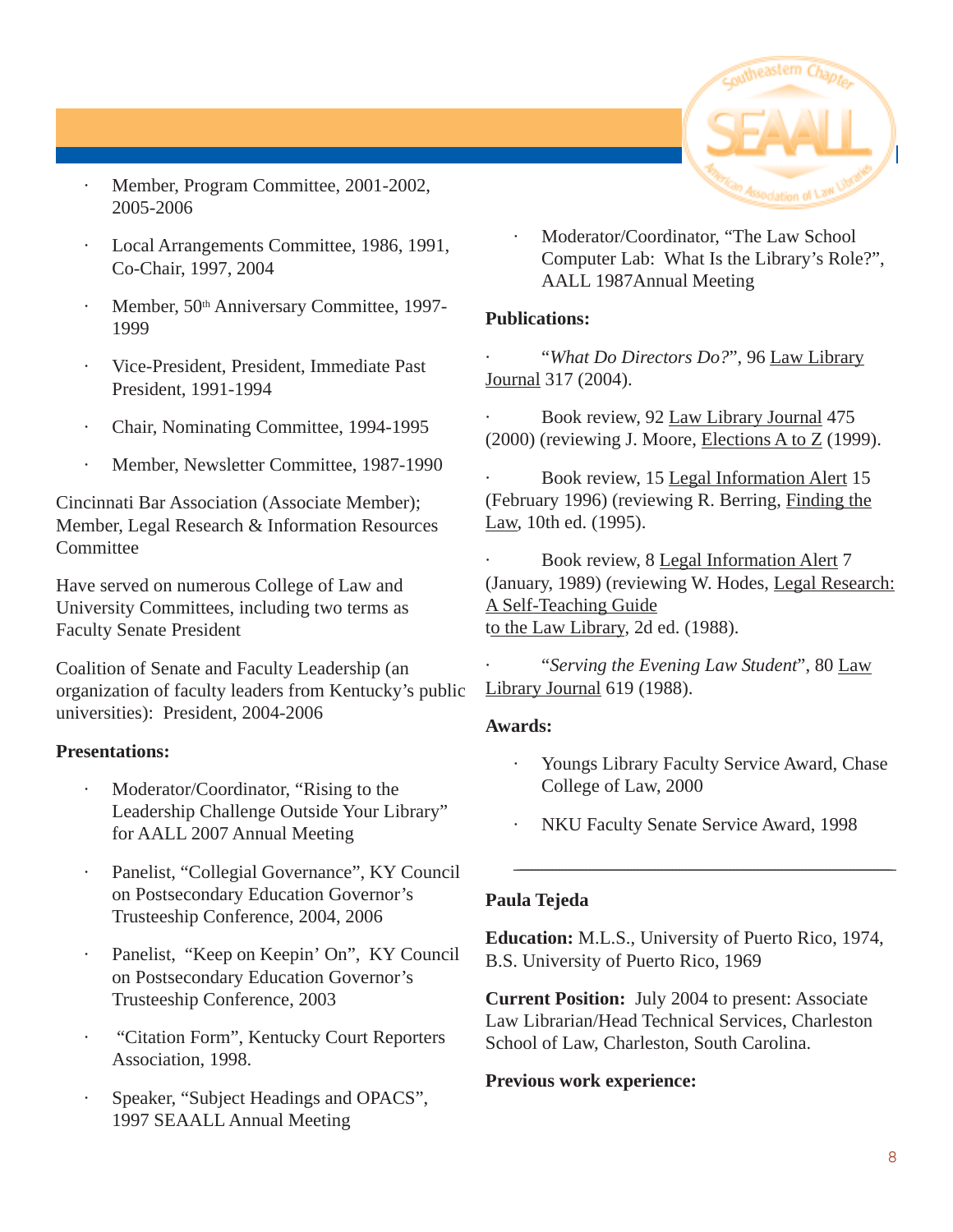

1974 to 1981 – University of Puerto Rico, Mayaguez Campus – Head of Cataloging, Periodicals Collection and Gift and Exchange **Departments** 

1981 to 1985 – Gulf & Western Americas Corporation, Dominican Republic. Librarian supervising four special libraries.

1985 to 1986 – Florida International University, Miami, FL working on a special project verifying and updating serials titles holdings.

1986 to June 2004: Associate Law Librarian for Administration and Technical Services, St. Thomas University Law Library, Miami Florida in charge of supervising Technical Services and assisting with the library administration.

#### **Memberships and Committees involvement:**

Active member of the Association of American Law Libraries (AALL), Southeastern Association of American Law Libraries (SEAALL), Association of Caribbean University Research and Institutional Libraries (ACURIL)

#### AALL

TS-Serials SIS Chair of the TS-SIS Serials Special Committee on Statistics from 1992 to 1994 - working on a revised definition of Serials Title/ Serials Subscription

OBS SIS Executive Board –1996/97 to 1997/98.

TS-SIS Acquisition Committee

July 2005 to present Member of the subcommittees working on a second revision of the definitions of serials titles/subscriptions and part 1 of the ABA Questionnaire.

TS-SIS Education Committee 2005/06

SEAALL Membership Committee 1993/94 to 1994/95

SEAALL Registered Agent1995 to 2004

Member SEALL 2002 Local Arrangements Committee/Chair of the Registration Committee.

Active member of several Southeast Florida Library Information Network Committees and working groups, including Production Manager for their Serials Union List during years 1991 to 2004.

President Dade County Library Association 1996/97 to 1997/98

#### **Presentations:**

Coordinator**:** *Who's Counting? Who Cares? Delivery the Message with Statistics*, AALL 1996 Annual Meeting.

Coordinator/Moderator: *Who's Counting? Who Cares? Revisiting the Statistics Issue.* AALL 2005.

\_\_\_\_\_\_\_\_\_\_\_\_\_\_\_\_\_\_\_\_\_\_\_\_\_\_\_\_\_\_\_\_\_\_\_\_\_\_\_\_\_\_\_\_\_\_\_\_\_\_\_\_\_\_\_\_\_\_\_\_\_\_\_\_\_\_\_\_\_\_\_\_\_\_\_\_\_\_\_\_\_\_\_\_\_\_\_\_\_\_\_\_\_\_\_\_\_\_\_\_\_\_\_\_\_\_\_

#### **Jennifer E. Sekula**

**Current Position:** Senior Reference Librarian / Foreign & International Law Specialist, College of William & Mary School of Law

**Education:** MSLS, Catholic University of America, Washington, DC, 2002, JD, Vermont Law School,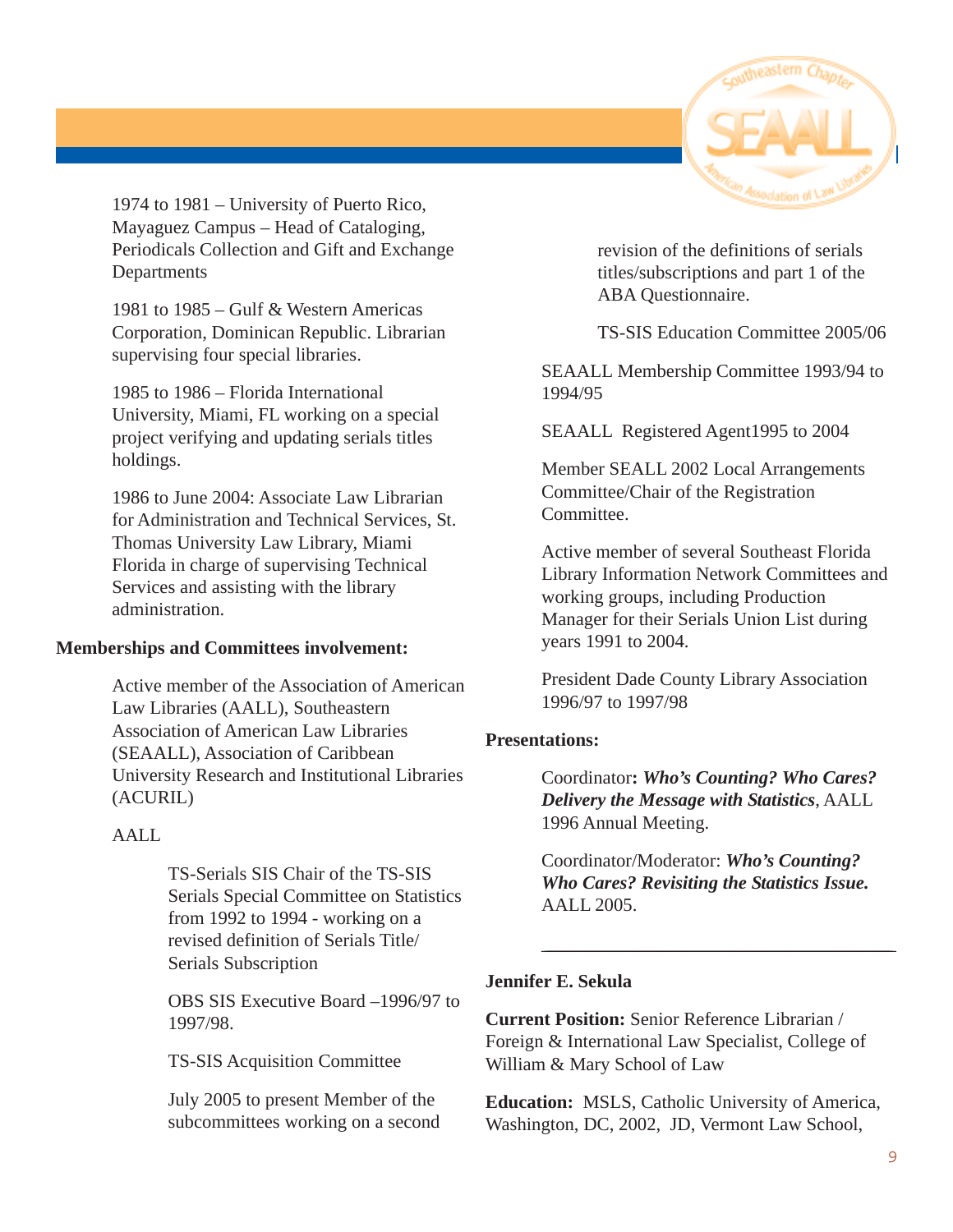

1998, Master of Studies in Environmental Law, *cum laude*, Vermont Law School, 1998, BS, the College of William & Mary, Williamsburg, VA, 1994

#### **Professional Memberships and Service:**

AALL 1999-

Memberships: FCIL-SIS, CS-SIS, GenX/GenY **Caucus** 

I'Anson-Hoffman Inn of Court 2005-

#### SEAALL 1999-

- Scholarship Committee, 2004-2008
- · Nominations Committee, Chair, 2003-2004
- Education/Publications Committee, Chair, 2002-2003
- Program Committee, 2001-2002

VALL 1999-

- Handbook Editor, 2005-
- Program Committee, 2005-2006

#### **Presentations:**

AALL Annual Meetings

· "Legal Research Meets Darwin: The Origin and Evolution of Research Courses at Two Law Schools," 2002

#### I'Anson-Hoffman Inn of Court

Forthcoming: "Civility and Decorum in the Practice of Law: Ethical Considerations," January 2007 (working title; presentation to members of the bar and bench)

#### SEAALL Annual Meetings

- · "Advanced Legal Research: Taking Legal Bibliography to the Next Step," 2003
- · "Everglades Evermore?" (Researching Environmental Law Pertaining to the Everglades), 2002
- Moderator/Coordinator, "From Technical Services to Customer Services: Improving Workflow Without Reinventing the Wheel," 2002
- Moderator/Coordinator, "Records and Briefs on the Web," 2002

#### VALL Annual Meetings

· "Researching Environmental Law in Virginia," 2002

Virginia Library Association Annual Meetings

· "Researching Environmental Law," 2003 (presented at joint VLA/VALL meeting)

#### **Publications:**

- · *Nothing Dismal about It: Researching Environmental Law without Getting Swamped*, 54(5) Virginia Lawyer 43 (December 2005)
- · *Treatises, Manuals, and Form Books*, in A GUIDE TO LEGAL RESEARCH IN VIRGINIA (5<sup>th</sup> ed. 2005) (with Christopher Byrne and Fred Dingledy)
- USING THE LAW LIBRARY: YOUR GUIDE TO LEGAL RESOURCES IN (AND OUTSIDE) THE LAW LIBRARY (3d ed. 2004)
- · *Tutoring the Tutor*, 3(1) InfoEdge 8 (Fall 2002)

#### **Awards:**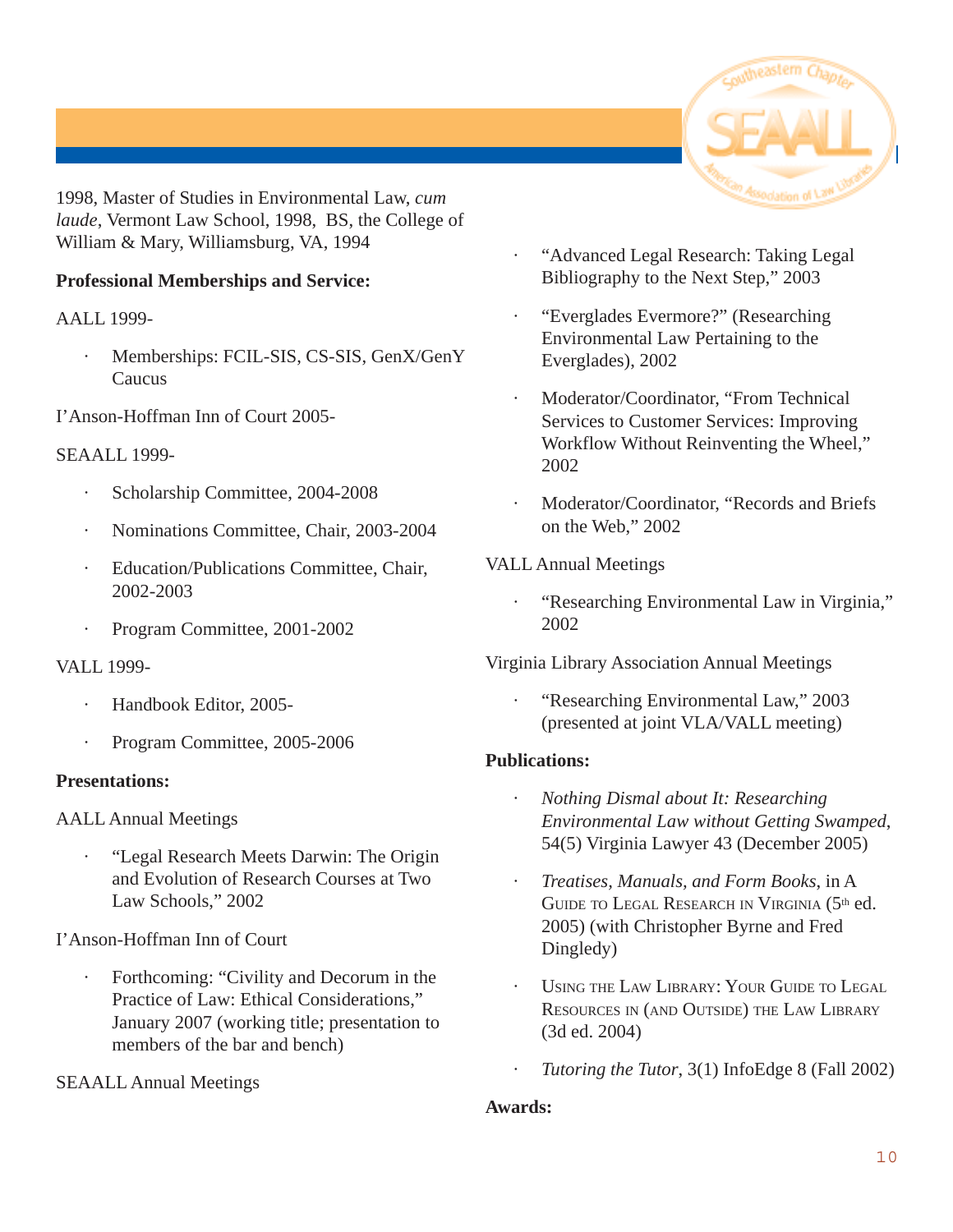- · AALL-LexisNexis/John R. Johnson Memorial Scholarship, 2002
- West Publishing's Excellence in Law Librarianship Scholarship, 2001
- SEAALL Lucile Elliott Scholarship, 2001

\_\_\_\_\_\_\_\_\_\_\_\_\_\_\_\_\_\_\_\_\_\_\_\_\_\_\_\_\_\_\_\_\_\_\_\_\_\_\_\_\_\_\_\_\_\_\_\_\_\_\_\_\_\_\_\_\_\_\_\_\_\_\_\_\_\_\_\_\_\_\_\_\_\_\_\_\_\_\_\_\_\_\_\_\_\_\_\_\_\_\_\_\_\_\_\_\_\_\_\_\_\_\_\_\_\_\_\_\_\_

#### **Amy B. Osborne**

**Current Position:** Head of Public Services, University of Kentucky College of Law Library

**Education:** M.S.L.S., University of Kentucky 1991, A.B., (Geography), Morehead State University, 1986

#### **Professional Association Memberships and Service**

American Association of Law Libraries, 1991 -

- · Annual Meeting Program Committee 2006- 2007
- · Index to Foreign Legal Periodicals Advisory Committee 2002 – 2006, Chair 2005-2006
- · Awards Committee 2000– 2002

AALL Academic Law Libraries Special Interest Section, 1997 –

- · Annual Meeting Middle Managers Breakfast Committee 2004 - 2006, Chair 2004 – 2005
- · Public Relations Committee, Chair 2002 2004

Southeastern Chapter of the American Association of Law Libraries 1991 -

- Membership Committee  $2005 2006$
- · Chapter VIP Committee 2004 2005



- · Program Committee 2004, 2003, 2000, 1998
- · Board Member at Large 2003 2005
- Scholarship Committee  $2000 2002$
- · Nominations Committee 1999 2000
- Education and Public Relations Committee 1996-1997
- · Co-Editor, Southeastern Law Librarian 1997 – 1999
- Public Relations Committee, Chair 1994 -1995

Ohio Regional Association of Law Libraries 1997 -

. Annual Meeting Local Arrangements Committee 2000

· *Kentucky Legal Research Manual*, Coauthored with Kurt X. Metzmeier and Shaun Espositio

Introduction and Overview of Kentucky Administrative Law, in *Kentucky Administrative Law*, Co-authored with Kevein Bucknam

· *EISIL: A Gateway to International Legal Information on the Internet*, Legal Information Management 5 (Autumn 2005 )3: 161 – 171

· *Baseball and the Law: A Selected Annotated Bibliography: 1990 -2004*, Law Library Journal 27 (Spring 2005): 335 – 370.

EISIL (Electronic Information System for International Law) Author of categories on States and Groups of States, http://www.Eisil.org

· *Matching Research to Students: Creating Your Own PR Moment* Kentucky Libraries 63 (Winter 1999) 4.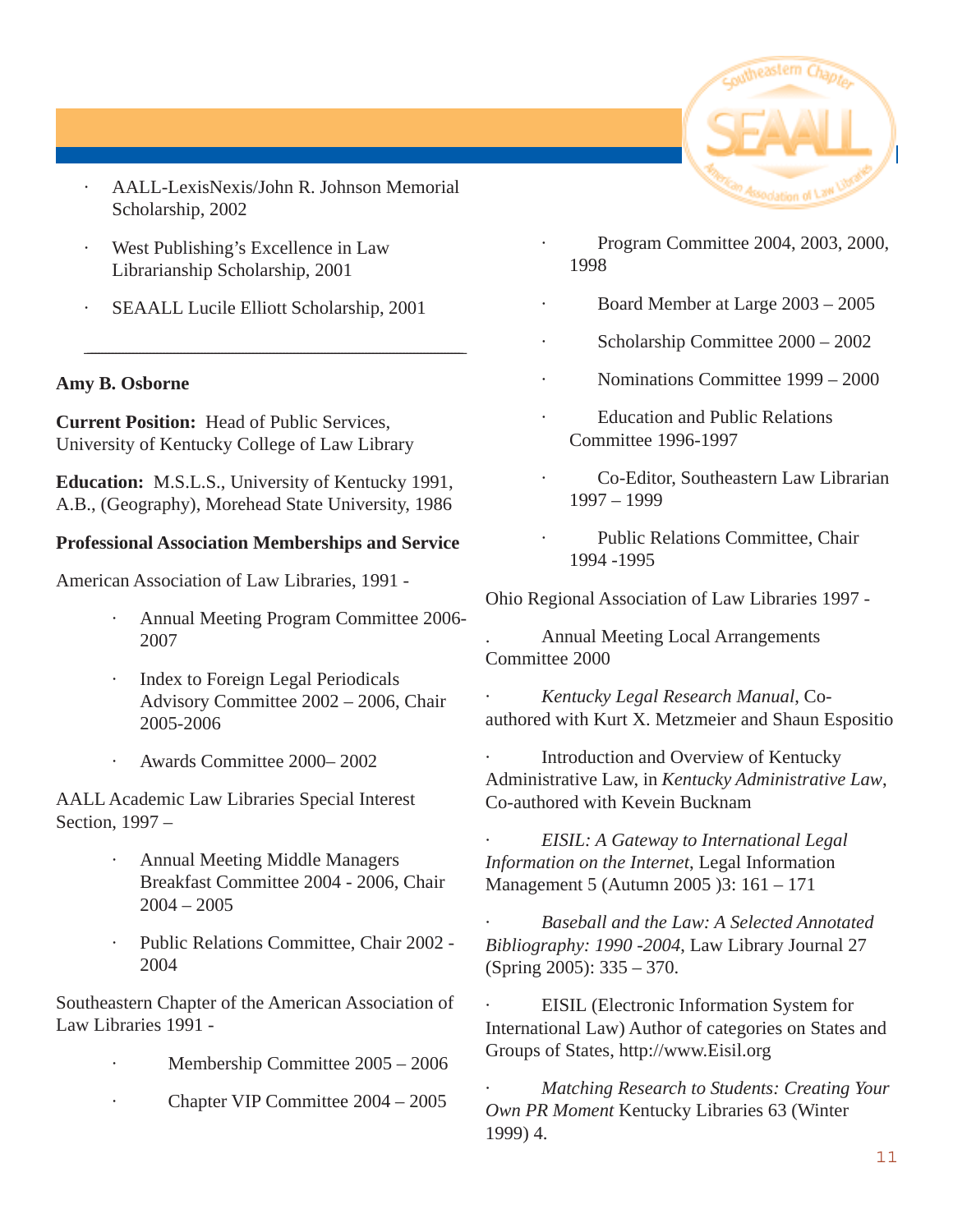#### **Presentations**

- · Coordinator KLA Academic Libraries Section Program featuring Billie Jo Kaufman
- · "Navigating the Maze of U.S. Treaty Research: Strategies for Finding Treaties, Treaty Actions and Interpretive Materials" Co-presenter, 2005 AALL Annual Meeting.
- · "EISIL: A Gateway to Legal Information on the Internet" 2005 Annual Study Conference, British and Irish Association of Law Librarians.
- · Coordinator "Site Licenses in Law Libraries: the Good, the Bad, and the Ugly" 2004 SEAALL Annual Meeting
- · "Managing and Encouraging Student Workers" Panelist, 2004 Kentucky Library Association Annual Conference.
- Coordinator "Equine Law Research" 2003 SEAALL Annual Meeting
- · "Crossing Borders: The Integration of International Documents into Reference Service" Co-presenter, 2003 Kentucky Library Association Annual Conference.
- · "Manao a Mano: Technical Services and Public Services" 2002 SEAALL Annual Meeting.
- Coordinator Kentucky Library Association Special Libraries Section Program featuring Kee Malesky of National Public Radio
- · "Meeting Publication Requirements" 2001 AALL/CONALL Program
- · "The Role of the Academic Librarian" Panelist, 2001 Lexington Association of

Law Libraries/ Bluegrass Medical Libraries Joint Meeting

- · Coordinator "Librarians in Strange Lands" 2000 SEAALL Annual Meeting
- · "Teaching, Training and Whatever Happened to Reference" Panelist, 1998 SEAALL Annual Meeting
- Coordinator "Technology, the Library and the MIS Department" 1998 SEAALL Annual Meeting

\_\_\_\_\_\_\_\_\_\_\_\_\_\_\_\_\_\_\_\_\_\_\_\_\_\_\_\_\_\_\_\_\_\_\_\_\_\_\_\_\_\_\_\_\_\_\_\_\_\_\_\_\_\_\_\_\_\_\_\_\_\_\_\_\_\_\_\_\_\_\_\_\_\_\_\_\_\_\_\_\_\_\_\_\_\_\_\_\_\_\_\_\_\_\_\_\_\_\_\_\_\_\_\_\_\_\_

#### **Timothy Alan Lewis (Tim)**

**Current Position:** Director and State Law Librarian, Alabama Supreme Court and State Law Library

#### **Education:**

M.L.S., 1983, University of Alabama, Tuscaloosa,

J.D., 1984, University of Alabama, Tuscaloosa,

B.A. (English Literature), 1979, University of Alabama, Tuscaloosa

#### **Professional Association Service and Memberships:**

American Association of Law Libraries (AALL), 1984-

Member, Legal Information to the Public Committee, 1988

Member, Grants Committee, 2003 - 2005

Member, Council of Newsletter Editors, 2001 - 2003

State Court and County Law Libraries Special Interest Section, 1984 -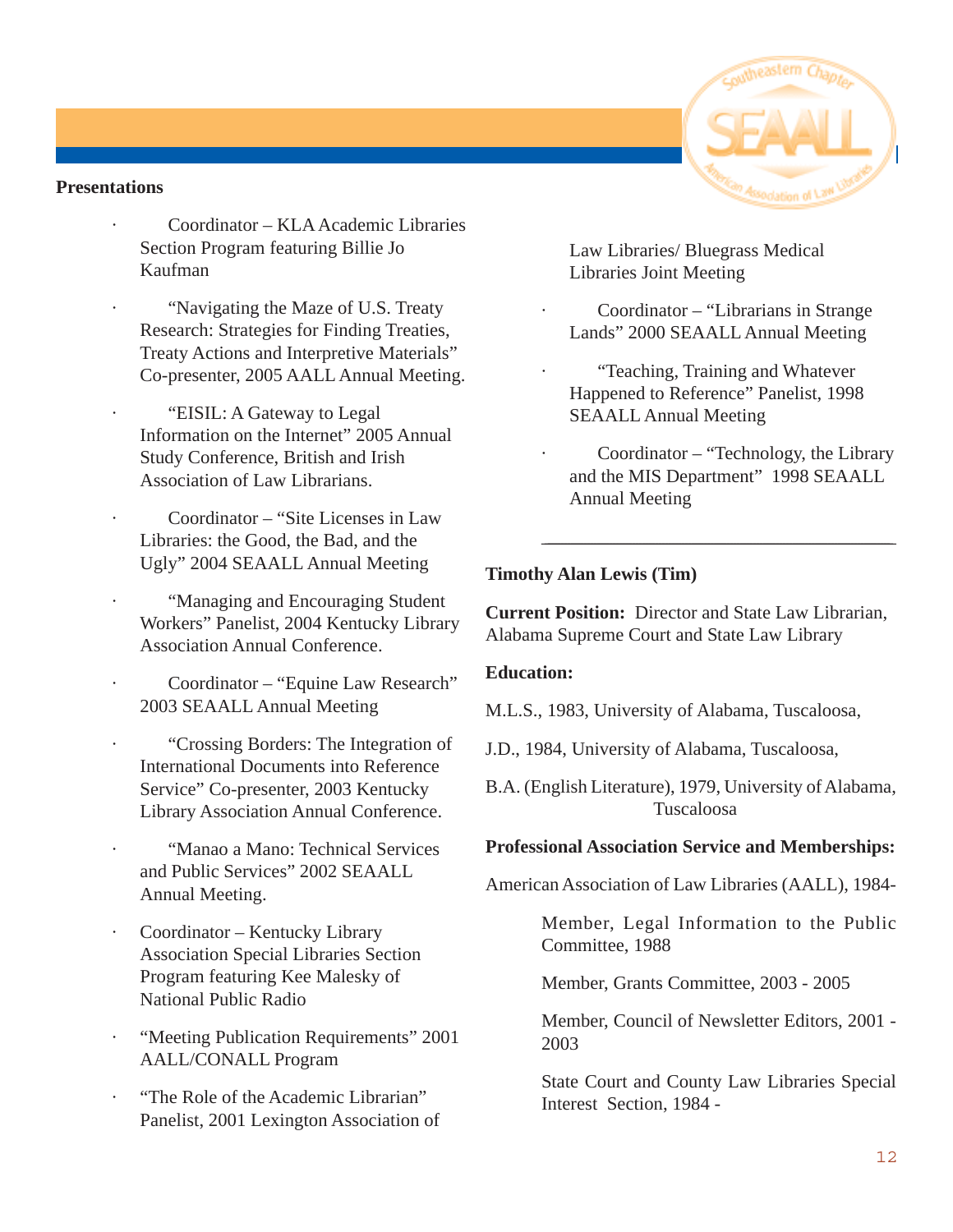

Executive Board, 1999-2000.

Member, Program Committee, 1991.

Southeastern Chapter of AALL (SEAALL), 1984-

Chair, Local Arrangements Committee, Annual Meeting (Montgomery), 2004

Member, Program Committee, Annual Meeting (Charleston), 1986

Law Library Association of Alabama (LLAA)

President, 1993-94

Member-at-Large, Executive Committee 1991, 2006-07

Alabama Library Association (ALLA)

Treasurer, 2002-2004

Chair, Local Arrangements, ALLA Convention Committee, 2004

Centennial Campaign Committee, 2002-04

Chair, Local Arrangements, ALLA Convention Committee, 2001

Library Services and Technology Act (LSTA) Advisory Committee, 1998- 2004

Chair, Publicity Committee, ALLA Convention Committee, 1988

Moderator, Law Librarians Roundtable, 1988- 89

Montgomery County Library Association

Coordinator, Library Resource Sharing Roundtable,1995-1996

President, 1985-87

University of Alabama Library School Association

- "Advantages and Disadvantages of CD ROM." General Practice Seminar, Alabama Trial Lawyers Association, Dothan, AL. November 13, 1993.
- "Dialogue with a Library School." Panel Discussion, SEAALL Annual Meeting, Tuscaloosa, AL. March 1991.
- "Law Librarianship." Meeting, Mobile Law Librarians Association, Mobile, AL. July 31, 1990.
- "Shepard's Citators." Access-To-Courts Training Seminar. Alabama Department of Corrections. Draper Correctional Facility. October 29-31, 1986.

#### **Publications:**

- A Foot in the Door. *Alabama State Bar Addendum*. February 2004
- Myth Information: CD ROM and legal research. 54 *Alabama Lawyer* 114 (March 1993).
- The Law...Should be Accessible to Every Man at All Times. 54 *Alabama Lawyer* 22 (January 1993)
- Book Review, 10 *Legal Information Alert* 11 (1991) (reviewing Devitt & Blackmar, Federal Jury Practice and Instructions, 1991)
- Book Review, 5 *Legal Information Alert* #10 (November/ December 1986) (reviewing Grand Jury Law and Practice 1986)

L .Kitchens and T. Lewis, Alabama Practice Materials: an annotated bibliography 82 *Law Library Journal* 703 (1990)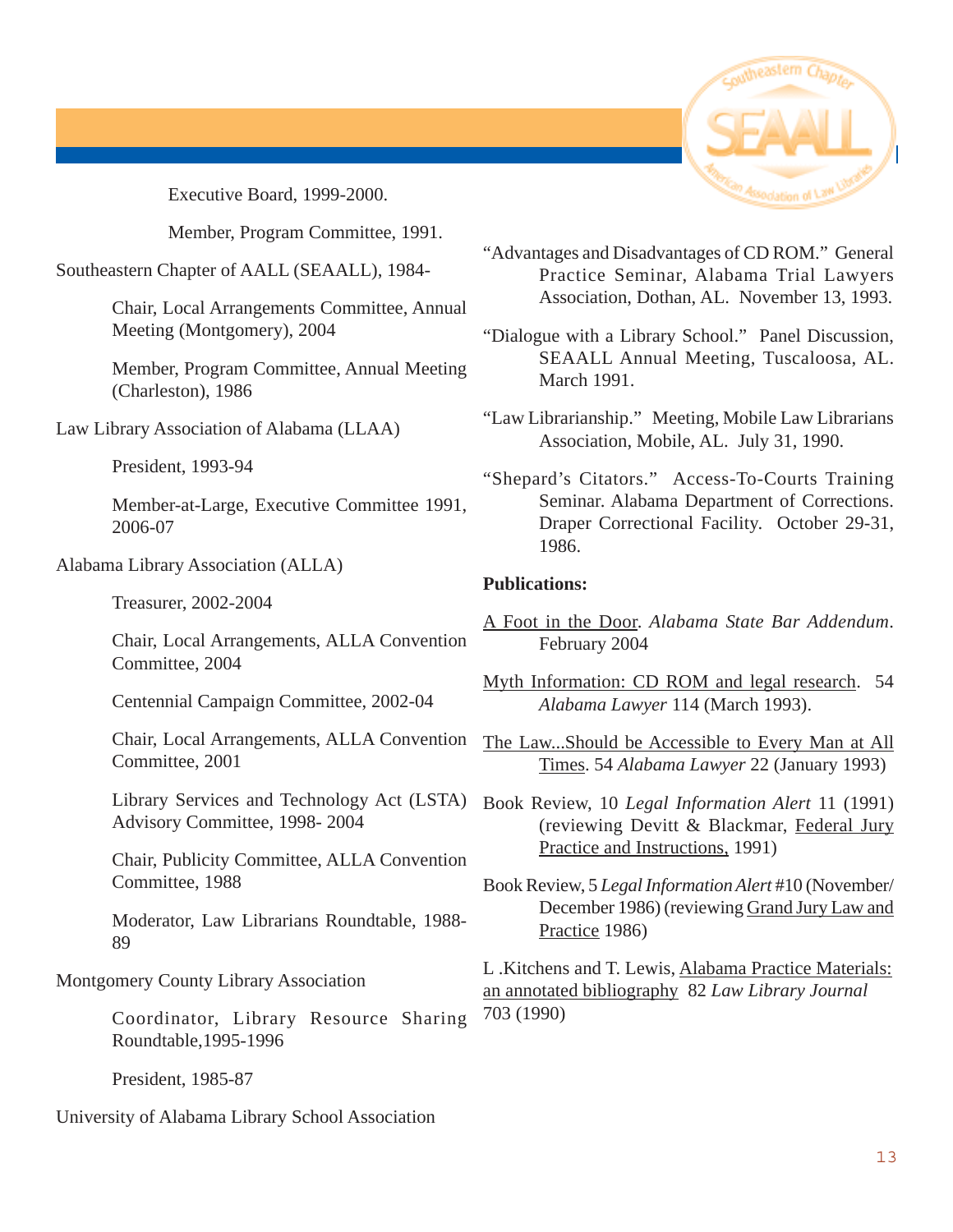

## **SEAALL ELECTION 2007: AMENDMENTS**

#### Submitted by Pam Deemer

*People keep referring to the SEAALL Executive Board, when the proper name, according to the SEAALL Articles of Incorporation and the Bylaws, is the Executive Committee. Rather than continuing to go against general usage by our members, the majority of the amendments presented are to change "Executive Committee" to "Executive Board" wherever it appears in the Articles and the Bylaws.*

*There are also some "housekeeping" amendments. A couple of places were overlooked for amendment last summer in St. Louis in the vote to allow electronic notification of the officers slate and amendments and the actual balloting. The AALL Articles and Bylaws Committee Chair was consulted and said we could still go ahead with electronic notification and balloting and that these added amendments regarding electronic notification and voting would be to keep things tidy. The amendments added this summer were sufficient for implementation of electronic notification and voting this election.*

*This year's Nominating Committee brought to the Articles and Bylaws Committee's attention that the wording for Bylaws Art. III. Nominations and Elections, Sec. 1a was vague as to whom the Nominating Committee was to present the slate of officers by December 1. When we looked at the handbook calendar for the Nominating Committee and the deadline for the SEAALL newsletter, it was plain it was the membership.*

*Old terms are struck through and additions are underlined.*

#### SEAALL ARTICLES OF INCORPORATION **AMENDMENTS**

ARTICLE VI: Officers. Section 1.

... In the event that the president resigns prior to the completion of a regular term, or is otherwise unable to perform the duties of the office in the judgment of the Executive Committee Board, the vice-president president elect shall automatically …

The special elections could be held by electronic means or mail or at the next Chapter meeting, at the discretion of the Executive Committee Board.

 (Also move to follow paragraph on the replacement of the vice-president by special election)

*In addition to correcting the electronic balloting oversight and changing "Committee" to "Board", moving this paragraph to follow after the paragraphs stating the requirements of special elections for incomplete terms of the president and vice-president would make this section hang together better. Right now this paragraph follows the paragraph about the appointment of the secretary or treasurer in case the elected ones cannot complete a term of office.*

ARTICLE VII: Board of Trustees. Section 1.

…The Board of Trustees shall be the Executive Committee Board of this corporation and shall have general supervision, management and control of the business, affairs …

ARTICLE XII: Amendment of Charter

Amendments to the charter may be proposed by the Executive Committee Board or by a petition signed by ten percent (10%) of the members.

#### BYLAWS AMENDMENTS

ARTICLE I: Membership. Section 1. Membership **Categories** 

a. Individual Members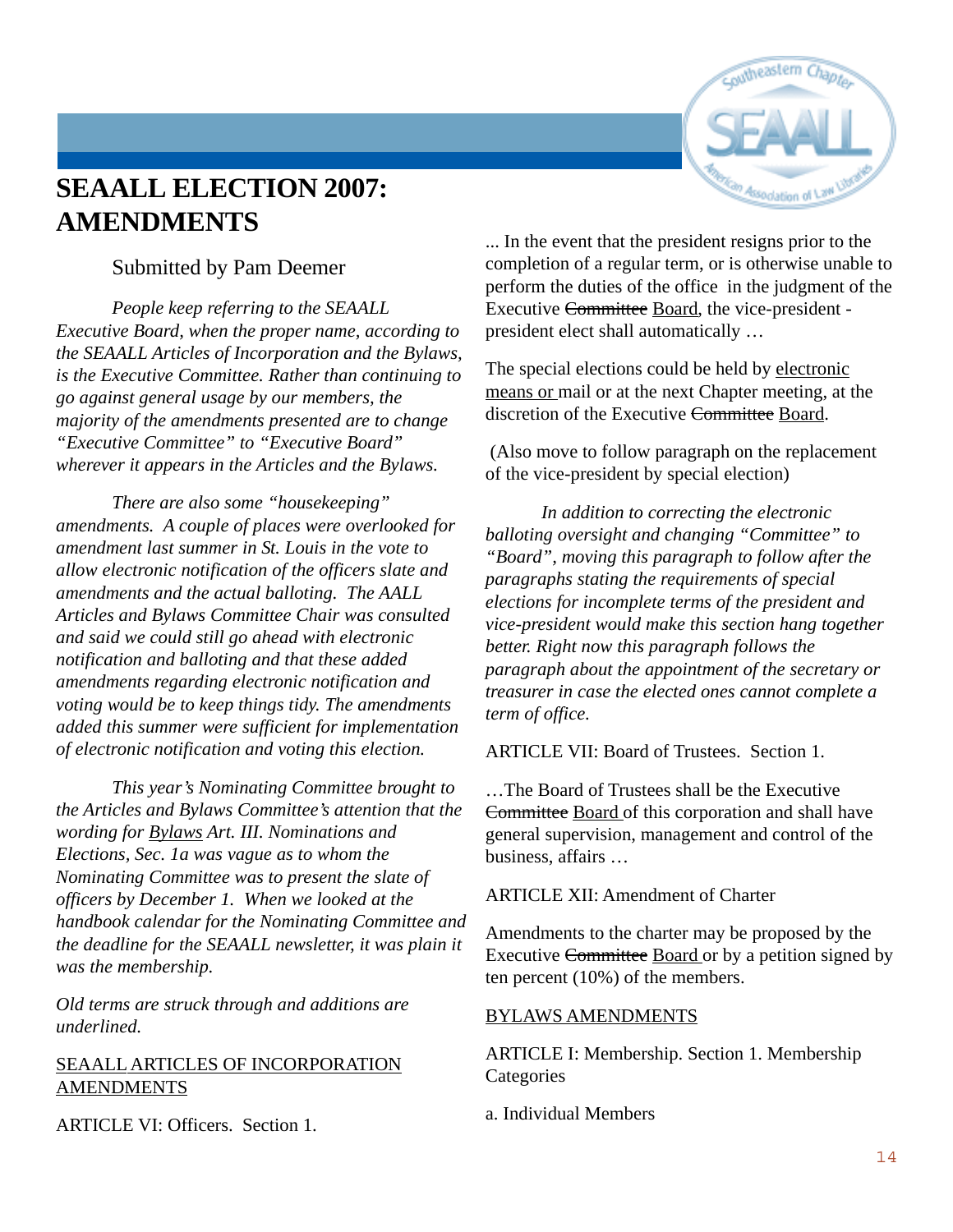

… The Membership Committee's ruling may be appealed to the Executive Committee Board.

#### b. Student Members

... The Executive Committee Board is empowered to adopt procedures for verifying student status.

#### c. Institutional Members

... The Executive Committee Board is empowered to determine whether the institution applying for membership is a law library…

#### d. Associate Members

… residing outside the region may be selected to associate membership by the Executive Committee Board and shall pay annual dues.

#### ARTICLE II. Meetings. Section 1. Annual

An annual meeting of the Chapter shall be held at such time and place as the Executive Committee Board shall determine. A Chapter meeting shall be held at AALL National Conventions, when the Convention schedule permits, for the purpose of discussing future programs and projects and submitting progress reports on Chapter activities. The Executive Committee Board shall be charged with the duty of scheduling and making arrangements for such meetings; and attendance at these meetings shall not be confined to the Executive Committee Board, but extended to the entire membership.

#### Section 2. Other

The president shall call other meetings of the Chapter as deemed necessary or when requested to do so by the Executive Committee Board...

Section 5. Rules of Procedure

Meetings of the Chapter and Executive Committee Board shall be conducted in accordance with Sturgis' Standard Code of Parliamentary Procedure …

ARTICLE III. Nominations and Elections. Section 1. Elections

a. The president shall appoint a nominating committee who shall submit to the members the names of the candidate or candidates for each of the following offices by December 1 in the year which the officer is elected

Section 2. Special Elections

b. Nominations for Special Elections

Candidates for this special election will be selected by the Executive Committee Board.

c. Method of Election

At the discretion of the Executive Committee Board, the special election may be held …

ARTICLE IV. Amendments to Bylaws. Section 1. Filing and Notice

a. Ballots

...The Executive Committee Board must specify the time for closing the balloting, but in no case shall it be less than 30 days after the providing of the ballots.

Section 3. Successful Elections.

If two-thirds of the members present and voting at a meeting or two-thirds of the members casting valid electronic or mail ballots are in favor of such amendment, it shall stand adopted.

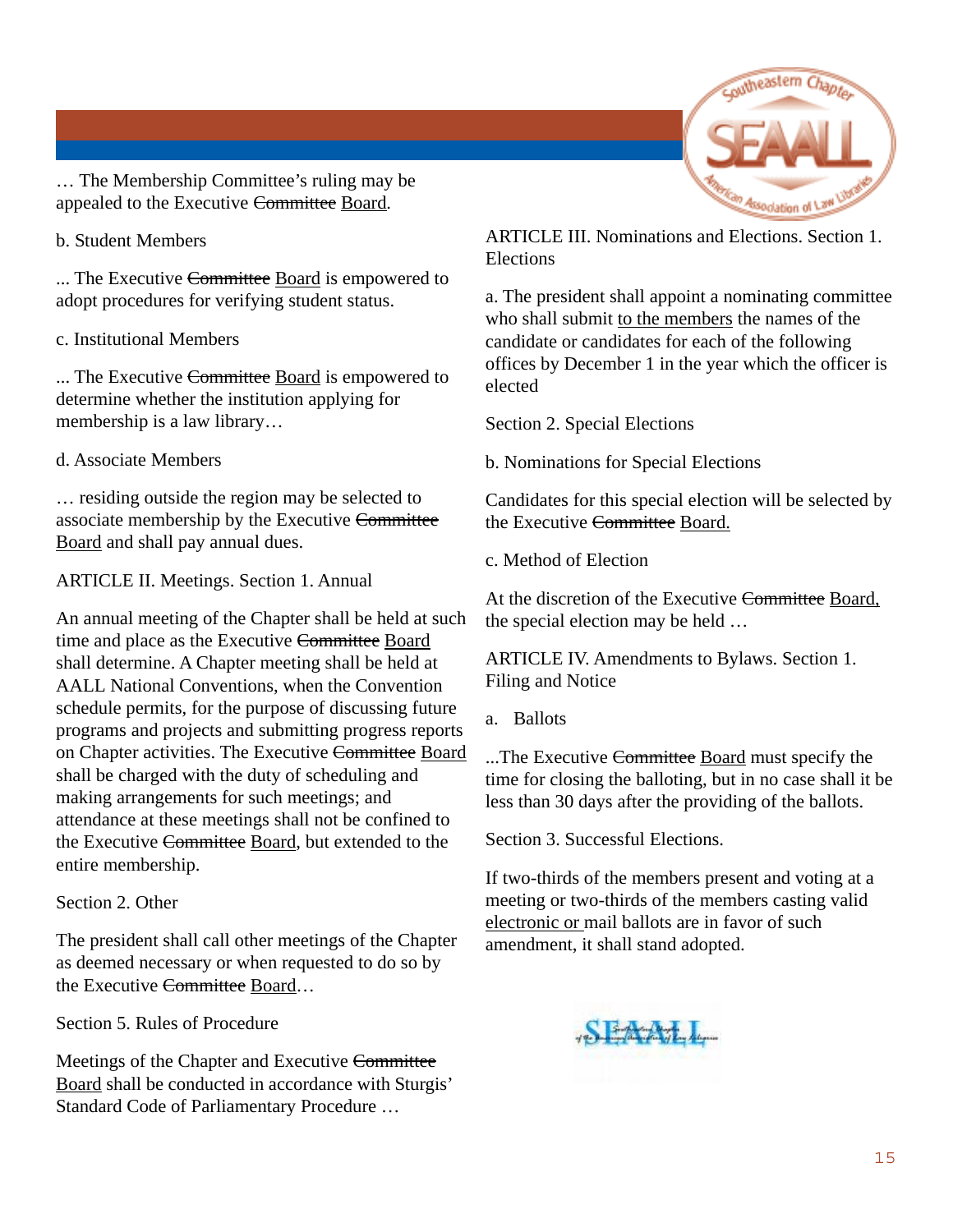## **SEAALL FINANCIAL STATEMENT**

#### **SEAALL FINANCIAL STATEMENT July - September, 2006**

#### **OPENING BALANCE \$65,499.44**

#### **RECEIPTS**

Membership renewals

|                        | Associate<br>Individual<br>Institutional<br>Student<br>Subtotal                                                                                     | 80.00<br>280.00 | 2,160.00<br>30.00 |            | \$2,550.00             |                                         |  |
|------------------------|-----------------------------------------------------------------------------------------------------------------------------------------------------|-----------------|-------------------|------------|------------------------|-----------------------------------------|--|
|                        | <b>Total Receipts</b><br><b>Working Balance</b>                                                                                                     |                 |                   |            | \$2,550.00             | \$68,049.44                             |  |
| <b>EXPENSES</b>        |                                                                                                                                                     |                 |                   |            |                        |                                         |  |
|                        | AALL 2006 annual meeting<br>Reception and meeting rooms<br>Reimbursements (Klinefelter, Maxwell)<br>Subtotal<br>Contributions, Hurricane relief for |                 |                   | \$3,477.92 | \$107.73<br>\$3,585.65 |                                         |  |
|                        | Alabama, Louisiana, Florida, Mississippi library assns. \$4,238.40<br>Reimbursements, General (University of Richmond, By-laws mailing)<br>\$449.86 |                 |                   |            |                        |                                         |  |
|                        | Tax exempt corporation return, preparation                                                                                                          |                 |                   |            | \$435.00               |                                         |  |
|                        | <b>Total Expenses</b>                                                                                                                               |                 |                   |            | \$8,708.91             |                                         |  |
| <b>CLOSING BALANCE</b> | <b>Bank of America CD</b><br><b>Fidelity Investments</b>                                                                                            |                 |                   |            |                        | \$59,340.53<br>\$3,399.65<br>\$5,801.40 |  |
| <b>TOTAL ASSETS</b>    |                                                                                                                                                     |                 |                   |            |                        | \$68,541.58                             |  |

Note: Since the close of the quarter, the two SEAALL Student Scholarships were awarded, totalling \$2,200.00, and the

Chapter Liability Insurance premium, \$576.00, was paid.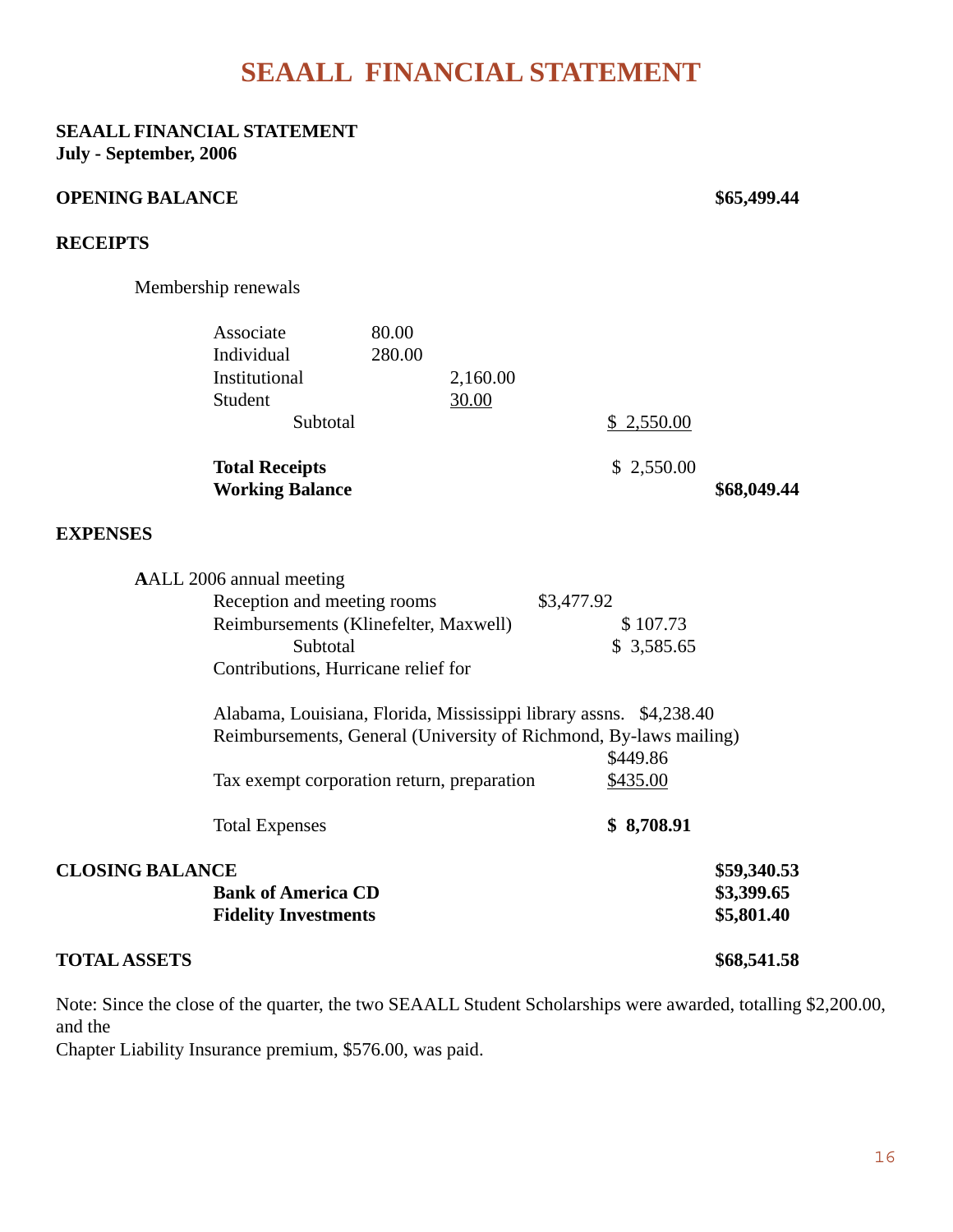# **Who the Heck is Lucil(l)e El(l)iot(t) and How Do You Spell Her Name?**

by Joyce Janto

Quite simply, Lucile Elliott is one of our founding mothers. As Director of the Law Library of the University of North Carolina, she invited 10 librarians (from four law libraries) from the state of North Carolina to a meeting in Chapel Hill in 1937. This meeting resulted in the forming of the "North Carolina Law Librarians." In 1938, group expanded into South Carolina and became the "Carolina Law Librarians" It was in 1954 that the name was changed to the "Southeastern Chapter of the American Association of Law Libraries" aka "SEAALL."

And what's with the confusion over the name? Over the years, the spelling of Lucile Elliott has varied from one issue of the "Southeastern Law Librarian" to the next. Sometimes it was Lucile with one l, sometimes Lucille with 2 l's. The spellings of Elliott were worse. Sometimes it was Elliott with 2 l's and 2t's. Other times it was, Elliot, or Eliott, and once, Eliot. So, what is a good librarian to do? Research of course. The first mention of Lucile Elliott I found was in an article published in the *Journal of Higher Education* that mentioned Miss Elliott's work at Chapel Hill. Then I found citations to two articles written by Miss Elliott in *Law Library Journal* And finally, a citation to an article Miss Elliott wrote in the *UNC Law Review*. I figured that since these articles were not only written by Miss Elliott and published within her lifetime, that they must be the correct spelling of her name.

Now, why is all of this important? Because in 1964, to honor this outstanding member of our profession, SEAALL established the Lucile Elliott Scholarship. The purpose of the Scholarship is quite broad. According to the terms, the money awarded may be used for "any purpose reasonably designed to

improve one's career in law librarianship." While it is true that preference is given to applicants who wish funding to attend the SEAALL Annual Meeting, other worthy causes have been funded. Last year, funding was approved for a librarian to attend a course on rare books held at the University of Virginia.

The SEAALL Scholarship Committee is now seeking applicants for the Lucile Elliott Scholarship. The deadline for the applications is February 17, 2007. Applications can be found on the SEAALL webpage at: www.allnet.org/chapter/seaall/scholarship/ index.htm

 $\overline{\phantom{a}}$  .  $\overline{\phantom{a}}$  .  $\overline{\phantom{a}}$  .  $\overline{\phantom{a}}$  .  $\overline{\phantom{a}}$  .  $\overline{\phantom{a}}$  .  $\overline{\phantom{a}}$  .  $\overline{\phantom{a}}$  .  $\overline{\phantom{a}}$  .  $\overline{\phantom{a}}$  .  $\overline{\phantom{a}}$  .  $\overline{\phantom{a}}$  .  $\overline{\phantom{a}}$  .  $\overline{\phantom{a}}$  .  $\overline{\phantom{a}}$  .  $\overline{\phantom{a}}$ 

#### **From the Editor:**

This is your newsletter so please submit articles, share library and technology news and suggestions for articles. I need your feedback to make this the newsletter that you want and deserve so please forward articles,comments, or suggestions to smithbutlerl@nsu.law.nova.edu . Thanks!

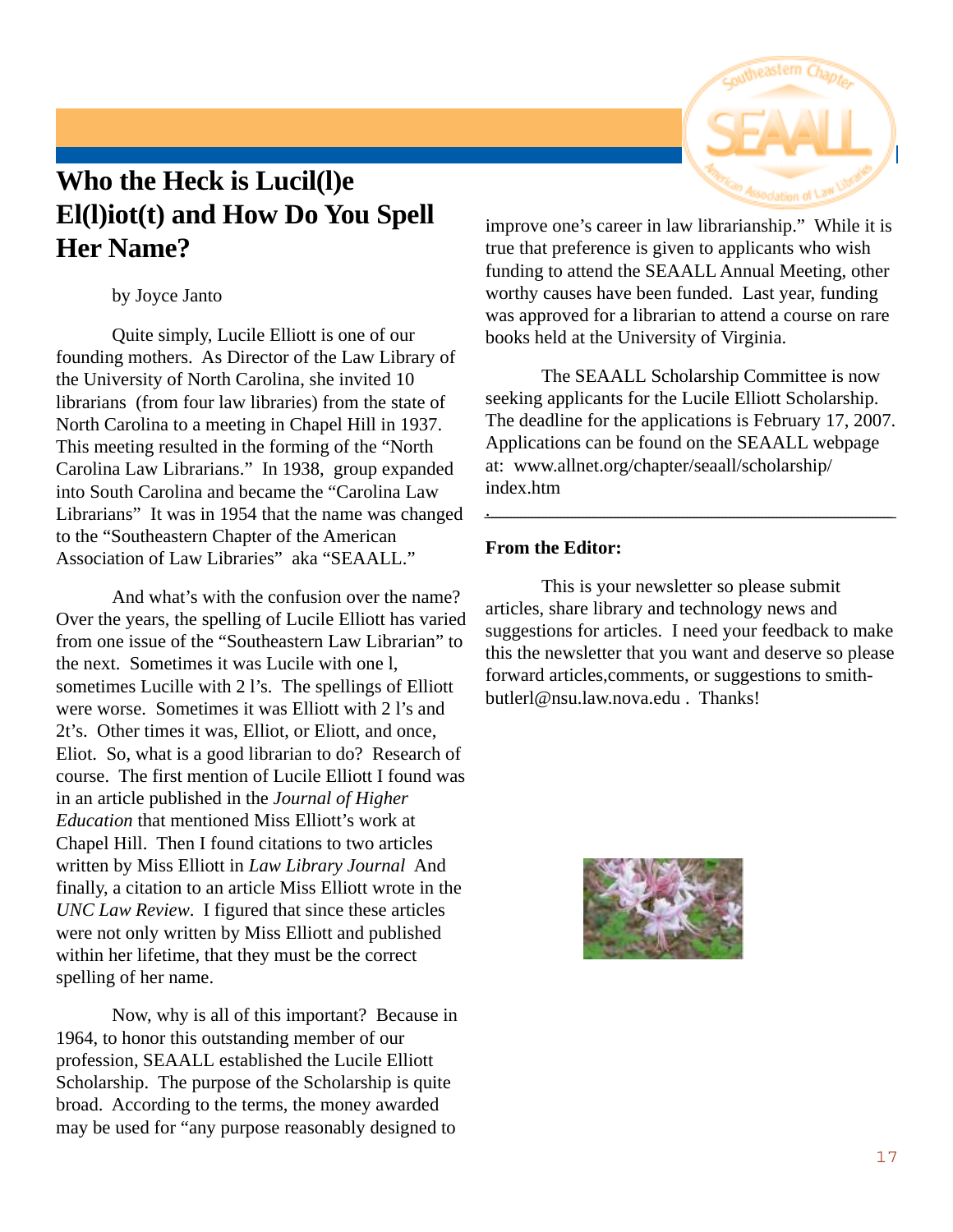

## **Make Plans to Attend the 2007 SEAALL Annual Meeting**

by Rita Parham and Melanie Sims

After waiting a year due to Hurricane Katrina, BRAALL, the Baton Rouge Area Association of Law Libraries, and NOALL, the New Orleans Association of Law Librarians chapter of the American Association of Law Libraries, are ready to serve as hosts for the SEAALL, Southeastern Chapter of the American Association of Law Libraries, 2007 Annual Meeting. Beginning Wednesday, April 11th, and running through Saturday, April 14th, the meeting's theme is *Mystic Krewe of SEAALL* and will be held at the Sheraton Baton Rouge Convention Center Hotel, 102 France Street, Baton Rouge, Louisiana. Krewe, pronounced "Krewe (kroo)," is associated with Mardi Gras and the members of organizations that participate in the annual parades and carnivals; it is a group organized for civic and social purpose. The Krewe of SEAALL is composed of members from Alabama, Florida, Georgia, Kentucky, Louisiana, Mississippi, North Carolina, South Carolina, Puerto Rico, Tennessee, Virginia, United States Virgin Islands, Washington, D.C., and West Virginia.

The pre-conference SEAALL Institute, *Law Librarians and Legal Technologists; Building Synergies in the New Internet Age*, will be held Thursday, April 12, 2007, at the Sheraton Baton Rouge Convention Center Hotel.

The Louisiana members of the SEAALL Krewe are busy planning an awesome meeting with excellent accommodations, programming, and entertainment.

#### **Meeting Overview**

#### **Baton Rouge Welcome**

An old fashioned Baton Rouge welcome with

hugs and the traditional inquiries about health and family are waiting for you when BRAALL, Baton Rouge Area Association of Law Librarians and NOALL, New Orleans Association of Law Librarians, a chapter of the American Association of Law Libraries, greet their SEAALL, Southeastern Chapter of the American Association of Law Libraries, guests, members, and friends in Baton Rouge, Louisiana, Wednesday, April 11, 2007 through Saturday, April 14, 2007. The Sheraton Baton Rouge Convention Center Hotel, 102 France Street, Baton Rouge, Louisiana 70802, will be your home away from home in one of Baton Rouge's newest full-service downtown hotels with 300 guest rooms/suites accommodations.

The Sheraton is located in short walking distance of wonderful downtown attractions:

- \* Belle of Baton Rouge Casino;
- \* Baton Rouge River Center;
- \* USS KIDD Naval Museum;
- \* Louisiana Art & Science Museum;
- \* Irene W. Pennington Planetarium; and
- \* the beauty of the mighty Mississippi River.

Local restaurants are plentiful in this area as well.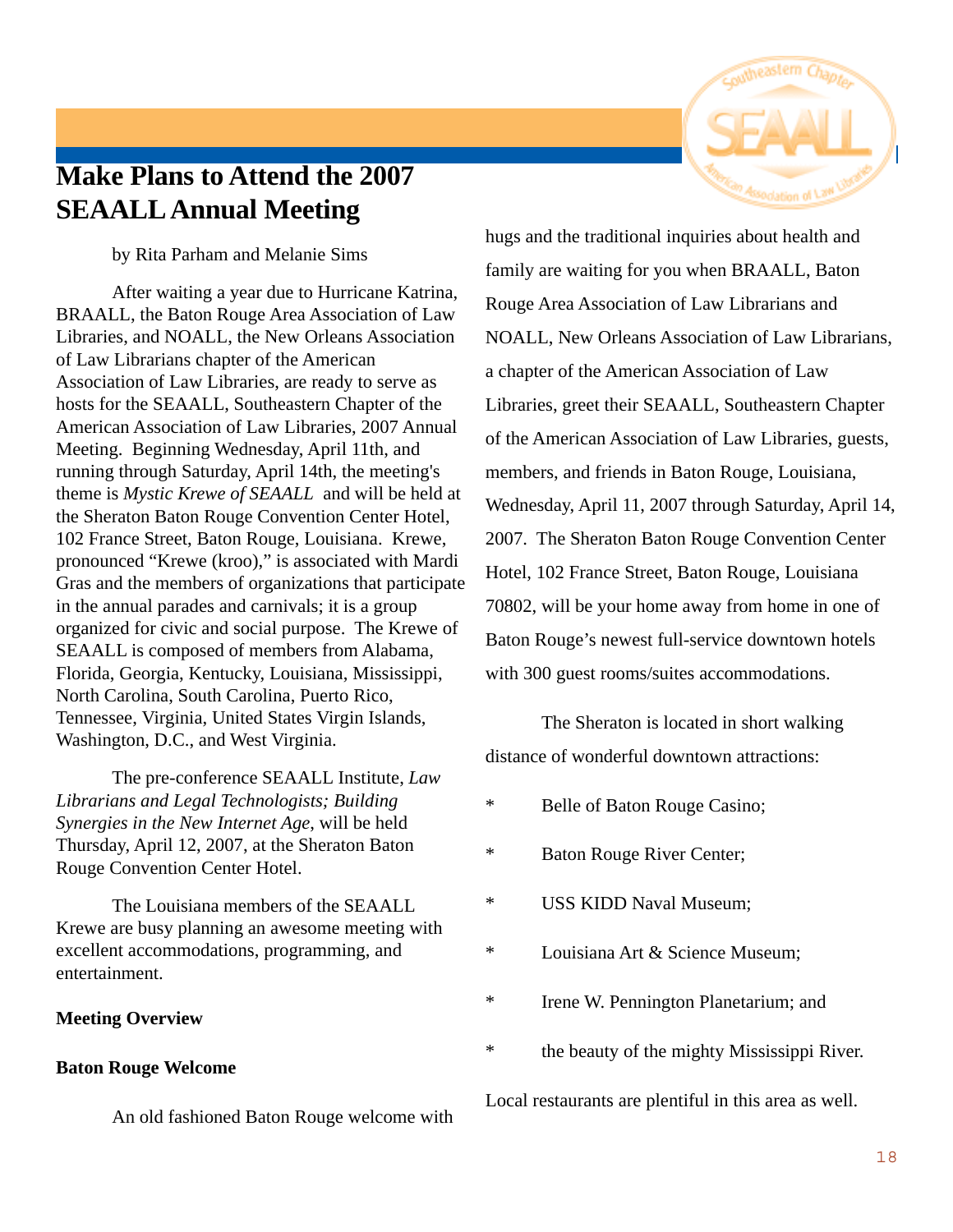

While you are in Baton Rouge attending the SEAALL annual meeting, BRAALL and NOALL members will ensure that you have a wonderful conference and Louisana experience.

#### **Opening Reception**

The Louisiana State University Museum of Art, LSU MOA, 100 Lafayette Street, Baton Rouge, Louisiana, located in the Shaw Center for the Arts, will be the setting for the Thursday, April 12, 2007 SEAALL opening reception. The new museum is an architectural award winning cultural center, housing a collection of 3500 art pieces in galleries designed by Schwartz/Silver Architects, Boston, Massachusetts. Be prepared to be surrounded in cultural beauty and wonder. Check out http://www.lsumoa.com .

#### **Rural Life Museum**

Louisiana is home to many ethnicities, including Indians, French, Spanish, Anglo-American, Germans, African Americans, and Acadians. All make significant contributions to the state's cultural heritage. The Rural Life Museum recalls the lifestyles and cultures of these people. The museum is divided into three sections: Louisiana Folk Architecture, illustrated by seven buildings; The Barn, containing artifacts from everyday rural life; and The Working Plantation, examples of activities of rural life on a working plantation. The Rural Life Museum, located at 4650 Essen Lane, Baton Rouge, Louisiana 70809,

on the Burden Research Plantation, a 450 acre agricultural research experiment station will be the setting for the Friday, April 13, 2007, Cajun Buffet, with music and dancing. Check out http:// www.Rurallife.lsu.edu .

Please save the dates, **Wednesday, April 11, 2007 to Saturday, April 14, 2007**, and begin planning to attend the 2007 SEAALL annual meeting in Baton Rouge, Louisiana. The Louisiana members of the SEAALL Krewe have been planning for two years, and we are anxious to greet our members and friends. Let's get this show on the road or as we say in Louisiana, "Laissez les bons temp rouler."

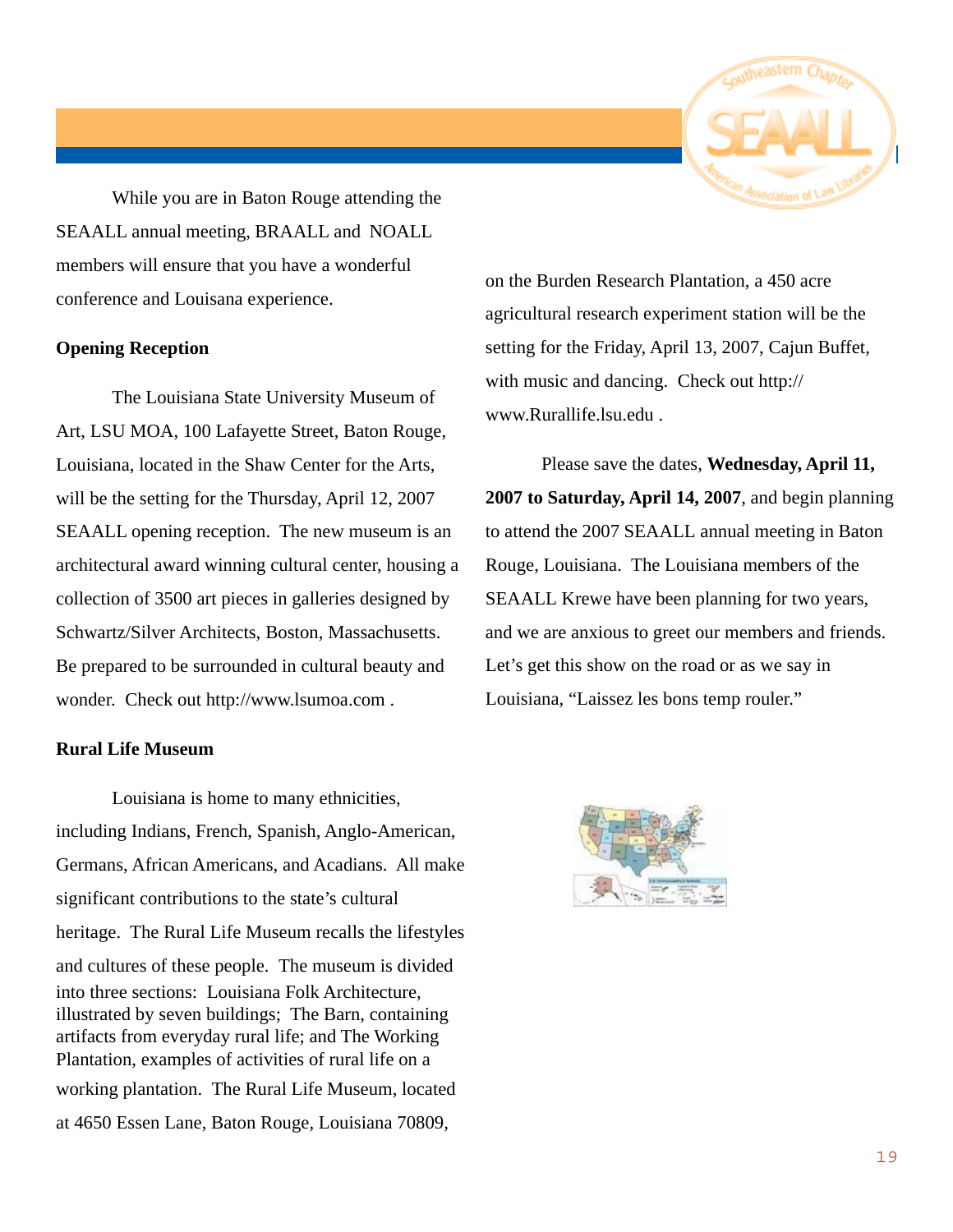## **Program Committee Notes**

- Ken Hirsh

The members of your program committee are busy preparing the institute and programs for the meeting in Baton Rouge. The institute, titled *Law Librarians and Legal Technologists: Building Synergies in the Net Age*, will bring together noted experts in information technology such as Pablo Molina, Chief Information Office at Georgetown University Law School, with librarians who manage technology at their institutions. The institute's goal is to foster dialogue among information professionals, dispel stereotypes, and identify means to make our working relationships more productive. The institute will benefit membership from all types of libraries.

We will have fifteen program slots during the annual meeting, covering topics such as library-vendor relationships, electronic serials cataloging, developing internship programs, and appropriate for our meeting location, comparison and history of civil law versus common law. We will announce our annual meeting keynote speakers very soon..

**Be sure you place the 2007 annual meeting on your calendar – April 12th-14th**.

\_\_\_\_\_\_\_\_\_\_\_\_\_\_\_\_\_\_\_\_\_\_\_\_\_\_\_\_\_\_\_\_\_\_\_\_\_\_\_\_\_\_\_\_\_\_\_\_\_\_\_\_\_\_\_\_\_\_\_\_\_\_\_\_\_\_\_\_\_\_\_\_\_\_\_\_\_\_\_\_\_\_\_\_\_\_\_\_\_\_\_\_\_\_\_\_\_\_\_\_\_\_\_\_\_\_\_\_\_\_\_\_\_



## **Introducing BRAALL: A Capital City Area Assocation of Librarians Turns Seven**

#### - Rita M. Parham

For the past seven years Baton Rouge, the capital city of Louisiana, has been the home of an energetic association of law librarians. On Thursday, September 2, 1999, Carol Bean, a law firm librarian, and Cindy Ammons, a library assistant and student enrolled in the Louisiana State University School of Library and Information Science, hosted a meeting at Taylor, Porter, Brooks & Phillips, a Baton Rouge law firm. Attending were Charlene Cain, Madeline Hebert, Rita M. Parham, all of the Law Library, Paul M. Hebert Law Center, Beth Paskoff, Dean, LSU School of Library and Information Science, and Allison Hillary, a student of that program. They met to begin discussion of an organization that would become BRAALL - the Baton Rouge Area Association of Law Libraries. Invitations to membership were issued September - November, 1999, and the first meeting of the membership was held Thursday, December 2, 1999 at the Senate Dining Room, Louisiana State Capitol, Baton Rouge, Louisiana. Beginning membership by the end of the first year was estimated at forty-five.

The membership is a diverse, impressive mix of people working and interested in law librarianship. It includes librarians and library associates from law firms, state and federal courts, state and federal agencies, law schools, and academic institutions as well as independent librarians, the Dean and students of the LSU School of Library and Information Science, and vendors. Membership categories include regular, student, and vendor.

The mission of BRAALL is to foster networking and cooperation among law libraries in the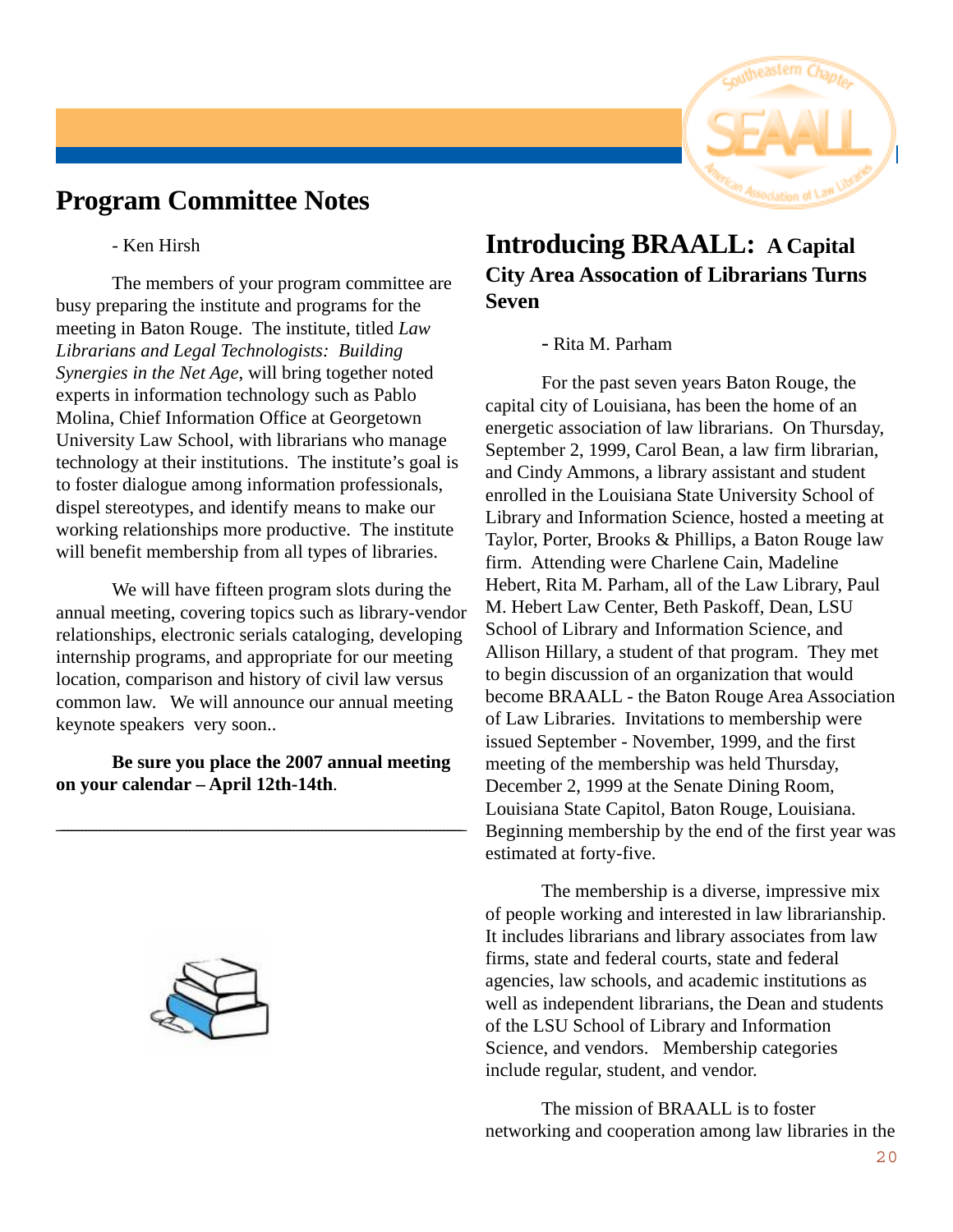

Greater Metropolitan Baton Rouge and surrounding area, provide continuing educational opportunities, and advance the dissemination of legal information and resources by cooperating with librarians in all types of institutions. The association's goals include providing education on legal library issues to professionals and individuals within the community through continuing education and outreach.

Prior to BRAALL's inception, the closest AALL chapter affiliation was NOALL, the New Orleans Association of Law Libraries. Founded in 1982 and officially recognized as a Chapter of the American Association of Law Libraries, many BRAALL members have and still hold membership and leadership positions in NOALL. Most recently, Denise Uzee served as the 2002-2003 NOALL President. In the past, other Baton Rouge area members have served as NOALL newsletter editors, and committee chairs.

#### **The chartering leadership team included:**

Madeline Hebert , President

Carol Bean , Vice President

Cindy Ammons, Secretary/Historian

Denise Uzee, Treasurer

Rita M. Parham, Membership Coordinator

Dean Beth Paskoff , Student Liaison

Charlene C. Cain, Programming/Continuing Education

#### **Serving Presidential Leadership:**

M. Madeline Hebert 1999 - 2001

Susan P. Morrison

2001 - 2002

Randall J. "Randy" Thompson 2002 - 2003

Marie W. Louis 2003 - 2004

William T. "Will" Monroe 2004 - 2005

Rita M. Parham 2005 - 2006

Vicenç Feliú 2006 -

BRAALL has an impressive time line of events including:

- Thursday, September 2, 1999. Organizational Meeting.
- Thursday, December 2, 1999. First meeting of the membership.
- Friday, June 2, 2000. First Annual meeting of the Baton Rouge Area Association of Law Libraries. The featured speaker was Isabel B. Wingerter, Louisiana Assistant Attorney General, Chief, Consumer Protection Section. Mrs. Wingerter is a former librarian, Law Library, Paul M. Hebert Law Center, and graduate of the Paul M. Hebert Law Center.
- Tuesday, March 14, 2000. Brown Bag Luncheon meeting. State Library of Louisiana, Seminar Center, Room 214, Baton Rouge, Louisiana. The featured speaker was Judge Louis Phillips, U. S. Bankruptcy Court, Middle District Louisiana, speaking about bankruptcy filings and resources available for librarians.
- January 10, 2001. BRAALL NOALL joint meeting in Baton Rouge, Louisiana. Desiree's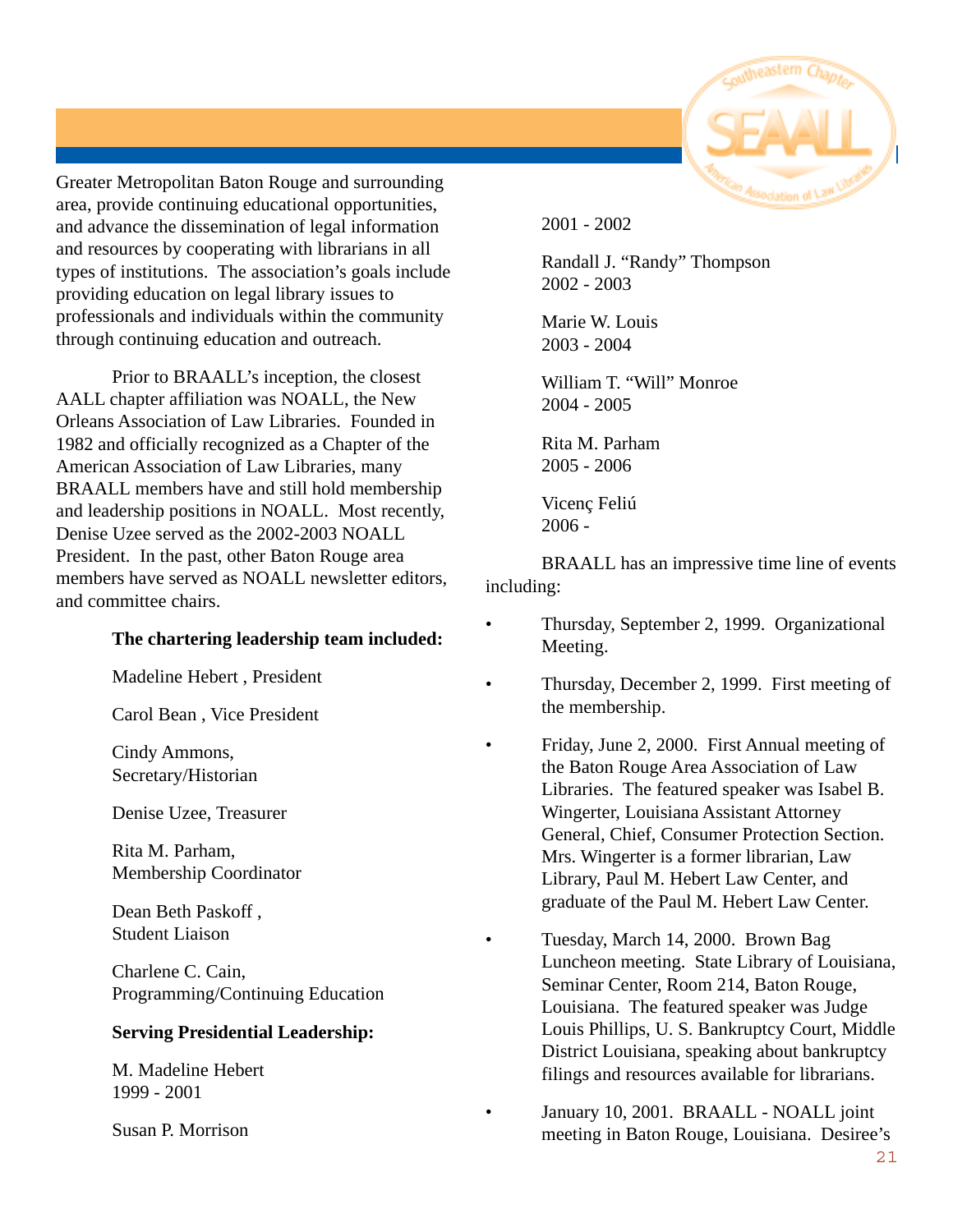Restaurant, 450 Main Street, Baton Rouge, Louisiana. Tour of the Legislative Research Library, Louisiana State Capitol.

- Wednesday, June 6, 2001. Second Annual meeting. Luncheon and Business meeting, Chancellor's Dining Room, LSU Faculty Club, Highland Road, Baton Rouge, Louisiana.
	- Tuesday, December 4, 2001. Lunch, brief business meeting, Piccadilly Cafeteria, 5179 Plank Road, Baton Rouge, Louisiana. Tour of the Southern University Law Center Library.
	- Thursday, February 21, 2002. Combined meeting of BRAALL and NOALL in Baton Rouge, Louisiana. Morning tour of the offices of Governor Mike Foster and his Press Staff. Lunch Buffet at Avoyelles Café, 333 3rd St, Baton Rouge, Louisiana.
	- Thursday, June 20, 2002. Annual meeting and luncheon. DeAngelo's Pizzeria Company, 250 West Lee Drive, Baton Rouge, Louisiana. Business meeting and Election of officers.
	- Thursday, February 14, 2003. BRAALL and NOALL joint meeting in New Orleans, Louisiana. Tour of the Law Library of Louisiana, Supreme Court Building, 301 Loyola Avenue, New Orleans, Louisiana. Lunch hosted by the Jones Walker Law Firm, 201 Saint Charles Avenue, New Orleans, Louisiana. Panel discussion on opportunities in law librarianship. Featured guest and panel members included Dean Beth Paskoff and students from the LSU School of Library and Information Science Program.

• Tuesday, June 24, 2003. Annual meeting hosted at Southern University Law Center Library. The presidential gavel was passed to Marie W. Louis, Chief Cataloger, Southern University Law Center Library.

• 2004-2006. Proposed interesting new meeting topics: Legal theory, social issues, and diversity in children's literature; Culinary Arts: Cooking up Culture; Come Fly with Me! Baton Rouge Metropolitan Airport; The newly configured Greater Baton Rouge Metropolitan and surrounding area - New citizens; new needs; new ...

#### **The current leadership team includes:**

President , Vicenç Feliú

Vice President/President Elect , Phillip Gragg

Secretary , Cindy Ammons Bencaz

Treasurer , Maralena R. "Tootie" Murphy

Immediate Past President , Rita M. Parham

After a one year postponement, due to Hurricane Katrina, BRAALL is now set to commit its most daring feat in 2007 when it serves as local host organization along with the NOALL Chapter of the American Association of Law Libraries for the SEAALL, Southeastern Chapter of the American Association of Law Libraries, annual meeting. As you read this article, the members are busy planning an awesome meeting with excellent accommodations, programming, and entertainment.

The members of BRAALL look forward to continued growth in membership and expansion of the organization's mission and goals for networking, cooperation, and education to professionals and individuals in the Greater Metropolitan Baton Rouge area and surrounding communities.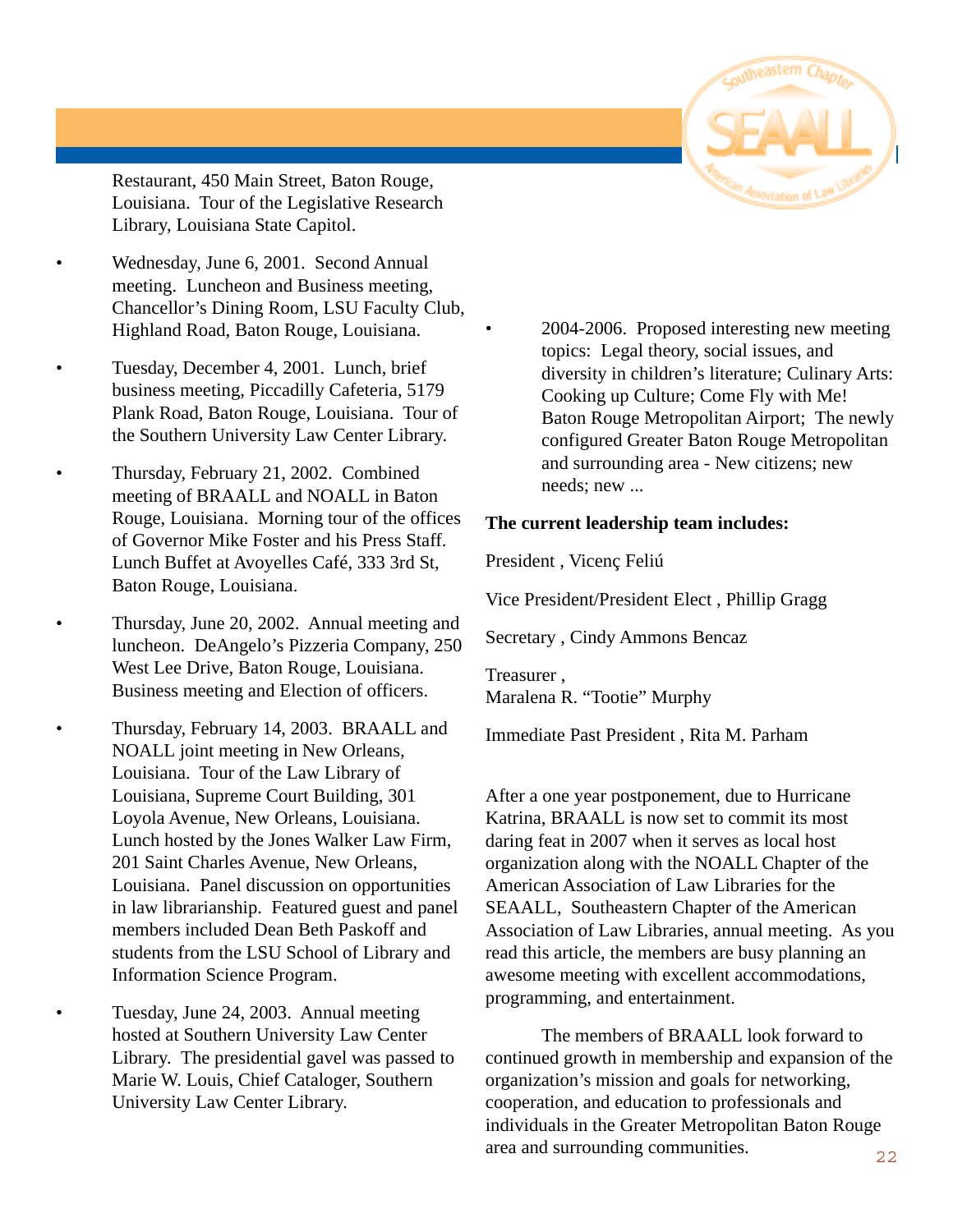## **SEAALL TAKES ACTION**



-Maureen Eggert

This fall, our President, on behalf of SEAALL, sent letters to Senators Byrd (WVA) and Cochran (MS) in order to request stronger GPO funding. A copy of a joint letter that the AALL, American Library Association, Association of Research Libraries, Medical Library Association, and the Special Libraries Association had previously sent accompanied each letter. The joint letter detailed exactly why GPO should receive the higher amount of funding approved by the Senate as opposed to the 10 million less suggested by the House. The SEAALL letters reiterated these arguments and emphasized the connection between the Senators and the many SEAALL members from the Senators' respective states.

To view the August 22 joint letter, go to AALL's recently established Washington Affairs E-Bulletin website, specifically the "Letters" page, at http://www.ll.georgetown.edu/aallwash/letters.html.

—————————————————— —————————————————

## Orphan Works: Nothing to Do With Madonna or Angelina

#### What are they and where did they come from?

Orphan works are copyrighted materials whose owners cannot be located or sometimes even identified. Due to changes in copyright law over the past 30 years, copyright protection has become easier to gain. It is no longer necessary for the creator of a work to register the work, append a notice of copyright, or to renew copyright protection. These changes, coupled with seemingly endless opportunities to publish online, have resulted in a

system where copyright must be assumed whether or not it was actually intended by the creator(s) and in a sea of unattributable works.

#### A legislative solution?

In May, Lamar Smith (TX), then the Chair of House Subcommittee on Courts, the Internet, and Intellectual Property, introduced the Orphan Works Act of 2006 [H.R. 5439] which was later consolidated into the Copyright Modernization Act of 2006 [H.R. 6052]. This larger bill was later pulled due to concerns that there was insufficient time to pass it this year. [See http://thomas.loc.gov 109<sup>th</sup> Congress for the text of both bills.]

If either of these bills, or others like them, were passed, they would limit penalties for copyright infringement if an infringer made and documented a "reasonably diligent search in good faith" for the owner of a work but was unable to do so. Additionally, infringing libraries that cease infringement upon notification would not be held liable.

#### What You Can Do

1. Understand the issue.

For a more detailed, yet still concise, overview of changes to copyright law and some proposed solutions to the orphan works problem, see Tobe Liebert's "The Problem of Orphan Works" at http://www.llrx.com/ features/orphanworks.htm.

Reports, studies and transcripts from the Copyright Office are available at http://www.copyright.gov/ orphan.

2. Stay up-to-date.

November elections will bring about changes in the members of the Committee on the Judiciary and its subcommittee on Courts, the Internet, and Intellectual Property. At the time of writing this article, eight of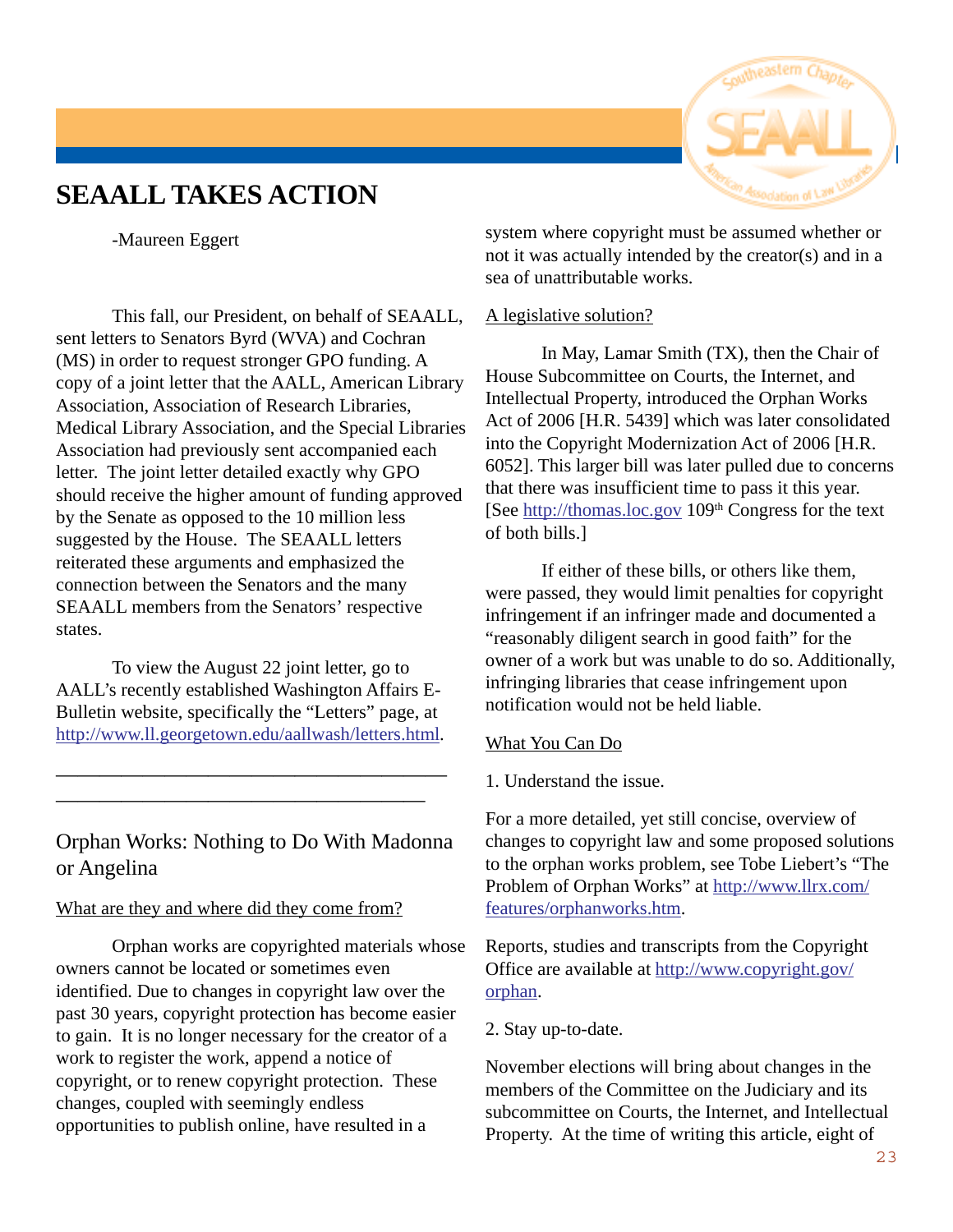

the twenty-two subcommittee members are from SEAALL states, as are three more of the Committee members. Visit the web sites for both the Committee and the subcommittee in order to monitor changes and to check if any of the new members are from your state. http://judiciary.house.gov/ CommitteeMembership.aspx and http:// judiciary.house.gov/ committeestructure.aspx?committee=3

#### 3. Take action!

a. Write a letter (modify a sample from the AALL's Washington's Affairs Action Alert at http:// www.ll.georgetown.edu/aallwash/aa09072006.html ) to your Representative(s).

b. Educate others by writing for firm, court, bar, or state library organization newsletters or by speaking at local bar or library programs.





## **Service to SEAALL Award: Call for Nominations**

-Joyce Janto

Members of SEAALL have always been willing to heed the call of the chapter. Many of our members have years of service to the chapter, either as officers or committee members to their credit. It was to honor the outstanding volunteer efforts that make SEAALL the chapter that it is that the "Service to SEAALL Award" was created. The idea for this award came from President Hazel Johnson. In 1987 she appointed a committee to develop and award to recognize and thank the members who has so selfless volunteered their time to SEAALL. The committee was chaired by Bruce Johnson. The committee developed the following guidelines for the award:

"The purpose of the award is to recognize special service to the Chapter. Candidates need a record on continuing participation in the Chapter. Candidates must have been Chapter members for at least five years. Current and immediate past officers of the Chapter are not eligible for nomination."

This award is the highest honor that SEALL can bestow on a member and is usually bestowed at the Annual Meeting in the spring. The Service to SEAALL Committee is currently seeking nominations for the award. For a list of past award winners you can go to the SEAALL webpage. The list can be found here: http://www.aallnet.org/chapter/seaall/ service.htm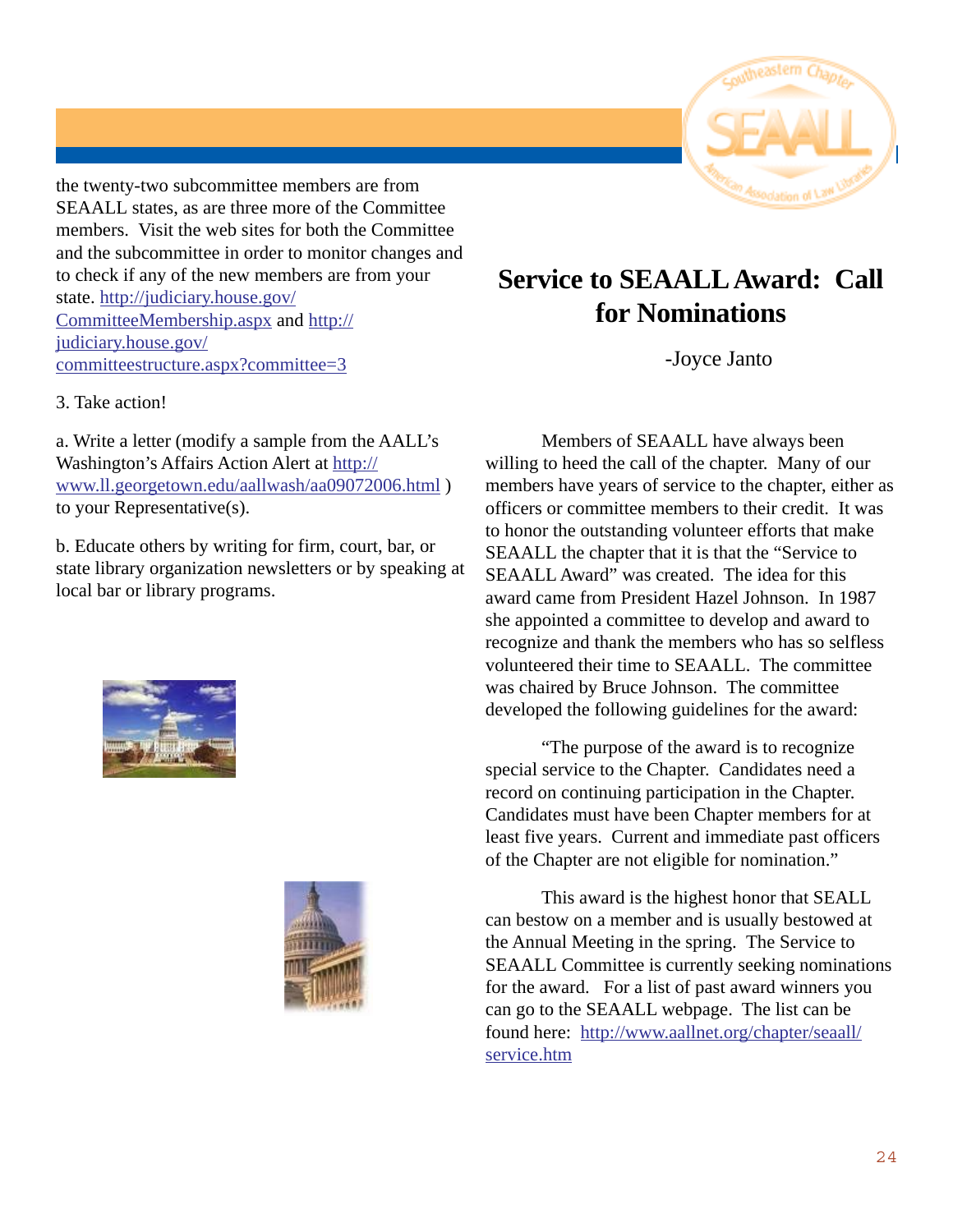

Please send the names of potential Service to SEALLL recipients to any of the committee members. They are:

Joyce Manna Janto, University of Richmond Law Library

#### jjanto@richmond.edu

Carol Avery Nicholson, Katherine R. Everett Law Library, University of North Carolina

#### carol\_nicholson@unc.edu

Pam Deemer, Hugh F. McMillian Law Library, Emory University

\_\_\_\_\_\_\_\_\_\_\_\_\_\_\_\_\_\_\_\_\_\_\_\_\_\_\_\_\_\_\_\_\_\_\_\_\_\_\_\_\_\_\_\_\_\_\_\_\_\_\_\_\_\_\_\_\_\_\_\_\_\_\_\_\_\_\_\_\_\_\_\_\_\_\_\_\_\_\_\_\_\_\_\_\_\_\_\_\_\_\_\_\_\_\_\_\_\_\_\_\_\_\_\_\_\_\_\_\_\_\_\_\_

libped@law.emory.edu

## **Volunteer for a SEAALL Committee**

- Ken Hirsh

SEAALL relies on its committee members to perform the day-to-day work of our organization. Whether the job is planning the next annual meeting, initiating community service projects, or keeping members informed about pending government action, there is a SEAALL committee with the responsibility to "get the job done." I encourage each of you to consider volunteering for a committee in the coming membership year. I have posted a committee volunteer form online at http://www.law.duke.edu/ SEAALLvolunteer and I welcome your participation.

## **Law Library Marketing: The Fundamentals**

**Recent law firm marketing research can help the library director who needs to demonstrate the library's value to management.**

- Stephanie E. Fox

*This article was originally published in Law Librarians in the New Millennium, a publication of Thomson West Librarian Relations (September/ October 2006).*

Suppose you are the new director of a large law firm library. Like most people in your position, you want to increase attendance at library-offered programs. Ultimately, you want to better market your library's services to the firm's attorneys and prove the value of the library to the firm decision-makers. What will be your game plan?

The current law firm marketing literature supports the following actions. You can access the complete bibliography and webliography for this article by visiting west.thomson.com/librarian.

#### Marketing

Determine the purpose and product of the information center. The first step is to determine exactly what it is that your library is "selling" (Koontz, 2002, 2004; Ojiambo, 1994). A product does not have to be something tangible; it can also be a "… service, idea, place, or … person" (Koontz, 2004). To meet the needs of the various users in your library, you need to thoroughly understand the various services, ideas, places, and people that make up your product.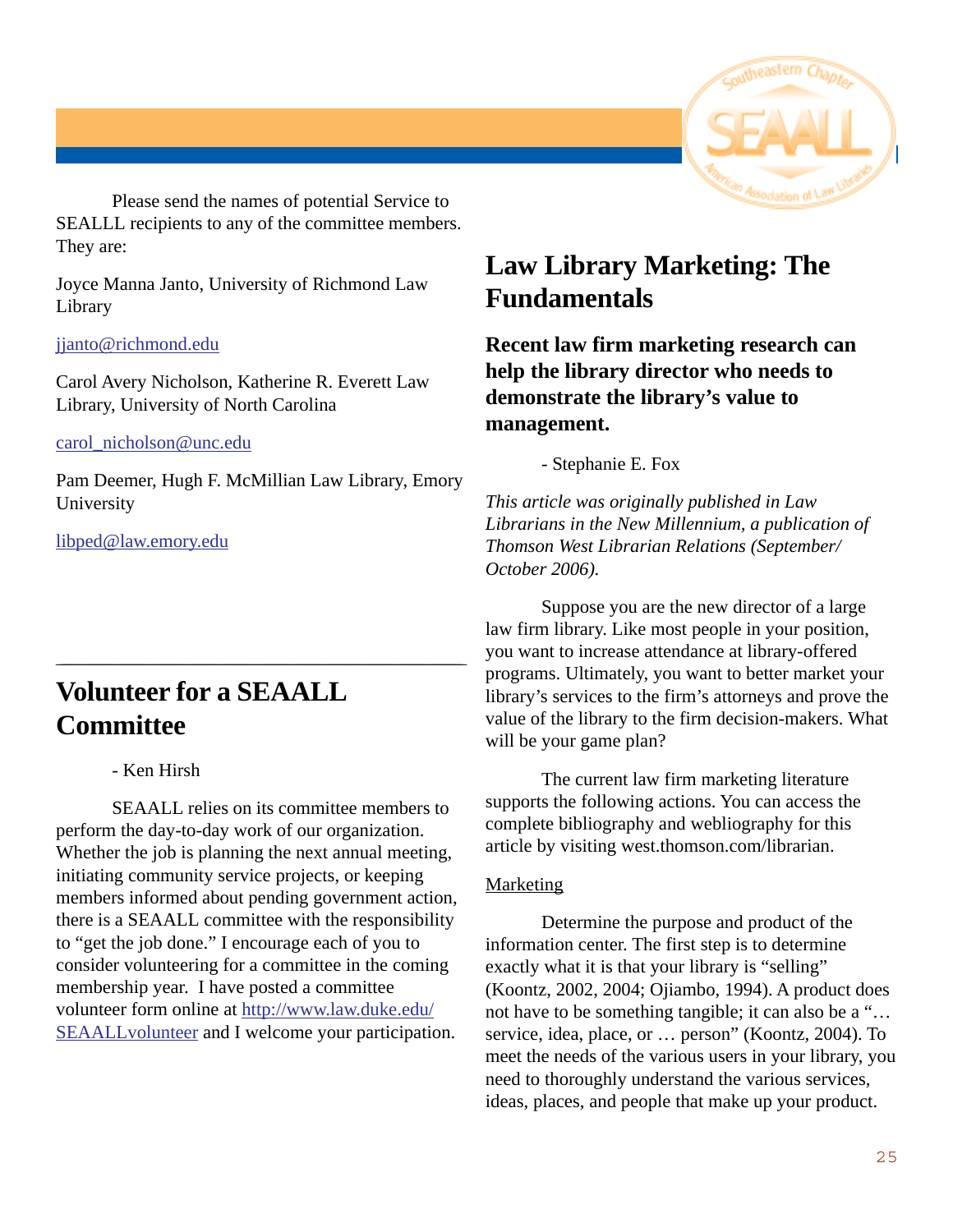

Reconcile market segments. Once you've identified your library's products, you need to identify which users will need particular products. To do that, you need to engage in market segmentation, i.e., "the process of identifying various groups of users and modifying your services and information based on those different groups and their different needs" (Ojiambo, 1994). The more discrete the segmentation, the better (Koontz, 2002).

Conduct market research to determine the specific needs of each segment. In order to determine what your various "markets" need, you will need to conduct market research. Of course, the research methods may be different for the different groups (focus groups, print or online surveys, etc.). Regardless of the method used, you will want to draw out three types of information needs: the expressed need, the unexpressed need, and the inactivated need (Ojiambo, 1994). Accordingly, you will not only examine what your users have specifically indicated that they want from the library but you will question them about aspects of the library's "product line" of which they might not yet be aware (Koontz, 2004).

Establish a market strategy using the marketing mix method. The marketing mix is the combination of the four Ps of marketing: product, price, place, and promotion (Koontz, 2002, 2004). You should create a strategy, that sets forth how you will determine what "products" your library will "sell," what cost will be "charged" for each product (this should be examined from the users' perspective), where the products will be offered (e.g., in the physical library or virtually through the computer), and which promotional tools are best suited to each of your market segments. You should include a timeline for accomplishing each step of the process. (Koontz, 2002, 2004; Ojiambo, 1994; Swart, 2000.)

Train library staff (and the director) on customer service techniques and model reference behaviors. It is just as important for the library staff (and their director) to receive customer service

training as it is for the attorneys to receive legal continuing education training. Gers and Bolin (2000) explain the types of training that are most effective for learning (and retaining) good customer service habits. Improved customer service increases the overall usage of the library's products and services.

#### Value

Demonstrate return on investment (ROI). The bottom line for management is the bottom line. You need to establish that the cost of the library is far exceeded by the value that it generates in monetary terms. Kassel's article (2002) and several of the sites in the webliography provide detailed guidance for calculating ROI and communicating it to the firm decision-makers.

Perform usage trends analysis and conduct customer satisfaction and loyalty surveys. One method of proving value is to show that the usage of your information center's products has increased. Another is to demonstrate growing satisfaction and loyalty of your users. Trends analysis using the data gathered in your marketing research, as well as surveys conducted addressing satisfaction and loyalty, will help you communicate the value of the library to the management and ultimately lead to increased management support (Kassel, 2002; Lyon, 1998).

Benchmark against other information centers. One of the best ways to demonstrate value is to show the decision-makers how your library stands in comparison to similarly situated libraries. "Benchmarking Basics for Librarians" offers a stepby-step guide for engaging with a group of partner organizations in a benchmarking effort (Goehlke, 1997).

Proactively communicate value of library to management and markets. Knowing your library has value isn't sufficient: You need to shout it from the rooftops. Kassel (2002) provides a comprehensive list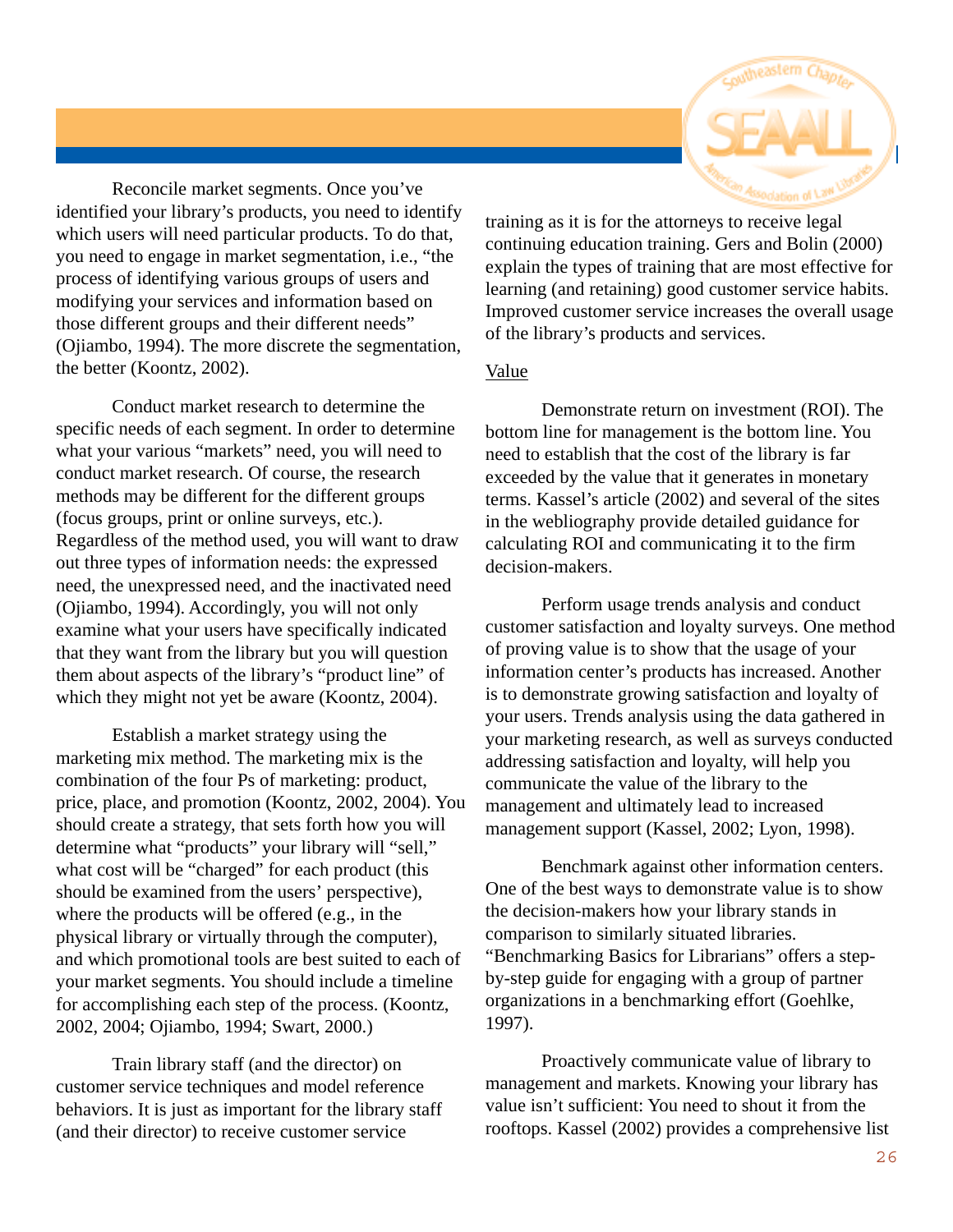

of the types of steps you can take to successfully alert management to the value that the library provides to the firm.

Change job titles of library staff and the name of the information center. Some information professionals believe that the term library does not fully convey the offerings and benefits of the information center in the minds of their users. One way to combat this is to simply change the name of your physical location from library to something more descriptive such as information resource center. Likewise, changing your title and those of your staff can have a similar impact on your users' perceptions of your products and services (Kassel, 2002).

Implement new cost-saving techniques. Because the bottom line is uppermost in the minds of the management, it follows that an extremely effective way of getting management attention and support is by saving the organization money. Kassel (2002) offers some suggestions for cost savings that will improve the library's ROI.

I believe that if you implement these recommendations in an organized and well-designed manner, you will have great success in both marketing the library and proving its intrinsic value.

#### **Annotated Bibliography**

Gers, R. & Bolin, N. (2000). More than Meets the Eye: Management Support for Reference Service and Training. *Journal of Library Administration, 29(1),* 1- 15.

This article outlines the need for library reference staff members (and their managers) to partake of training and peer coaching in "Model Reference Behaviors" so that they can provide the highest level of reference support to their users. In addition, the article suggests implementing a reference policy requiring the use of these behaviors. The authors suggest that excellent reference can only be provided if the staff understands

the "best" behaviors for conducting reference interviews and offering customer service. The article lists a combination of training models that offers the highest rate of learning and continued application of the learned behaviors as well as a list of the Model Reference Behaviors. The authors argue that the managers need training in the behaviors as well so that they know what to expect of their employees and can positively reinforce the newly learned behaviors.

#### Kassel, A. (2002). Practical Tips to Help Prove Your Value. *Marketing Library Services, 16(4),* 1-3.

This article provides many useful tips in proving the value of a library to the management decision-makers. It explains the need for calculating the library's "return on investment" so that the people who make the financial decisions in the organization can see how the library positively impacts the bottom line. The author sets forth the following steps for success: 1) understanding the organization's culture; 2) collecting, documenting, and analyzing data, assessing their implications and communicating them appropriately; 3) changing job titles of library staff members and/or the name of the library; 4) demonstrating value-added competencies, skills and services the library provides; 5) implementing new cost saving techniques; and 6) becoming more proactive.

Koontz, C. (2002). Stores and Libraries: Both Serve Customers! *Marketing Library Services, 16(1),* 3-5.

This article demonstrates the need to think of library users as customers and to consider the library's services as products being "sold" to those customers. The author suggests that taking such a customerfocused approach will aid the library in achieving a high level of customer satisfaction that, in turn, ensures the continued success of the library. The article outlines the similarities between "customers" and "users," "products" and "library services," "product prices" and "library costs," and "retail" and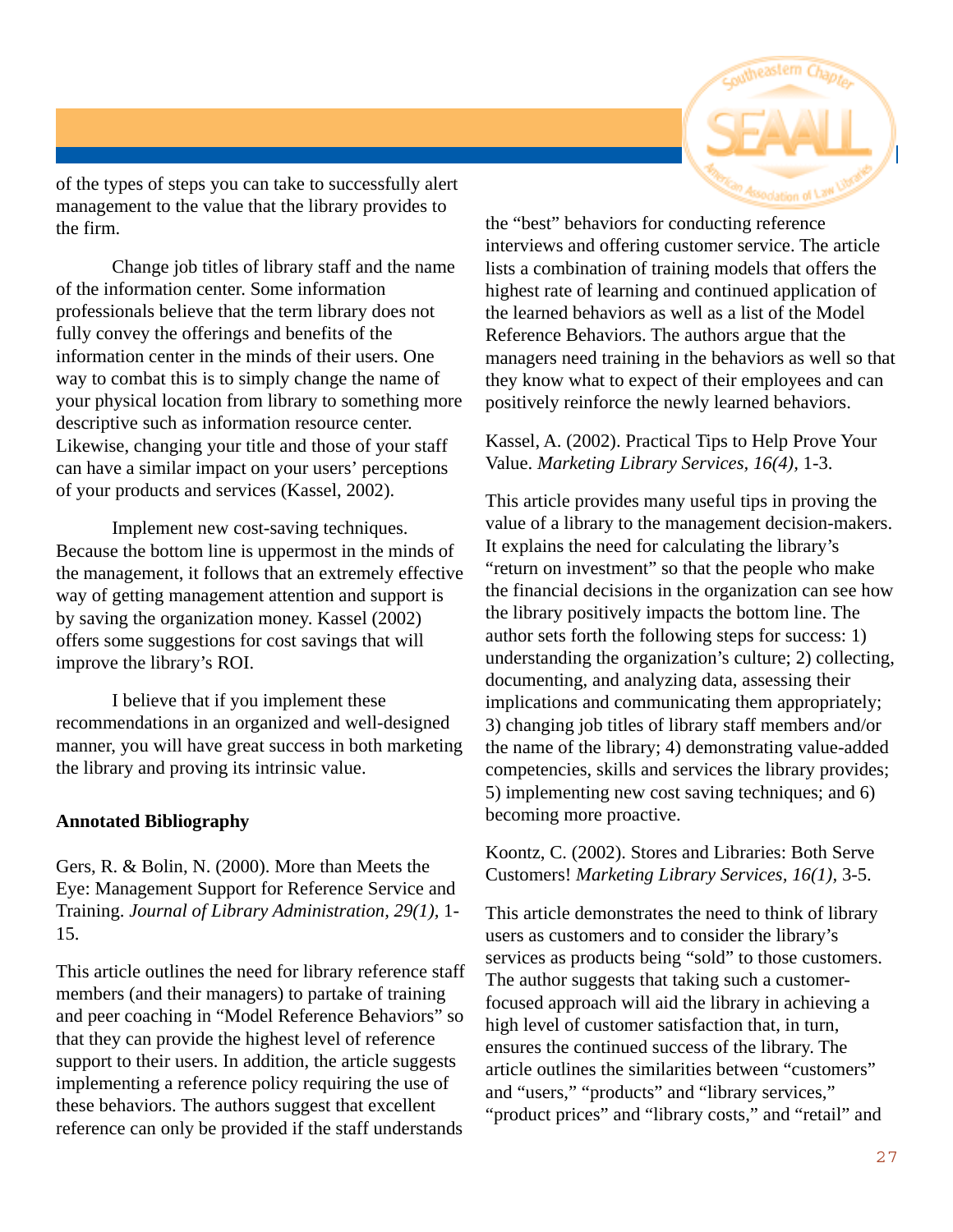

"library facility" locations. It ends with a summary of the promotional tools that retailers successfully use to increase customer satisfaction: advertising, personal selling, sales promotion, and public relations. The author explains how each of these tools can play a part in promoting a library and increasing customer loyalty.

Koontz, C. (2004). The Marketing Mix: The 4-P Recipe for Customer Satisfaction. *Marketing Library Services, 18(1),* 3-5.

This article explains the "marketing mix method" of customer satisfaction—product, price, place, and promotion—and explains how this method can best be applied in the library setting. The most important parts of this article instruct the librarian to consider "price" and "place" from the user's perspective. When thinking about these components of the mix, the librarian must realize that the user is giving up something of value (e.g., time) in order to obtain the product (e.g., service, good). Thus, different types of users (segments) will be willing to pay different prices for the same products so the products must be offered in different ways to meet the needs of the various segments. Likewise, the same "place" is not always as convenient for one segment as it is for another. Accordingly, the library should consider offering the product in several locations (e.g., in the attorney's office, in the library, online) to accommodate the needs of the different segments. The article concludes with some tips for selecting the best promotional tools based on the segments' media habits, the characteristics of the product, and the cost of the various tools.

Lyon, J. (1998). Measuring the Unmeasurable Value. *Marketing Library Services, 12(8),* 4-5.

This article outlines the benefits of performing a "social audit" of users in an effort to measure the value of the library. The article explains that a "social audit" provides for the triangulation of the needs of the library's stakeholders – the "politicians" (or, in the

case of the a law firm, the decision-makers), the librarians, and the current and potential users. The audit then offers a picture of what the library offers the "community" in terms of "social cohesion" and "community identity." While law firms don't normally consider themselves communities in the typical sense, legal practice areas are communities of practice that tie certain attorneys together. Accordingly, a social audit could be a valuable marketing tool in the law firm setting.

Ojiambo, J.B. (1994). Application of Marketing Principles and Techniques to Libraries and Information Centres. *Library Review, 43(2),* 46-51.

This article outlines central marketing principles and techniques and explains how to apply them in a library environment. It first sets forth the goals of marketing and elucidates the need for segmentation and market research. Next, the article goes into detail as to why libraries should even bother to engage in marketing at all. Finally, the author explains in 5 steps—1) know the purpose and resources or product of your library/ information center; 2) know your competitors; 3) identify your users or segments; 4) establish a market strategy; and 5) use the marketing mix method—how to apply the techniques to libraries and information centers.

#### Swart, S.L. (2000). Marketing My Corporate Library on the Web. *Marketing Library Services, 14(7),* 1-3.

This article espouses the benefits of marketing one's library, primarily through Web-based resources. The library in question maintains two Web sites – one on the company's intranet and another on the extranet – through which a variety of materials are shared with the library's users. The author offers a step-by-step guide to creating an online bookstore and describes the collaborative process with the vendor who supplies the store. The article offers a number of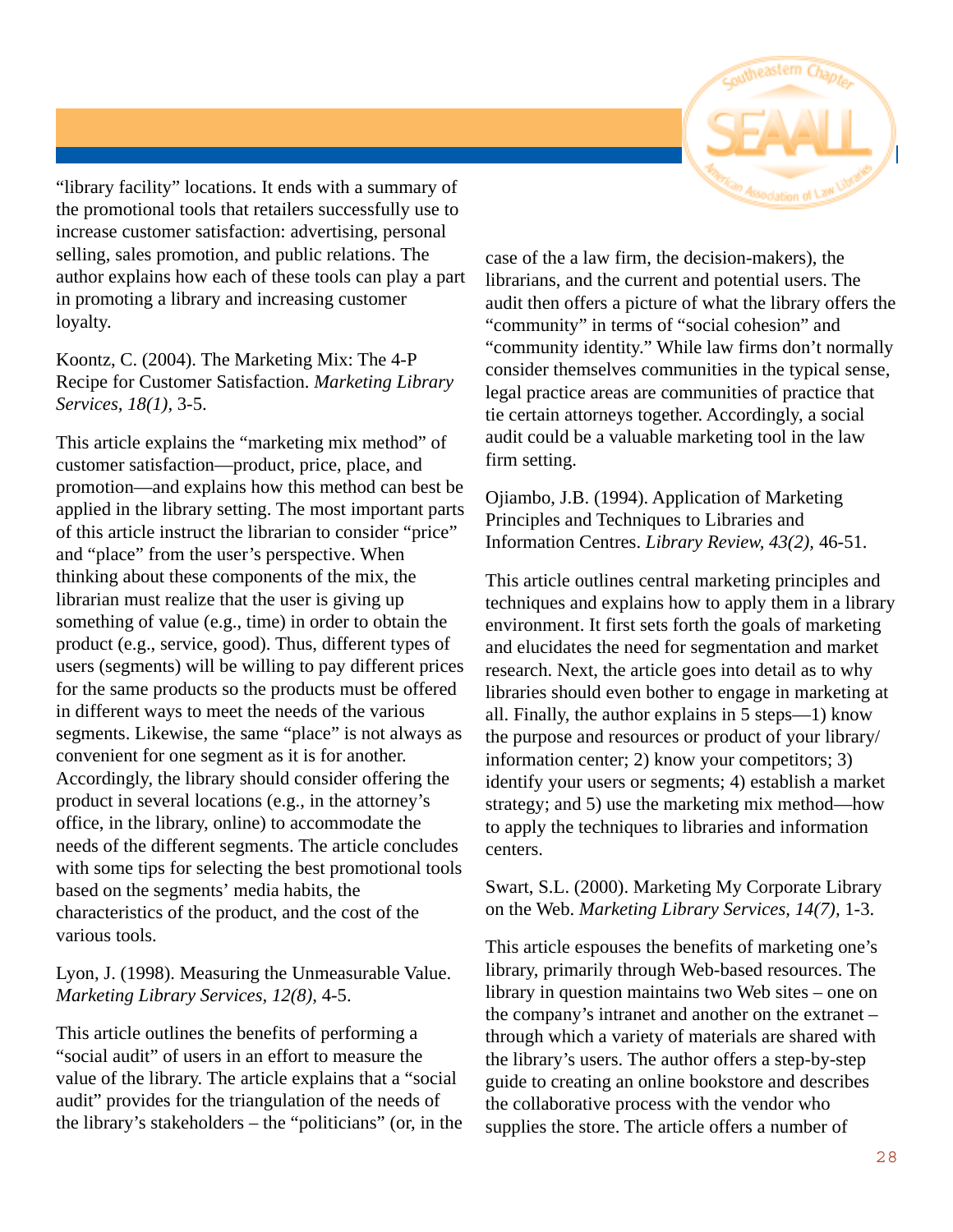

clever ideas for marketing the library such as a "Library Challenge" where users are challenged to read a certain number of journal articles each week; online and print newsletters and alert services; and folders with marketing materials, including a comic book, to be provided to each user along with their requested materials. Each of these ideas is outlined in sufficient detail to be implemented by a new library without much additional information needed.

#### **Annotated Webliography**

Additional Value Resources, SLA, Accessed March 27, 2006, http://www.sla.org/content/learn/ipvalue/ additionalvalue.cfm.

This site provides first a list of SLA resources on creating and demonstrating value. It then offers references (many hyperlinked) to articles on various topics regarding proving the value of libraries, such as "Providing Value in the Workplace," "The Future of Information Professionals," and "Technology in the Information Profession." There is a link on this page to SLA's Value of the Information Center portal that is only accessible by SLA members. Further information about the portal is provided below.

Carlson, C. (2005). Law Library Marketing Resources. Retrieved February 15, 2006, from http:// www.llrx.com/columns/notes79.htm.

In this article, a large law firm librarian from Washington, D.C., offers a list of online resources for marketing libraries, some of which are specifically geared to law libraries. In addition, there is a link to materials used for a presentation about law library marketing for the 2005 AALL Annual Meeting. Unfortunately, the link is no longer active but I imagine that a quick e-mail to Cindy Carlson would result in a copy of the materials. Also, if you run a Google search for "carlsonpages" and "marketing schmarketing," you will find a link to a PDF of the materials. That link doesn't work, but if you click

"View as HTML," you will get you the meat, if not the beauty, of the presentation.

Gohlke, A. (1997). Benchmarking Basics for Librarians, Accessed March 27, 2006, http:// www.sla.org/division/dmil/mlw97/gohlke/sld001.htm.

This site is actually a 36-slide presentation by Annette Goehlke of Library Benchmarking International on benchmarking basics for librarians. The slideshow describes what benchmarking is, explains why benchmarking is important to libraries, offers guidance on deciding what should be benchmarked, identifies pitfalls in benchmarking, and suggests tips for avoiding them and offers a 5-step process for starting a benchmarking project. The most important thing to note is that benchmarking cannot be done in a vacuum. The library must develop a team of partners who also want to engage in benchmarking so that each library has some data against which to compare itself.

Marketing Toolkit for Academic aw Libraries, American Association of Law Libraries, ALL-SIS, http://www.aallnet.org/sis/allsis/Toolkit/.

This is the base for the AALL Academic Law Libraries-Special Interest Section Marketing Tool Kit. It includes links to articles and bibliographies on topics such as "Library Marketing into the 21<sup>st</sup> Century," "The Law Library Mission Statement," "The Use of Annual Reports in Law Libraries," "User Surveys," and "Why We Need Trained Librarians." While each of the resources was created by an academic librarian and written from the perspective of an academic law library, many of the techniques and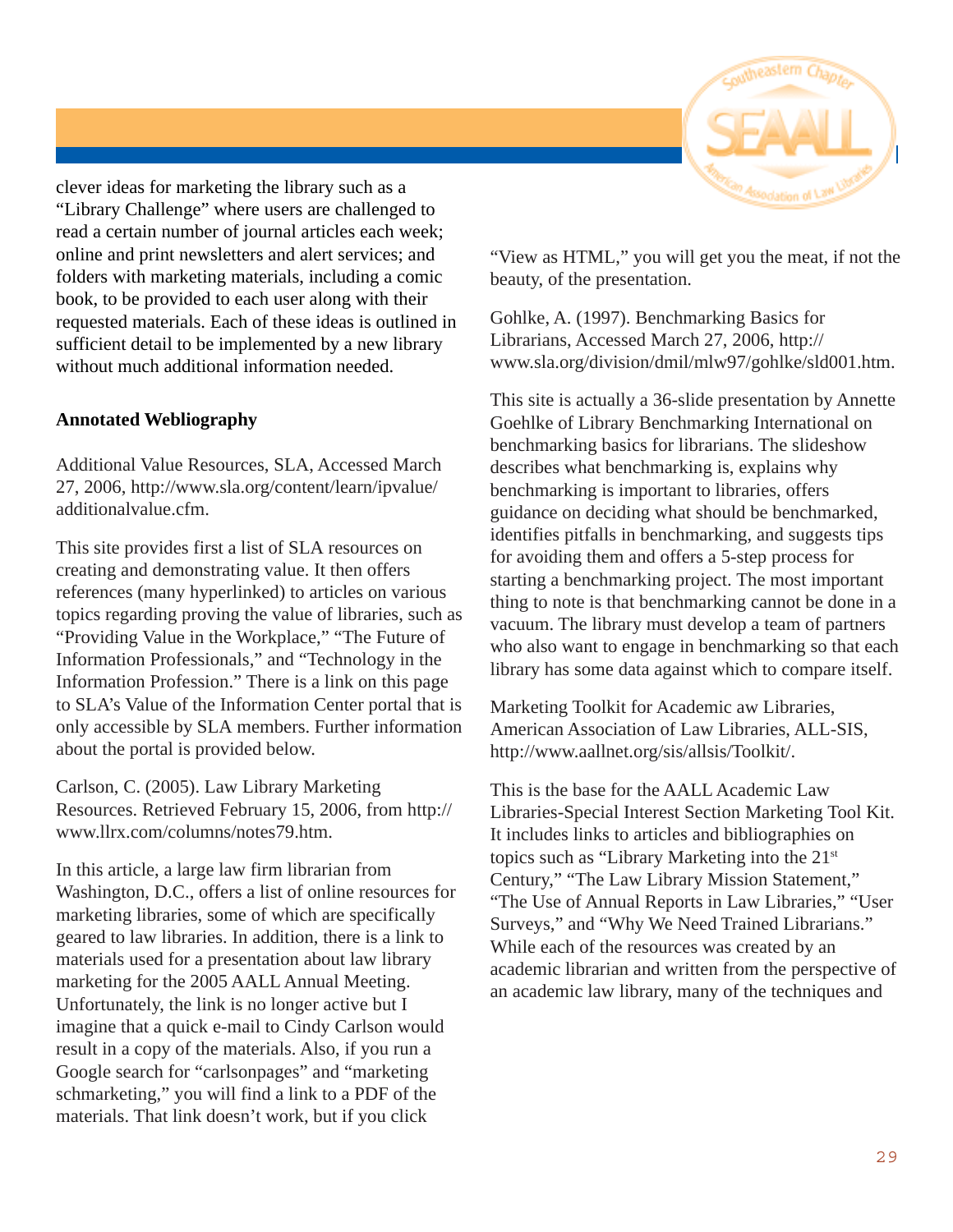

principles apply equally well in the private law firm setting.

Outsell, Inc, Accessed March 27, 2006, http:// quantum.dialog.com.

This Web site offers a variety of resources that, in total, constitute a leadership development program. The topics covered include business competencies, such as marketing, and strategic competencies, such as management buy-in. Each topic in Quantum<sup>2</sup>'s "leadership circle" offers online workshops, cases studies, white papers and links to additional resources to help improve the various skills involved in becoming a leader.

Value of the Information Center, SLA, Accessed March 27, 2006, http://www.sla.org/content/resources/ infoportals/value.cfm.

This site provides a rather lengthy list of articles, SLA conference presentations and monographs on the value of the library/information center. You need to be an SLA member with a UserId and Password to access the page but, once there, you will find a rich source of resources regarding the worth, value and benefits of special libraries.



## **SEAALL Business Meeting Minutes**

-Submitted by Sally Wambold

Monday, July 10, 2006

Landmark 4, Renaissance Grand Hotel, St. Louis

President Anne Klinefelter called the meeting to order and welcomed the members.

The members approved the minutes of the General Business Meeting held in Raleigh, April 7, 2006.

#### Reports of the Officers

President: Anne Klinefelter reported on the Annual Meeting in Raleigh: over 200 people attended, including 185 full registrations and 15 day registrations. There were 51 first-timers. SEAALL will soon present a member survey which will be developed into a strategic plan.

Vice-President/President-Elect: Ken Hirsh deferred his report to the Program Committee Report.

Secretary: Sally Wambold noted that the Raleigh Business Meeting Minutes and the proposed bylaws changes had been placed in the chairs for the members to refer to. She said that Jack Bissett would report on the Fidelity Investment that the Executive Committee had processed in order to update the records.

Treasurer: Jack Bissett told the members that SEAALL has a healthy bottom line. Membership renewals are going well also. SEAALL contributed \$4500.00 to AALL: \$1500.00 to the George A. Strait Scholarship Fund; \$1500.00 to the AALL Type III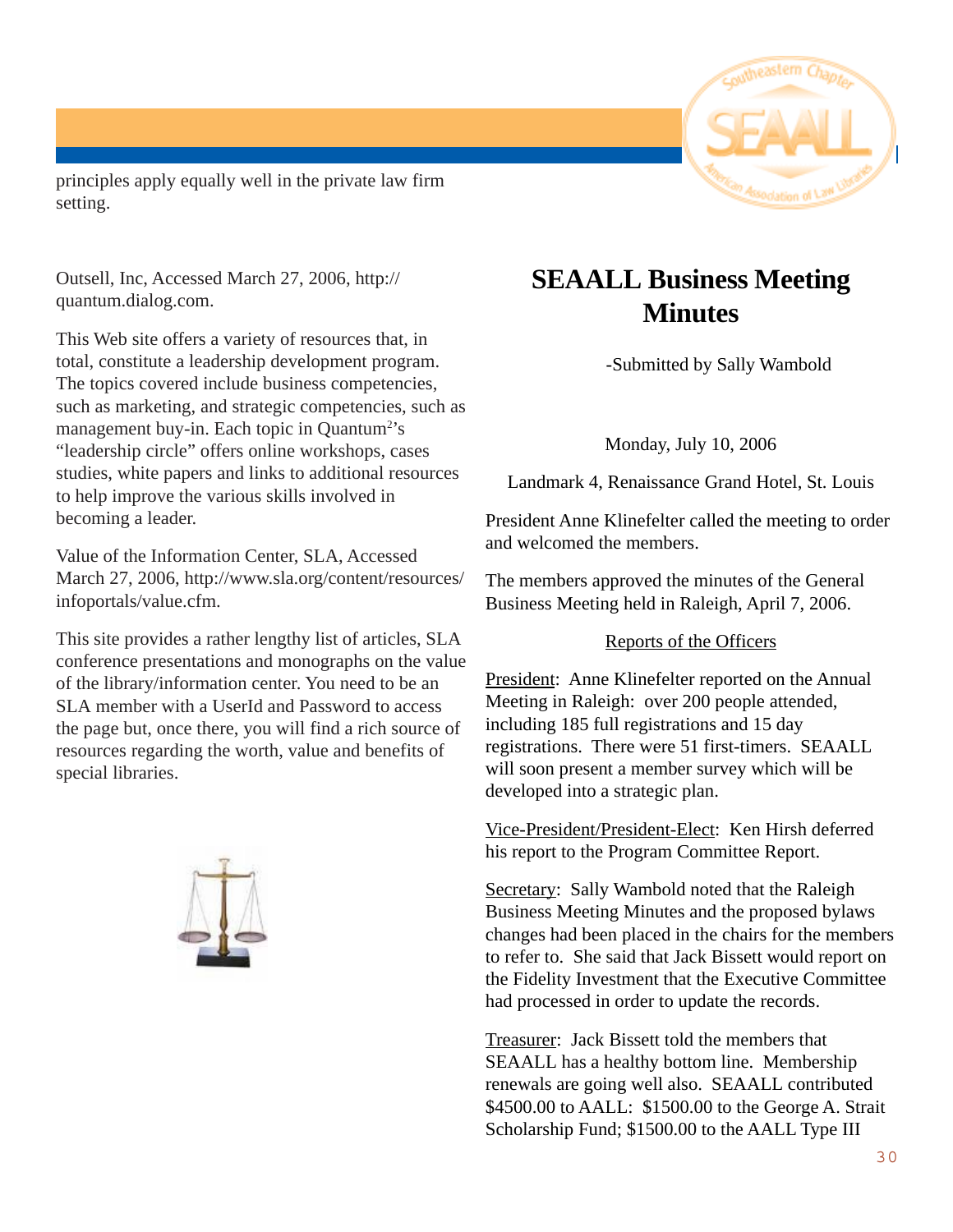

Scholarship (Library Degree for Non-Law School Graduates Scholarship); and \$1500.00 to the Centennial (formerly Memorial) Scholarship. The proceeds of the April sale of the Maron Books in Raleigh at the Annual Meeting were given to the Raleigh YMCA. SEAALL has \$65,500.00 in the Treasury and two CDs for a total of \$74,589.45.

Members-At-Large: Virginia Smith reported there was no VIP at the Centennial Meeting. Next year SEAALL will invite three or four VIPs. In early September SEAALL will solicit names of people who will help promote law librarians.

Grace Mills will work with Rebekah Maxwell, Membership Chair, to develop an online membership survey. It will take 15 minutes to complete. Everyone is encouraged to participate.

#### Committee Reports

Articles and Bylaws: Immediate Past President and Chair of the Articles and Bylaws Committee Pam Deemer noted that a mailing in May notified the membership of proposed bylaws changes: 1. electronic notification of slate of officers and articles and bylaws amendments; 2. voting on said slate and amendments; 3. moving deadline date of notification of slate of officers from Nov. 1 to Dec. 1. Susan Lewis-Somers asked about the December 1 deadline. Pam answered that nominations could be made well before December 1 and also the newsletter deadline could be adjusted. Pam also mentioned the committee would be working on changing the name of the Executive Committee to Executive Board and looking into another amendment to create a renewable retiree membership.

Community Service: Chair Terrye Conroy thanked the Local Arrangements Committee in Raleigh for all of their help with the CSC's inaugural project. The committee surveyed SEAALL members in Raleigh; the members are willing to give time and money and to share expertise throughout the year and also at the

SEAALL Annual Meeting. Priorities of giving are first for libraries, but include all in need. Terrye closed by thanking Ken Hirsh for the inspiring theme for the Baton Rouge Annual Meeting in 2007 and by expressing the CSC's excitement to be part of the Mystic Krewe.

Education and Publications: Chair Rebecca Trammel announced that AALL now has a Speakers' Bureau online; AALL Members can add names to the database with the permission of the speaker. The Bureau is organized by topic or expertise. AALL also now has an Education Manager, Celeste Smith, to help with programming. There is a pool of \$50,000.00 for program grants at the local and regional level. Organizations must post their programs on the AALLnet Calendar. SEAALL has two programs in St. Louis: H1, the Hot Topic: Prepare for the Worst, Hope for the Best: Using a Library Disaster Plan Template to Prepare the Library's Disaster Plan developed by Nancy Johnson and H6, Pioneering With Professionalism: the Journey Begins with Ethics, presented by Timothy P. Chinaris, Charles Oates, and Cynthia L. Smith. Unfortunately, they are both being presented at the same time! There are a number of suggestions for programs for New Orleans: e.g., The Relationship between Technical Services and Public Services; Distance Learning. Members are encouraged to present ideas on the SEAALL website.

Government Relations: Chair Maureen Eggert reported that the GRC members are monitoring their state governments and they will report issues to the Executive Committee. The committee has the goal to meet newsletter deadlines.

Local Arrangements: Charlene Cain reported for Randy Thompson. SEAALL has a contract with the Sheraton and Baton Rouge is in good condition. There are decent bars in Baton Rouge at last. SEAALL will be welcome! Rhea Ballard-Thrower spoke about the joint SEAALL-LLDC meeting in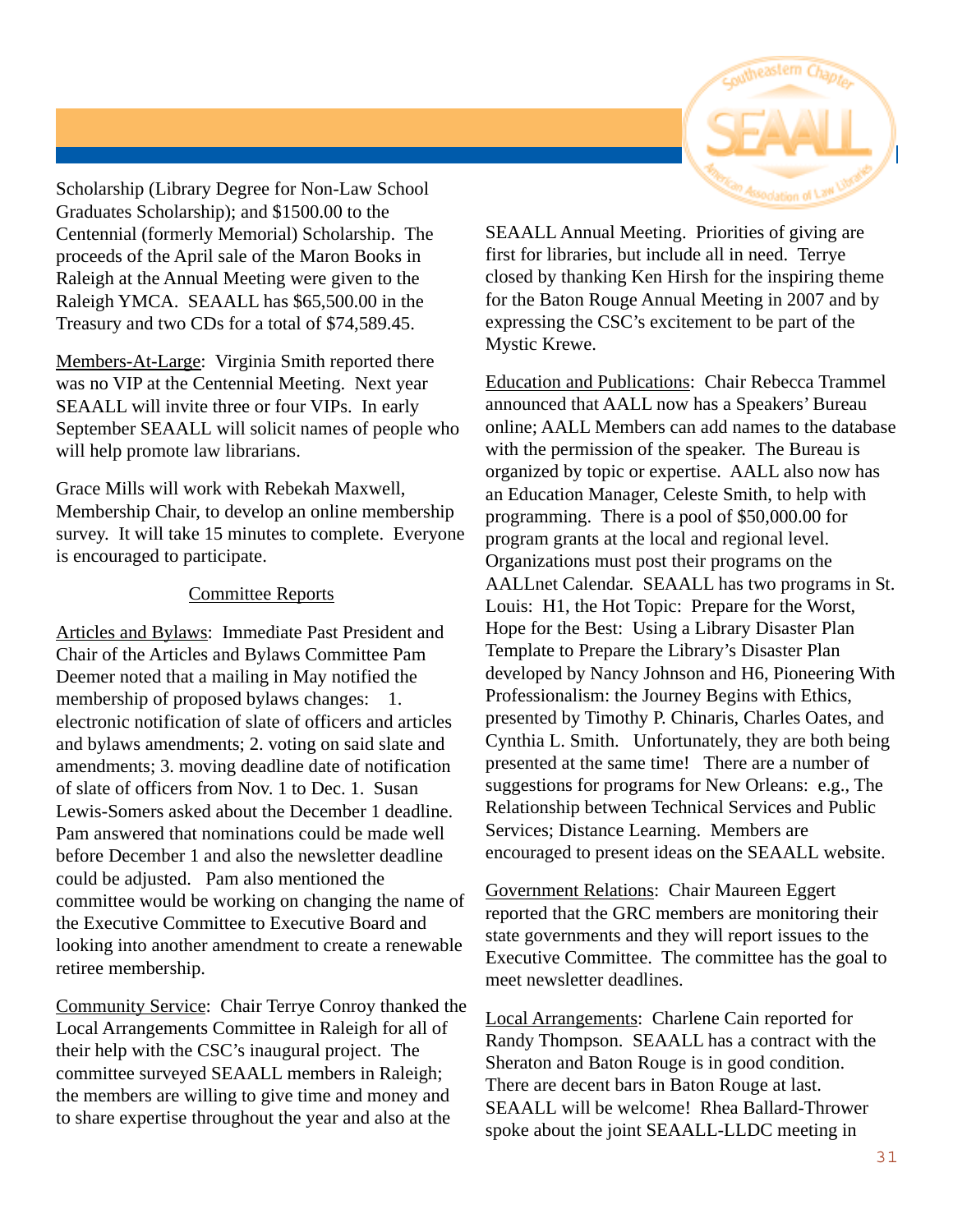

2008. Her committee is hard at work on the details of the meeting.

Membership: Amy Osborne spoke for Chair Rebekah Maxwell. She also mentioned the membership survey to be offered soon. Plus Amy asked folks to send new members to the SEAALL table in the Exhibit Hall.

Newsletter and Public Relations: Chair Steve Melamut would like to widen the variety of articles in the newsletter. As Webmaster, Steve expressed the goal of including the directory on the web site.

Nominations: Chair Carol Nicholson announced that three offices will be filled in the next election: Vice-President/President-Elect, Treasurer, and Member-At-Large. Steve Hinckley, a member of the committee, is leaving SEAALL and will be replaced on the Nominating Committee. Members are encouraged to suggest candidates for the offices to the Nominations Committee.

Placement: Chair Joy Hanson reported that the Placement Committee's goal is to keep the job offerings on the web current.

Program: Vice-President/President-Elect and Chair Ken Hirsh made known the title of the Institute for the Annual Meeting in Baton Rouge: "Law Librarians and Legal Technologists: Building Synergies in the New Internet Age." Also, Ken reported that Becky Wilson and Steve Melamut are doing the daily work on the database. There are 537 SEAALL members: 380 Academic, 90 Firm, and 60 Court Librarians.

Scholarship and Service to SEAALL: Joyce Janto, Chair of both committees delivered the report. She listed the Scholarship grants: CONELL, Annual Meeting, Lucile Elliott, and SEAALL Student. The Service to SEAALL Committee also includes Carol Nicholson and Pam Deemer. The Service to SEAALL Committee is requesting nominations for the award.

#### Administrative Officer Reports

Archives: John Barden is getting the archives into rigorous order, scanning and posting.

Database Manager: Ken Hirsh reported earlier.

Handbook: Cathy Lemann will be moving to Alaska. SEAALL needs a new Handbook Manager.

Discussion List: Paul Birch's work was complimented.

Webmaster: Steve Melamut reported earlier.

#### Unfinished Business

The Bylaws Amendments were considered together and voted in.

#### New Business

Straw Poll on Proposal for 2010 Meeting— Williamsburg: All members in attendance were in favor of a 2010 Meeting in Williamsburg.

Call for Volunteers for a New Handbook Editor: President Anne Klinefelter again expressed the need for a Handbook Editor.

#### **Announcements**

President Anne Klinefelter reminded SEAALL Members of the Hot Topic Program on Disaster Planning and the Program on Ethics, both sponsored by SEAALL. She also reminded the members of the Centennial Variety Show act by SEAALL: "Showdown at the Long Branch Law Library," led by Carol Billings on Tuesday, July 11.

The meeting was then adjourned.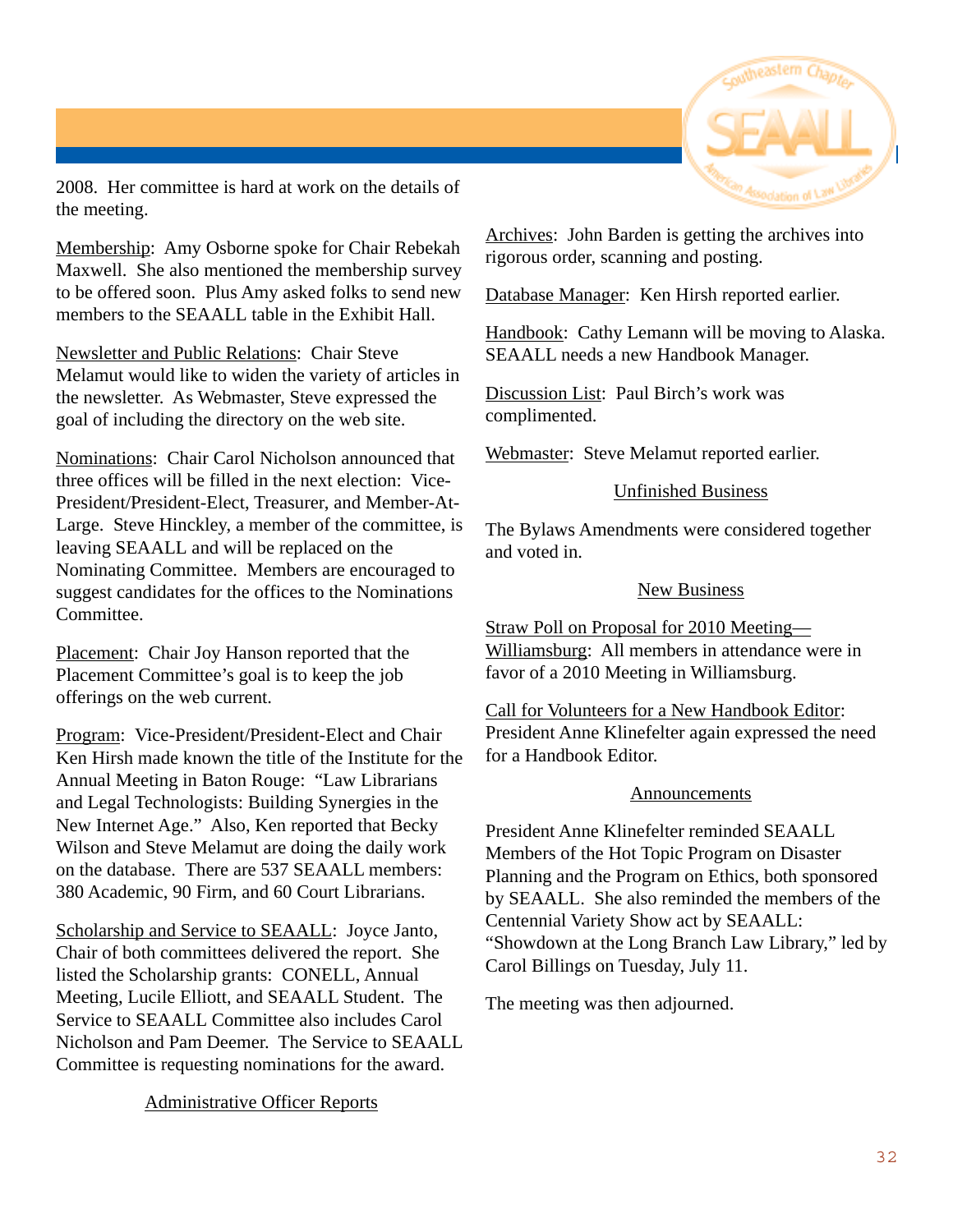

## **Staying on Top: Electronic Current Awareness Resources for New Law Professors**

#### **-** Lisa Smith-Butler

*This article was originally published in the November 2006 edition of the AALS Newsletter for New Law Professors.*

New law professors need to maintain current awareness about their particular legal field, legal education, the practice of law, and other research topics. Invaluable electronic tools exist to assist professors and their library liaisons with this task. Some of these tools include:

- \* listservs, providing access to moderated discussions in particular subject areas and allowing queries;
- \* blogs which act as a current awareness resource, providing information and opinions by experts as well making updates to the blog available via RSS feeds;
- \* law reviews and special scholarship/working papers; and
- \* electronic journals to which articles can be submitted.

Does a professor have questions about a subject area topic? Several electronic directories exist, providing information about moderated listservs. Listservs cover many subjects. Check out *Washburn University's Mailing Lists* at http://lists.washlaw.edu/ mailman/listinfo .This site provides access to moderated discussions on topics such as Adoption, Agricultural Law, Bioethics, Civil Procedure, Elder Law, Evidence, Family Law, Land Use, Oil & Ga, Patents, Products Liability, and Securities.

*listTool.com* at http://www.listtool.com/ provides access to 186 law related listservs on topics that include Administrative Law, Alternative Dispute Resolution, European Legal Information Exchange, Human Rights, Juvenile Law, Law and Education, Law Teaching, Online Dispute Resolution, Poverty Law, Russian Law, Sports, and the UCC. *Findlaw* available at http://legalminds.lp.findlaw.com/ arranges its listserv directory by subject (Civil Liberties, CyberSpace, Labor) or region. Addition categories include technology and legal education.

Do you have a new law professor with whom you are working? The *American Association of Law Schools (AALS)* moderates a listserv for *New Law Professors*. Information, including subscription details, can be found at http://www.aals.org/ services sections nl.php . *Jurist, the Law* 

#### *Professor's Network* at http://

legalminds.lp.findlaw.com/list/jurist/, provides access to a listserv that is described as a "monthly email newsletter for JURIST: the Law Professor's Network."

Blogs, providing both subject content as well as authors' opinions, are also available. The *SCOTUSblog*, available at http://

www.scotusblog.com/movabletype/, is published by Akin, Gump, Strauss, Hauer and Feld and provides commentary on decisions pending before the U.S. Supreme Court as well as recent decisions rendered by the U.S. Supreme Court. Contributors to this blog include Tom Goldstein, Amy Howe, Kevin Russell, Marty Lederman, and Jason Harrow. Recently podcasts were added and include recent interviews with Linda Greenhouse and Nina Totenberg. In addition, the Supreme Court calendar is located on this blog. This site also provides links to briefs, transcripts, opinions, and dockets. Other law related blogs are recommended. RSS feeds, automatically alerting you to new posts, are available for this blog. Keyword searching of the archives is available.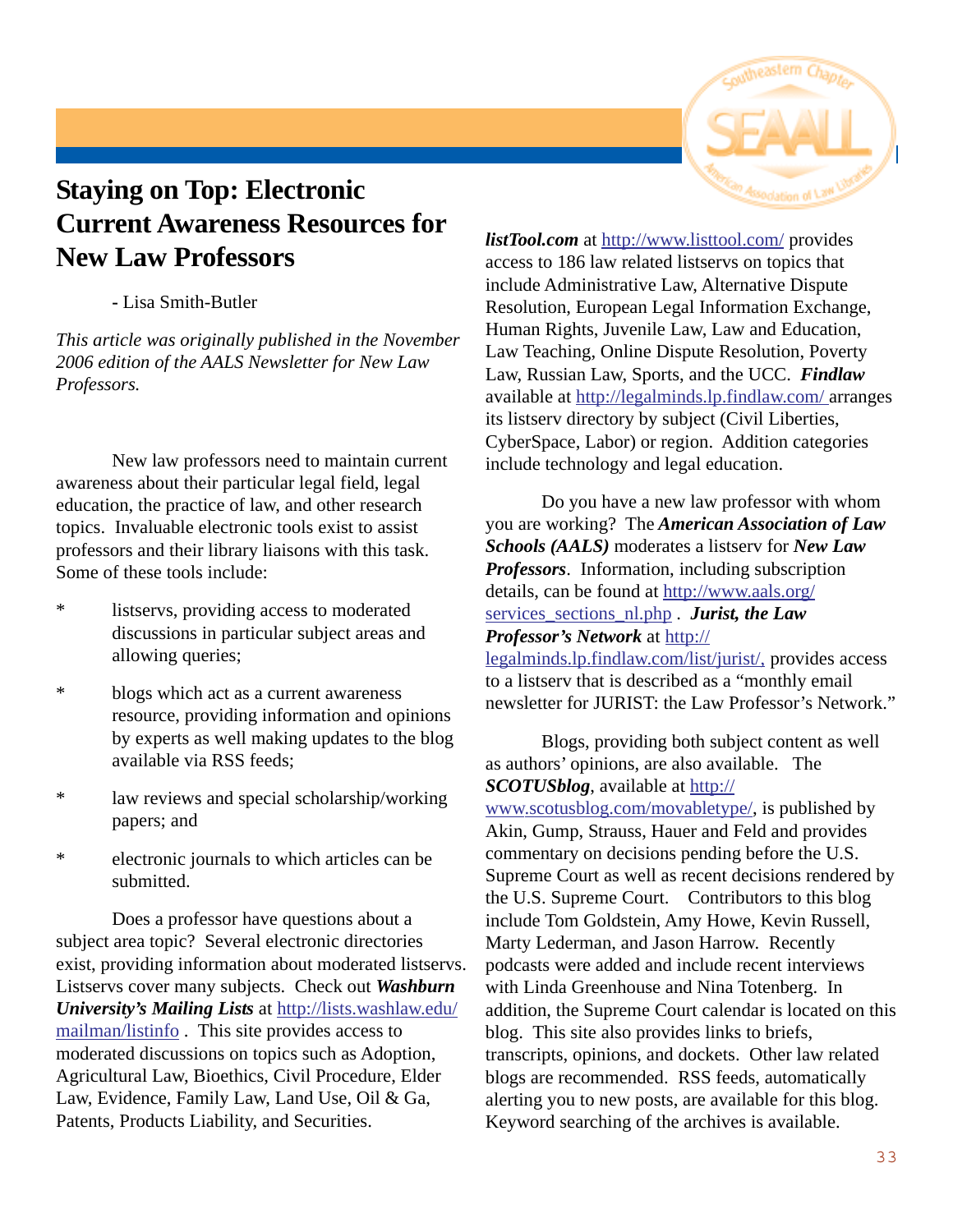

*PrawfsBlawg*, available at http:// prawfsblawg.blogs.com/, is sponsored by Aspen. It is published and authored by Dan Market, Ethan Lieb, Paul Horowitz, Rick Garnett, Matt Bodie, and Steve Vladeck. Recent posts include discussions about Local Government Law, *Yeo v. Lederman*, When the Law Review was Young, and Legislation/Statutory Interpretation. Again, RSS feeds are available while the site can be searched by keyword.

*Law Professor Blogs*, available at http:// www.lawprofessorblogs.com/ , is sponsored by Foundation Press and Thompson West. Paul L. Caron, University of Cincinnati, is the publisher and editorin-chief. The goal of this blog is to assist law professors with their scholarship and teaching needs. Topics included in the various blogs are Antitrust, Contracts, Environmental Law, Family Law, Legal Writing, Brian Leiter's Law School Reports, Sentencing, Statutory Construction and White Collar. Again RSS feeds are available, and the posts are archived. Keyword searching is also available.

For a list of legal related blogs as well as a discussion of blog tools, check out Melanie Putnam's *Legal Blogs* link, available at http:// www.nsulaw.nova.edu/library\_tech/library/services/ currentawareness/blogs.cfm.

Access to law reviews and recent publications is important. *The University of Washington, Marian Gould Gallagher Law Library* has a service, *Current Index to Legal Periodicals (CILP)* that provides access, either via Table of Contents or via Subject Headings, to the contents of recent law reviews. Over 500 journals are indexed. The current awareness resource is published every two weeks, approximately four to six weeks before the items are available in commercial legal indexes. Updating is possible with a service known as *SmartCILP.* With *SmartCILP*, the researcher can ask to be alerted whenever an article on a particular subject is published. The citation is automatically delivered to his or her email address. This is a fee based service so a subscription is

necessary for access. Information about this resource can be found at http://lib.law.washington.edu/cilp/ cilp.html .

A similar, free service, is available from the *University of Texas at Austin, Jamail Center for Legal Research, Tarlton Law Library*. Known as the **Contents Pages**, this site is available at http:// tarlton.law.utexas.edu/tallons/content\_search.html . Over 750 legal journals, both inside and outside of the United States, can be searched via keyword at this site. This site provides access to the journals' Table of Contents for the most recent three months.

To obtain a list of law reviews, visit the *Lexis-Nexis* online *Directory of Law Reviews and Scholarly Publications* compiled by Professor Michael H. Hoffheimer. Available at http://www.lexisnexis.com/ lawschool/prodev/lawreview/ , this site provides a list of titles in student edited law reviews and journals, non-student peer reviewed and trade journals, and university presses. *Washington and Lee Law School,* at http://lawlib.wlu.edu/LJ/index.aspx, provides a ranking of law reviews as well as an author submission service. Law Reviews can be ranked by category, i.e. General, Specialized, Student Edited, Peer Edited, or Referred from 2002 onwards.

In addition, scholarship working papers sites exist for *NELLCO* and the *Social Science Research Network*. *NELLCO's Legal Repository Scholarship*, available at http://lsr.nellco.org/, provides free access to the faculty working papers for several institutions, including Boston College, Columbia, Duke, Georgetown, New York University, Vermont and Yale Law Schools. This is a consortium of over 100 institutions which can be searched by keyword. Customized email alerts by subject area are also available.

The *Social Science Research Network (SSRN)* is available at http://www.ssrn.com/ . The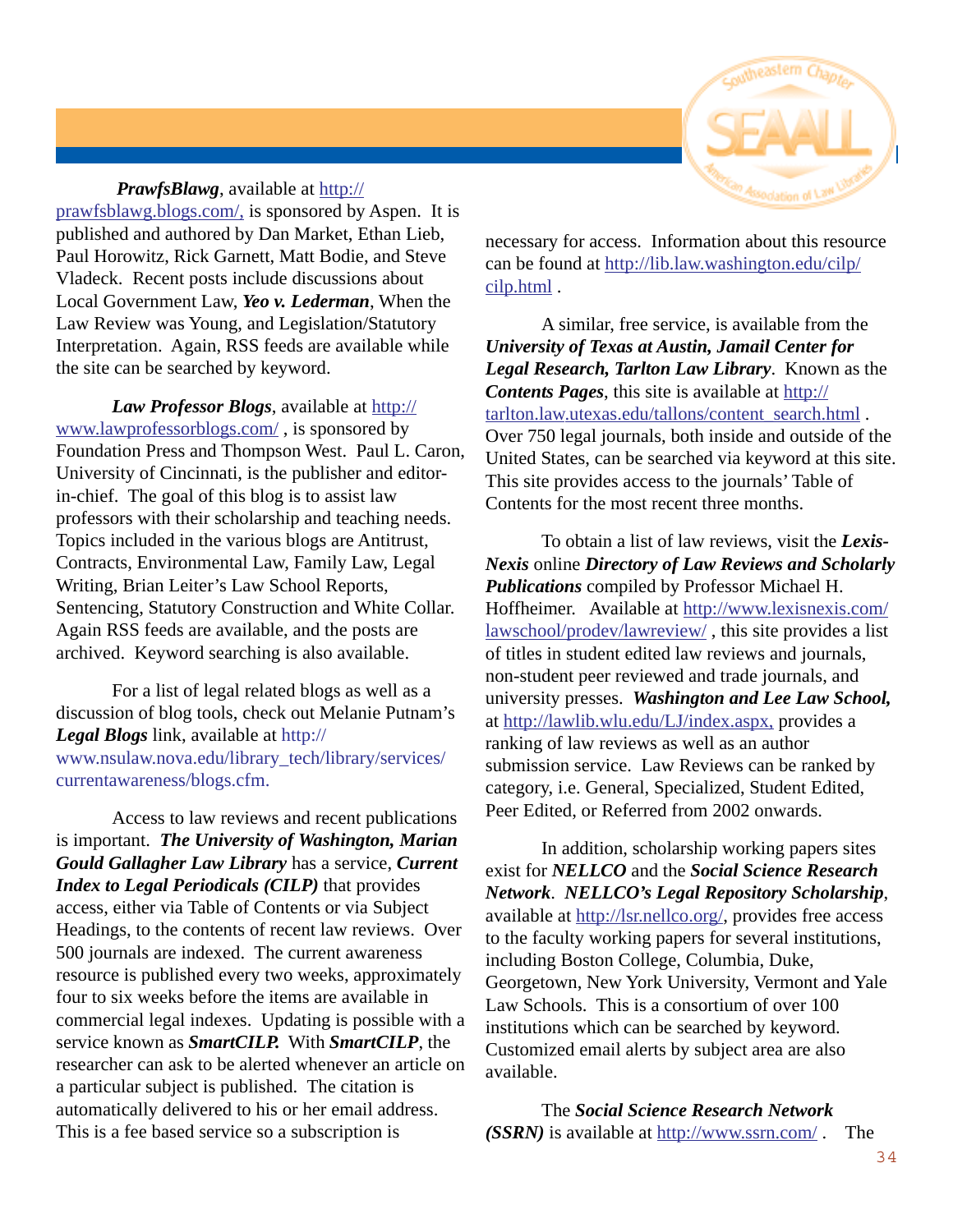

mission is described as being "devoted to the rapid worldwide dissemination of social research and is composed of a number of specialized research networks in each of the social sciences." One of the ten networks, the *Legal Scholarship Network*, is directed by Bernard Black, A. Mitchell Polinsky, and Ronald J. Glison. This site allows scholars to download and submit papers. It can be searched via keyword or author. A subscription is required to access all services but some items are available at no charge.

Several sites exist that allow proposed articles be submitted for submission. Fee sites include *Berkeley Press' Expresso* available at http:// law.bepress.com/expresso/ . With access to an account, you can electronically submit articles for publication to over 500 law reviews at this site. The *Legal Scholarship Network*, one of the *SSRN'*s networks, also allows electronic submission of articles. Lastly, *Washington and Lee*, at http:// lawlib.wlu.edu/LJ/index.aspx, allows electronic submission of articles with no subscription required.

As a library liaison, there are numerous resources that you can use to assist new law professors or associates with currency.

## SEAAL COMMITTEES 2006-2007

#### **Articles and Bylaws**

Reviews and revises Chapter articles of incorporation as directed by the Executive Committee. **Pam Deemer**, Hugh F. MacMillan Law Library, Emory University. Chair (Immediate Past President) **Ismael Gullon**, Furman Smith Law Library, Mercer University **Ken Hirsh**, Duke University School of Law (Vice-President/President-Elect) **Anne Klinefelter**, Kathrine R. Everett Law Library, University of North Carolina at Chapel Hill

(President)

#### **Community Services Committee**

Identifies, promotes, and implements nonpolitical volunteer and community service activities. **Terrye Conroy**, University of South Carolina, Chair (2007)

**Rhea Ballard-Thrower**, Howard University (2007) **Marcia Burris**, Ogletree, Deakins, Nash, Smoak and **Stewart** 

**Scott DeLeve**, Law Library University of Mississippi (2008)

**Marin Dell**, Florida State University Law Library (2008)

**Stephanie Dooley**, Kennedy Covington (2008) **Margaret Hall,** Kathrine R. Everett Law Library University of North Carolina at Chapel Hill (2008) **Susan Lewis-Somers**, Pence Law Library American University (2008)

**Donna Nixon**, Duke University School of Law (2008) **Sally Wambold**, Law School Library University of Richmond

**Lillian Weeks**, Campbell University Law Library (2008)

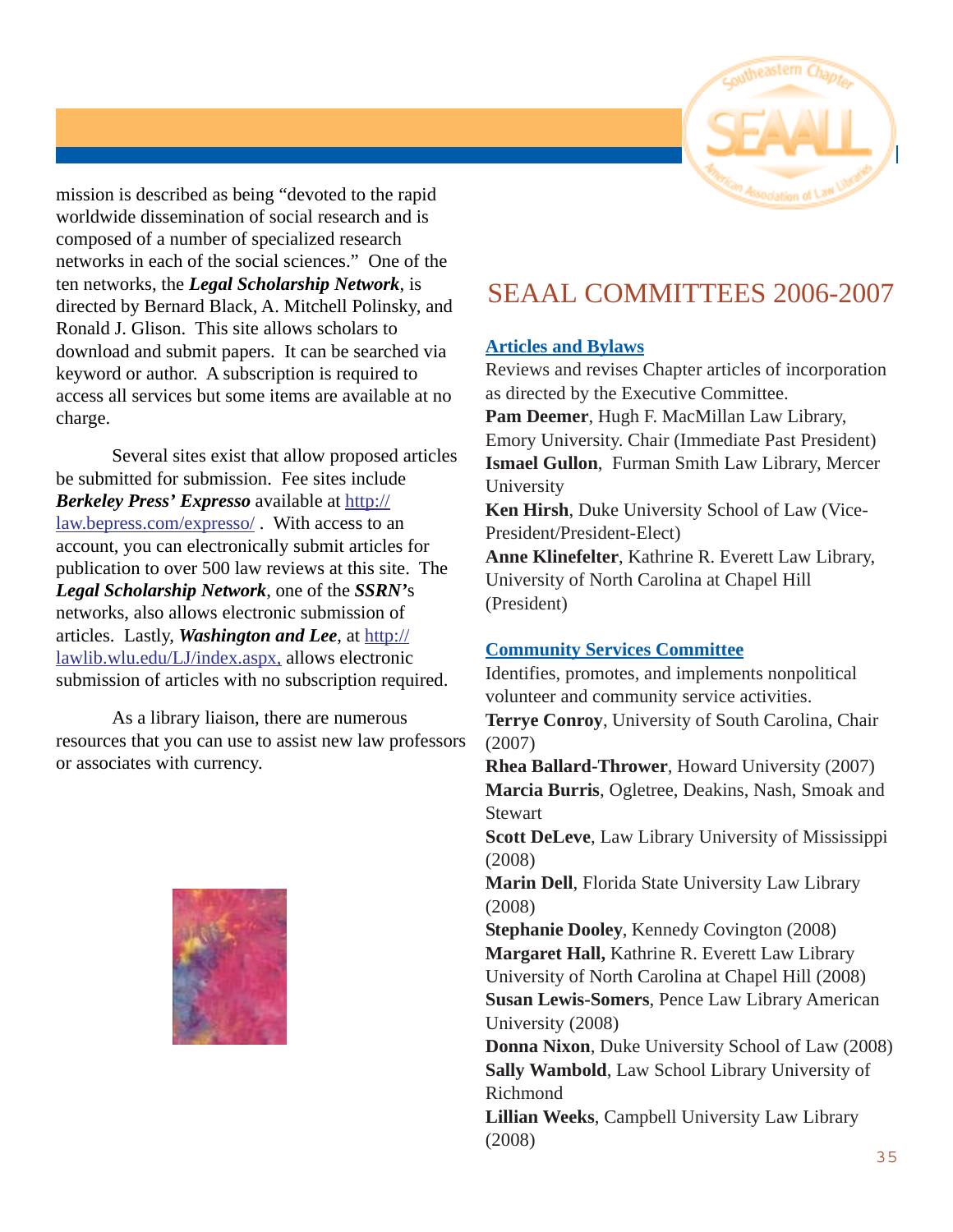

## SEAALL COMMITTEES 2006- 2007

#### **Education and Publications**

Responsible for the development of publications for the benefit of the Chapter's members; also, responsible for developing SEAALL program proposals for the AALL annual meeting. (2 year term) **Rebecca Trammel**, University of Kentucky Law Library, Chair

**Carol Billings**, Law Library of Louisiana (2007) **Scott Childs**, Kathrine R. Everett Law Library, University of North Carolina at Chapel Hill (2007) **Veronica Foster**, Georgetown Law Library (2008) **Nancy Johnson**, Georgia State University Law Library (2007)

**Leslie Diana Jones**, George Washington University Law Library

**David Lehmann**, Coleman Karesh Law Library, University of South Carolina (2008)

**Elizabeth Outler**, Levis College of Law Legal Information Center, University of Florida (2008)

**Cathy Polombi**, University of Virginia Law Library (2007)

**Adeen Postar**, Pence Law Library, American University (2008)

**Colleen Williams**, Georgia State Univ. Law Library (2008)

#### **Government Relations**

Monitors legislative, regulatory and judicial developments that affect SEAALL, the practice of law librarianship or the creation and dissemination of information for the states in the southeast region of the U.S. This committee keeps the membership informed by print and electronic means. (2 year term) **Maureen Eggert**, Wake Forest University Professional Center Library, Chair

**Helane Davis**, University of Kentucky Law Library (2008)

**Dee Dee Dockendorf**, Assistant Law Librarian/ Technical Services (2008)

**Kevin Fredette**, George R. Farmer, Jr. Law Library (2008)

**Brian Huddleston**, Loyola University of New Orleans School of Law (2008)

**Chris Hudson**, Hugh F. MacMillan Law Library, Emory University (2007)

**Billie Jo Kaufman**, Pence Law Library, American University (2008)

**David Lowe**, University of Alabama Law Library (2008)

**Colleen Manning**, Florida Coastal School of Law (2007)

**Christine Sellers** (2008)

**Linda Tesar**, Alyne Queener Massey Law Library, Vanderbilt University (2008)

**Thomas Walter**, Mississippi College School of Law Library (2007)

#### **Local Arrangements**

**Randy Thompson**, Paul M. Hebert Law Center Louisiana State University, Chair **Jean Allen**, Southern University Law Library **Ajaye Bloomstone**, Paul M. Hebert Law Center Louisiana State University **Charlene Cain**, Paul M. Hebert Law Center, Louisiana State University **Georgia Chadwick**, Law Library of Louisiana, Louisiana Supreme Court **Megan Garton**, Kathrine R. Everett Law Library, University of North Carolina at Chapel Hill **Marie Louis**, Southern University Law Library **Maralena Murphy**, U.S. Courts Library, 5th Circuit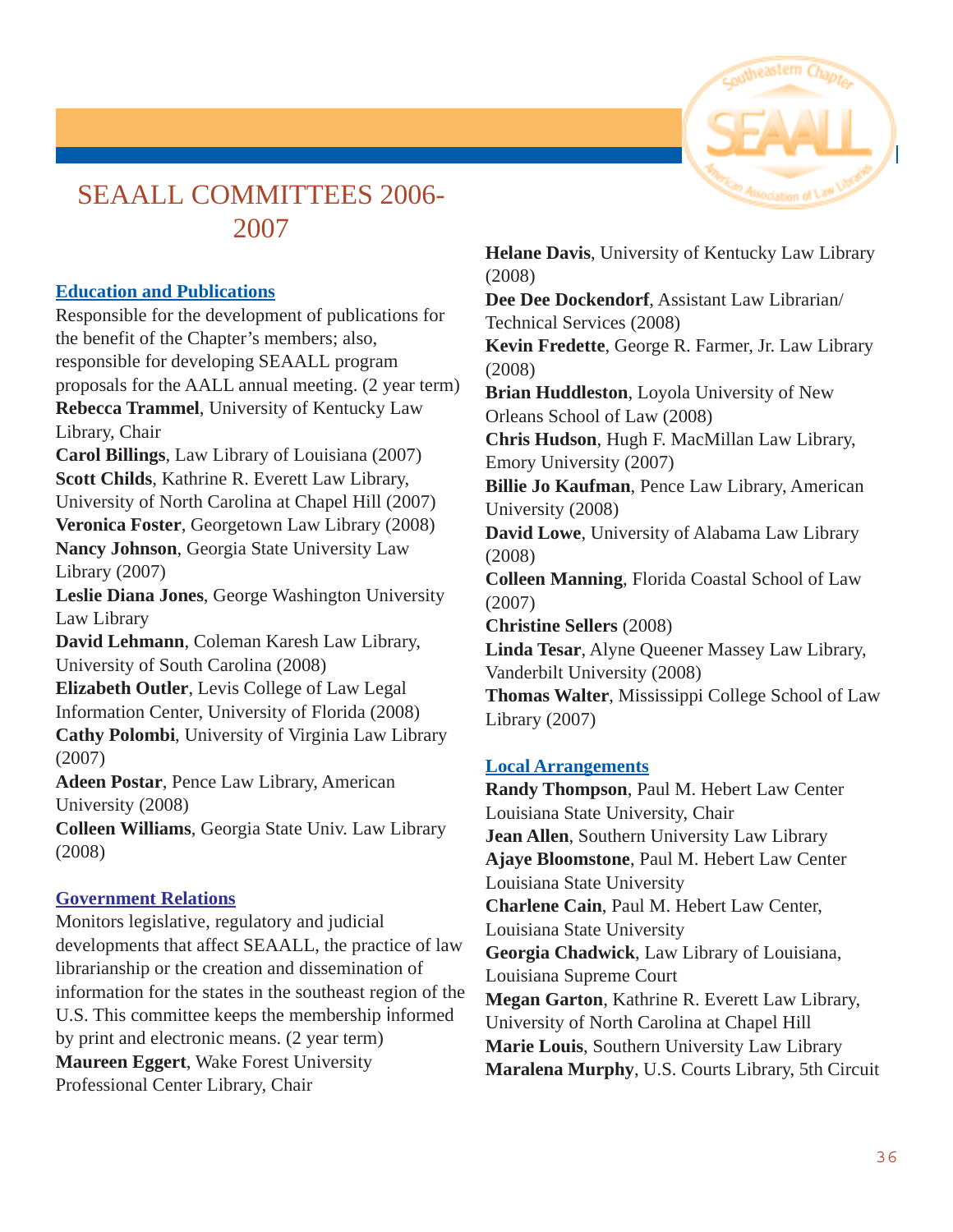

**Kay Naar**, Paul M Hebert Law Center, Louisiana State University

**Denise Uzee**, Kean, Miller, Hawthorne

#### **Membership**

Promotes chapter membership and vitality within the region, maintains and distributes a biannual membership directory and coordinates activities for new members, retiring members and the organization. (2 year term) **Rebekah (Becky) Maxwell**, Coleman Karesh Law Library, University of South Carolina, Chair **Nancy Adams**, Georgia State University College of Law Library (2007) **Shyama Agrawal**, Duke University School of Law (2008) **Georgia Chadwick**, Law Library of Louisiana (2007)

**Edward T. Hart**, Chiles Legal Information Center, University of Florida College of Law (2008) **Amy Osborne**, University of Kentucky Law Library

(2007)

**Frosty Owen**, Hunton & Williams (2007) **Mary Jane Slipsky**, Nelson Mullins Riley & Scarborough LLP (2008) **Linda Sobey**, Florida A & M University, College of

Law Library (2008)

#### **Newsletter and Public Relations**

Responsible for the publication of the "Southeastern Law Librarian" four times a year. (2 year term) **Lisa Smith-Butler,** Nova Southeastern University,

Shepard Broad Law Center, Editor

**Steven Melamut**, Kathrine R. Everett Law Library, University of North Carolina at Chapel Hill

**Marcia Baker**, Wake Forest University Professional Center Library (2007)

**Karin Den Bleyker**, Mississippi College Law Library (2007)

**Stacy Etheredge**, Coleman Karesh Law Library, University of South Carolina (2008)

**Stacy Lane**, University of Mississippi Law Library (2008)

**Nichelle Perry**, North Carolina Central University School of Law Library (2008)

**Carolyn Santanella**, Smith Moore, LLP (2008) **Etheldra Scoggin**, Loyola University Law Library (2007)

#### **Nominations**

**Carol Nicholson**, Kathrine R. Everett Law Library, University of North Carolina at Chapel Hill Chair **Carol Billings**, Law Library of Louisiana, Louisiana Supreme Court

**Kathy Crosslin**, Kilpatrick Stockton LLP Patricia Kidd, Howard University School of Law, Library

#### **Placement**

Communicates the availability of new positions in the southeast; also, responds to potential employers with information about SEAALL members who are interested in new employment opportunities. (2 year term) **Joy Hanson**, Duke University School of Law, Chair **Glen-Peter Ahlers**, Barry University School of Law Library (2007)

**Billie Blaine**, Supreme Court of Florida (2008) **Karen Nuckolls**, University of Kentucky Law Library (2008)

**Masako Patrum**, Wake Forest Univ. Prof. Ctr. Library (2008)

**Monica Wilson**, Squire, Sanders & Dempsey L.L.P. (2008)

#### **Program**

Plans and implements the educational program for the chapter's annual meeting.

**Ken Hirsh**, Duke University School of Law, Chair (2007)

**Christine Ciambella**, George Mason University Law Library (2007)

**Tim Coggins**, Law School Library, University of Richmond (2007)

**Charlene Cunniffe**, Bass, Berry & Sims PLC (2008) **Elaine Fenton**, U.S. Court of Appeals, 11th Circuit